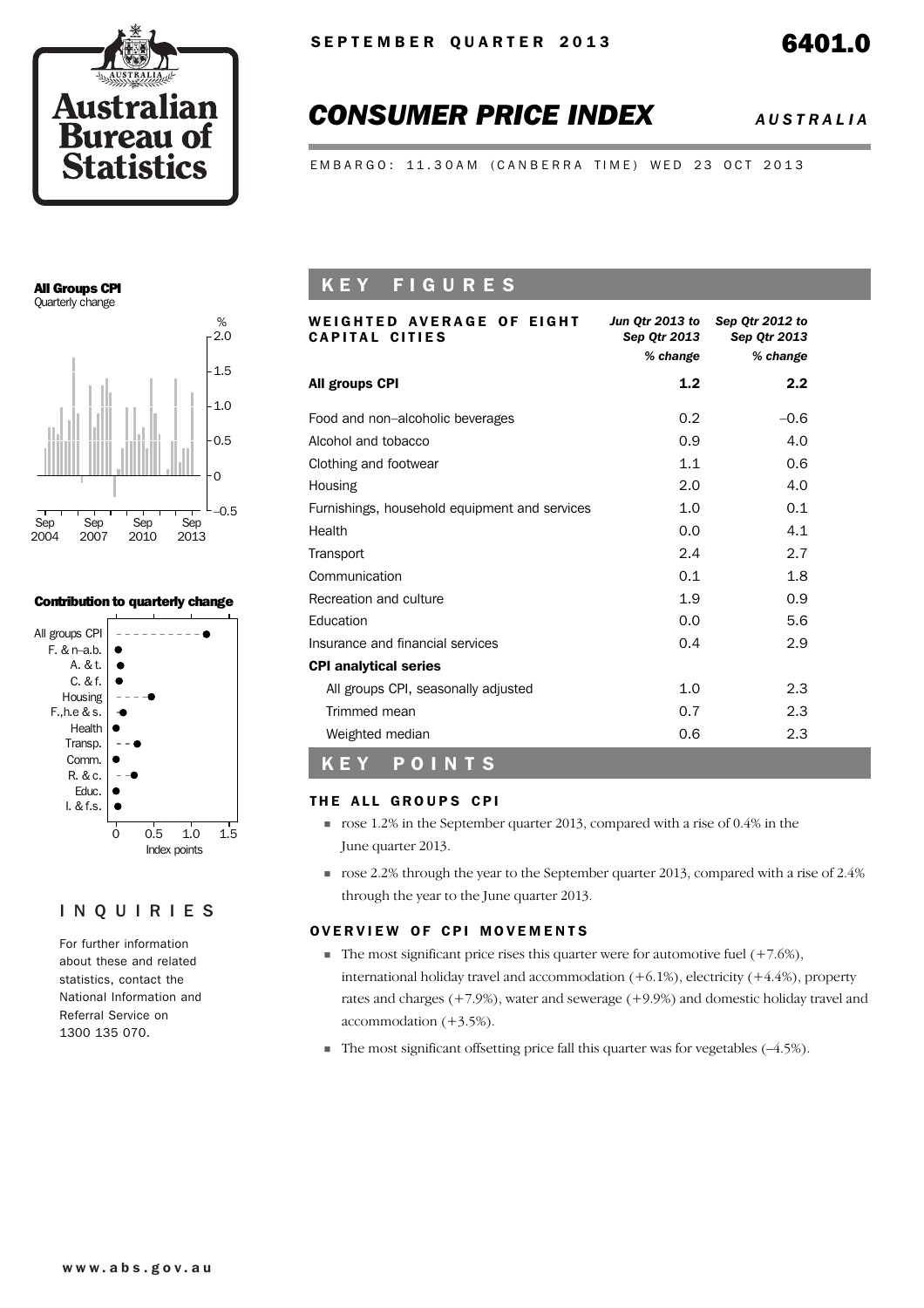# NOTES

| FORTHCOMING ISSUES    | ISSUE (Quarter)                                                                                                                                                                                                                                                                                                                                                                                                                                                                                                                                                                                                                               | <b>RELEASE DATE</b>                                                                    |  |  |  |
|-----------------------|-----------------------------------------------------------------------------------------------------------------------------------------------------------------------------------------------------------------------------------------------------------------------------------------------------------------------------------------------------------------------------------------------------------------------------------------------------------------------------------------------------------------------------------------------------------------------------------------------------------------------------------------------|----------------------------------------------------------------------------------------|--|--|--|
|                       | December 2013                                                                                                                                                                                                                                                                                                                                                                                                                                                                                                                                                                                                                                 | 22 January 2014                                                                        |  |  |  |
|                       | March 2014                                                                                                                                                                                                                                                                                                                                                                                                                                                                                                                                                                                                                                    | 23 April 2014                                                                          |  |  |  |
|                       | June 2014                                                                                                                                                                                                                                                                                                                                                                                                                                                                                                                                                                                                                                     | 23 July 2014                                                                           |  |  |  |
|                       | September 2014                                                                                                                                                                                                                                                                                                                                                                                                                                                                                                                                                                                                                                | 22 October 2014                                                                        |  |  |  |
|                       |                                                                                                                                                                                                                                                                                                                                                                                                                                                                                                                                                                                                                                               |                                                                                        |  |  |  |
| CHANGES IN THIS ISSUE | The CPI Analytical series; 'All Groups CPI, seasonally adjusted' and 'Underlying trend<br>series – Trimmed mean and Weighted median' and seasonally adjusted Expenditure Class<br>series have been revised as a result of the Annual Seasonal Re-analysis (ASR). The ASR<br>reviews the seasonal adjustment of these series in more detail than is possible in the<br>quarterly processing cycle. The Appendix of this issue presents the outcomes of the ASR<br>and provides a summary of the changes implemented from the September quarter 2013.<br>Changes to the seasonally adjusted series do not affect the original CPI index series. |                                                                                        |  |  |  |
|                       |                                                                                                                                                                                                                                                                                                                                                                                                                                                                                                                                                                                                                                               | For more information about seasonal adjustment see paragraphs 14 to 17 of the          |  |  |  |
|                       |                                                                                                                                                                                                                                                                                                                                                                                                                                                                                                                                                                                                                                               | Explanatory notes or refer to Information Paper: Seasonal Adjustment of Consumer       |  |  |  |
|                       | Price Indexes, 2011 (cat. no. 6401.0.55.003).                                                                                                                                                                                                                                                                                                                                                                                                                                                                                                                                                                                                 |                                                                                        |  |  |  |
| ROUNDING              | rounding.                                                                                                                                                                                                                                                                                                                                                                                                                                                                                                                                                                                                                                     | Any discrepancies between totals and sums of components in this publication are due to |  |  |  |
| ABBREVIATIONS         | Australian Bureau of Statistics<br><b>ABS</b>                                                                                                                                                                                                                                                                                                                                                                                                                                                                                                                                                                                                 |                                                                                        |  |  |  |
|                       | Consumer Price Index<br><b>CPI</b>                                                                                                                                                                                                                                                                                                                                                                                                                                                                                                                                                                                                            |                                                                                        |  |  |  |
|                       | n.e.c. not elsewhere classified                                                                                                                                                                                                                                                                                                                                                                                                                                                                                                                                                                                                               |                                                                                        |  |  |  |
|                       |                                                                                                                                                                                                                                                                                                                                                                                                                                                                                                                                                                                                                                               |                                                                                        |  |  |  |

Brian Pink Australian Statistician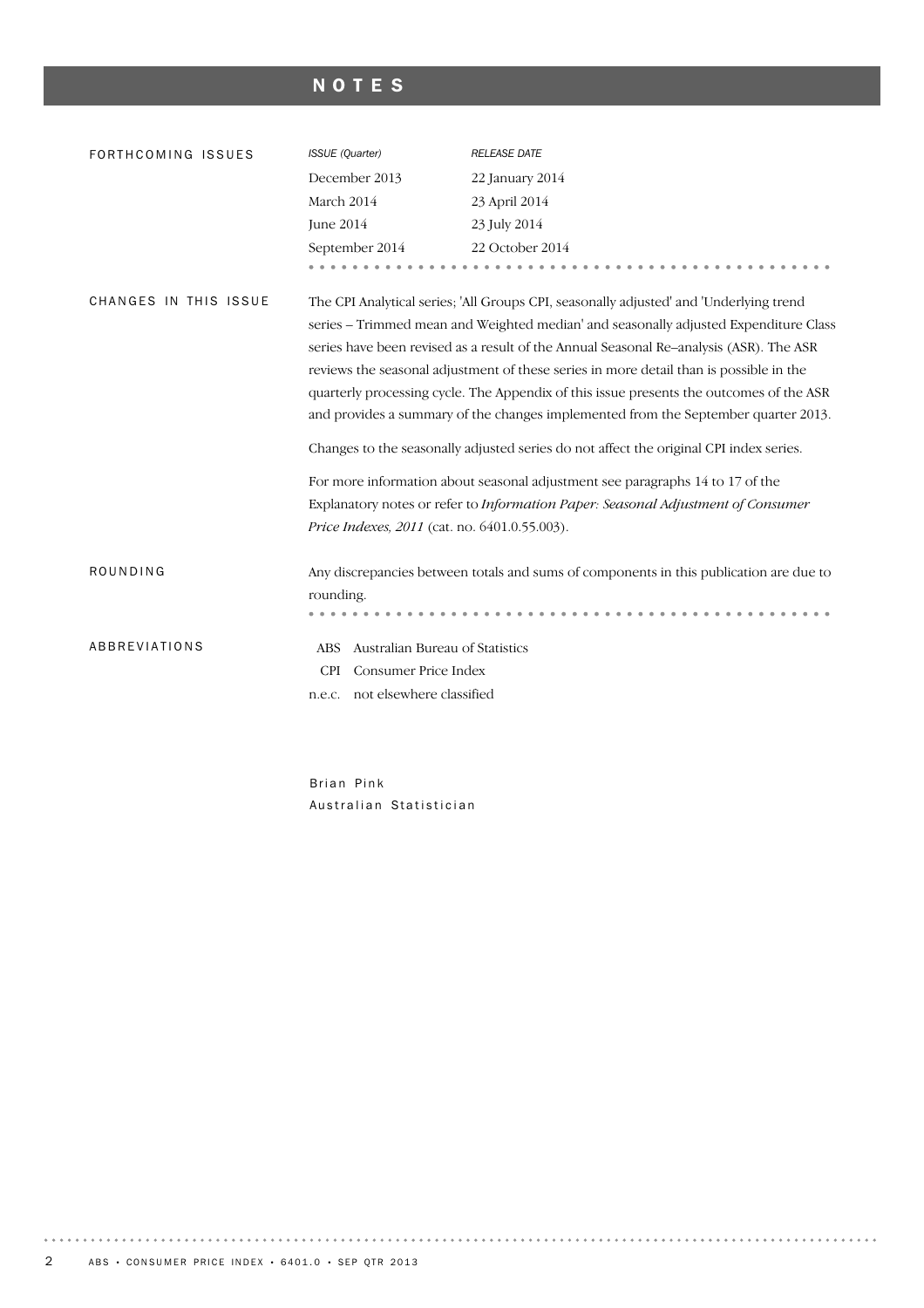# FEATURE ARTICLE THE USE OF TRANSACTIONS DATA TO COMPILE THE AUSTRALIAN CONSUMER PRICE INDEX

| <b>INTRODUCTION</b>                                      | The purpose of this article is to advise the user community of the significant increase in<br>use of transactions data to compile the Consumer Price Index (CPI). This will occur from<br>the March quarter 2014.                                                                                                                                                                                                                                                                                                                                             |
|----------------------------------------------------------|---------------------------------------------------------------------------------------------------------------------------------------------------------------------------------------------------------------------------------------------------------------------------------------------------------------------------------------------------------------------------------------------------------------------------------------------------------------------------------------------------------------------------------------------------------------|
|                                                          | Transactions data provide the ABS with opportunities to improve the quality of statistics<br>produced for the Australian community. Transactions data contain detailed information<br>about the business name and location of the transaction, date and time, quantities,<br>product descriptions, values of products sold as well as their prices.                                                                                                                                                                                                           |
|                                                          | The use of transactions data to compile key economic statistics such as the CPI has been<br>under investigation internationally for some time. Recently the ABS obtained<br>transactions data from a selection of Australian businesses. These data have been used to<br>assess methods and develop processes to compile the CPI using transactions data. The<br>ABS has now sufficiently resolved the various challenges to be able to commence a<br>phased implementation of transactions data in the Australian CPI.                                       |
| THE CURRENT CPI DATA<br>SOURCES AND SAMPLING<br>APPROACH | Most prices currently used to compile the CPI are collected by personal visits to selected<br>businesses. These personal visits are made by ABS field officers who observe prices as<br>well as discuss discounts, special offers and volume-selling items with the businesses.<br>The field officers record this information during the visit in handheld computers. The<br>regular personal visits to businesses enable the ABS field officers to actively monitor<br>market developments and observe product quality change.                               |
|                                                          | Prices for a small number of products are currently obtained from transactions data.<br>These prices are used to compile the CPI. Automotive fuel prices, for example, are<br>obtained for a sample of electronic funds transfer transactions in each capital city. Prices<br>from businesses across all areas of each capital city are obtained each day, including<br>weekends and public holidays. Prices are recorded for a range of automotive fuel types.                                                                                               |
|                                                          | The ABS uses non-probability sampling to compile the CPI. This sampling approach<br>selects representative sets of products for regular pricing from a selection of businesses.<br>The price of every variety of good and service purchased by the consumer is needed to<br>construct a perfectly accurate CPI. This would mean collecting a full set of prices from<br>every outlet. As this is not feasible in practice, most prices are sampled from a selection<br>of outlets in a sample of locations chosen to be representative of the CPI population. |
| TRANSACTIONS DATA<br>Definition                          | The 2008 System of National Accounts defines a transaction as "an economic flow that is<br>an interaction between institutional units by mutual agreement." <sup>1</sup> Transactions data are a<br>description of the interactions of institutional units buying and selling products on terms<br>mutually agreed by the buyer and seller.                                                                                                                                                                                                                   |
|                                                          | Transactions data have a number of characteristics. The data provide detailed<br>information about the business name and location of the transaction, date and time,<br>quantities, product descriptions, values of products sold as well as their prices.                                                                                                                                                                                                                                                                                                    |
|                                                          | In the case of retail outlets, transactions data are often obtained by 'scanning' the bar<br>codes for individual products at electronic points of sale.                                                                                                                                                                                                                                                                                                                                                                                                      |

<sup>1 2008</sup> System of National Accounts, p39, [3.7]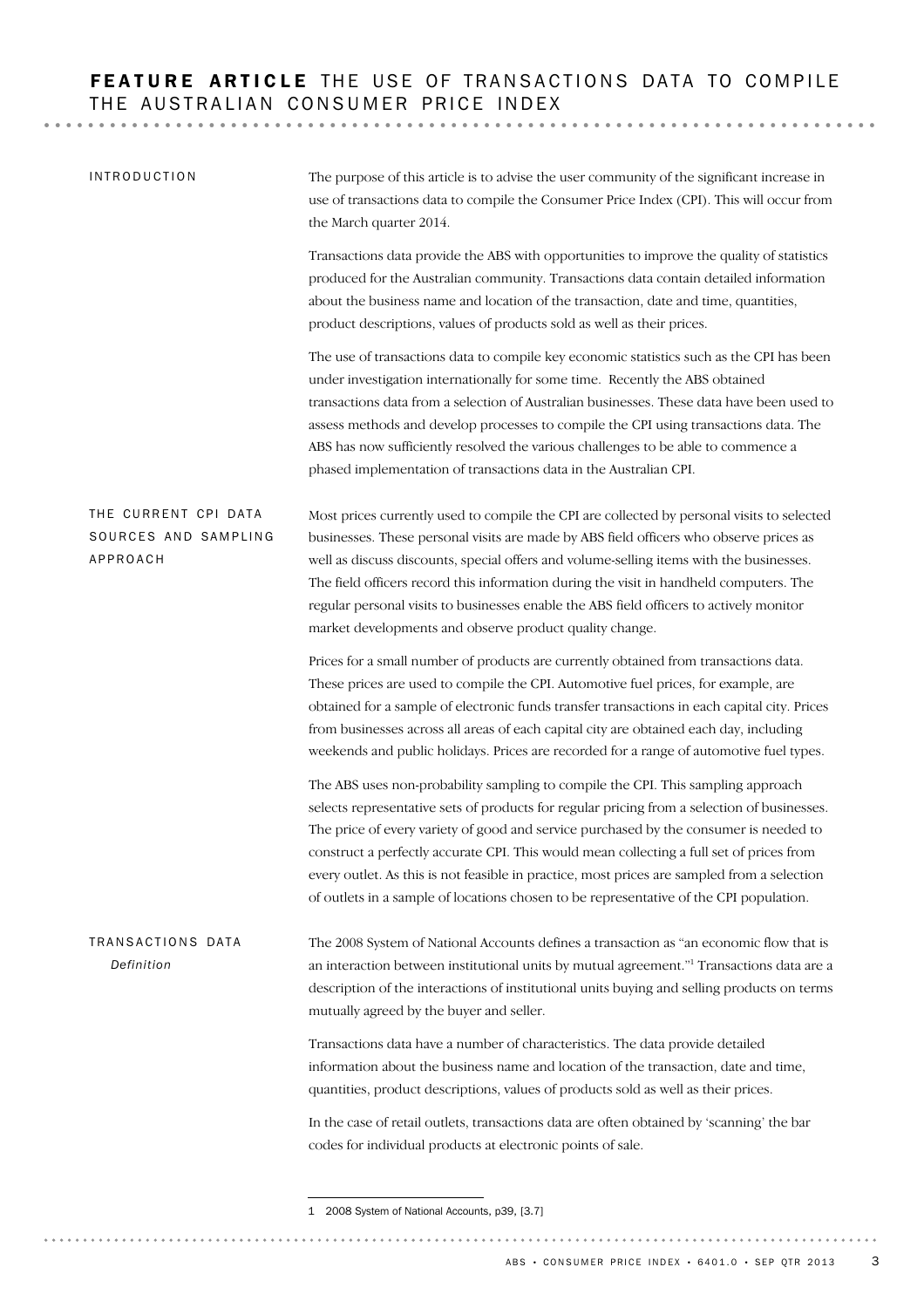# FEATURE ARTICLE THE USE OF TRANSACTIONS DATA TO COMPILE THE AUSTRALIAN CONSUMER PRICE INDEX continued

. . . . . . . . . . . . .

INTERNATIONAL EXPERIENCE Using transactions data to compile the CPI has received considerable attention from price statisticians internationally. Typical of very large datasets, there are challenges associated with their use. Various methods have been examined internationally over the previous decade to determine how best to utilise such a large volume of very detailed, high frequency data to compile the CPI. Most recently the 'Rolling Window GEKS' (RWGEKS)<sup>2</sup> approach has emerged as the leading methodology. The RWGEKS method builds on the multilateral method of Gini (1931), Eltetö and Köves (1964) and Szulc (1964) (GEKS), which is known from spatial price comparisons and applies this method to price comparisons across time. The GEKS method takes the geometric mean of the ratios of all bilateral indexes (calculated using the same index number formula) between a number of entities. For spatial indexes these entities are *Using transactions data in the CPI* The ABS initiative to include transactions data in the CPI is driven by three key reasons. They are: i. To improve the accuracy of the CPI; ii. To reduce data collection costs; and iii. To position the ABS to expand the range of consumer price measures. I. IMPROVING THE ACCURACY OF THE CPI The accuracy of the CPI is improved when transactions data are used to: ! Increase the frequency of price observations. Average transaction prices experienced by consumers over a period such as a week or a month can be calculated; ! Increase product and business coverage. Transactions data enables the ABS to cost effectively increase the coverage of products sampled. ! Inform sampling decisions. Transactions data provide revenue and quantity information. This provides valuable information to identify business outlets to include in CPI samples. ! More frequently update weighting information. This is obtained from quantity information contained in the transactions dataset. II. REDUCING DATA COLLECTION COSTS Collecting 'shelf' prices by personal visit to businesses is a significant cost in producing the Australian CPI. Obtaining a consistent and timely supply of transactions data from businesses would reduce the work involved in data collection. III. TO POSITION THE ABS TO EXPAND THE RANGE OF CONSUMER PRICE MEASURES The ABS, subject to available funding, will examine transactions data to determine whether additional consumer price measures can be produced from transactions data. For example, regional and monthly temporal price indexes may be able to be produced from the data for selected product groups. Spatial price indexes may also be able to be produced. *The benefits of using transactions data to compile the CPI*

<sup>2</sup> Ivancic, L., W.E. Diewert and K.J. Fox (2011), Scanner Data, Time Aggregation and the Construction of Price Indexes, Journal of Econometrics, Vol. 161, Issue 1, 24-35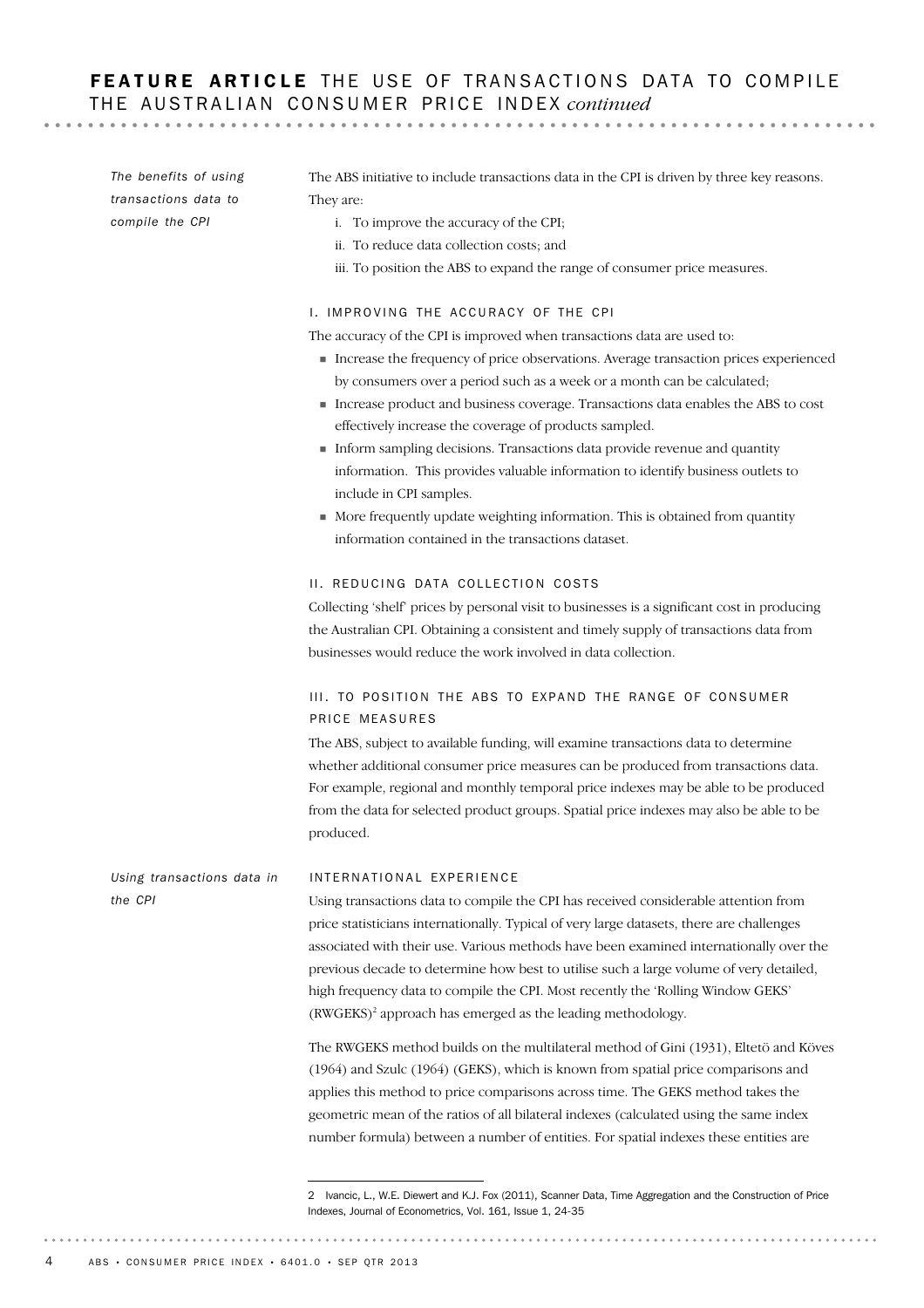| the CPI continued<br>generally countries, while for price comparisons across time, the entities are time<br>periods (usually months).<br>A problem with this approach is that the results for all time periods will change when the<br>observation period is extended and new data are added. By consequence index numbers<br>will be subject to continuous revision, something which is unacceptable for a CPI. The<br>RWGEKS approach was suggested to address this problem.<br>The RWGEKS approach uses a moving window to continuously update the observation<br>period as data for new periods become available and calculates the price change<br>between the two most recent periods, without the need to revise previous periods. This<br>approach is undertaken as the earlier data in the sample become less and less relevant<br>for later comparisons.<br>Work is still continuing to resolve some RWGEKS methodological challenges, including<br>quality change associated with disappearing products and their replacements. At this<br>time no single method to incorporate transactions data into the CPI has received<br>international endorsement.<br>A small number of National Statistics Offices (NSOs) have utilised transactions data to<br>compile their CPI. The use of transactions data varies from replacement of field collected<br>prices <sup>3</sup> to implementation of new index construction methods <sup>4</sup> .<br>The ABS will continue to engage with the international community to contribute to the<br>development of an internationally endorsed methodology to use a large volume of high<br>frequency data to compile the CPI.<br>THE ABS APPROACH<br>The ABS will implement transactions data in the Australian CPI in two phases.<br>The first phase will commence on 1 January 2014. The ABS will replace field collected<br>prices with prices derived from transactions data. ABS field officers will no longer<br>personally visit businesses that have provided the ABS with transactions data.<br>The price for an individual product is calculated from the transactions data by dividing a<br>product's revenue by the quantity sold. This price is referred to as a product unit value<br>and represents the price experienced by consumers over a period of weeks or months. A<br>product's unit value is more representative of prices paid by consumers over the<br>reference period than point-in-time pricing.<br>Larger price samples for individual products will be available from transactions data. A<br>unit value price for individual products will be collected from an increased number of<br>business outlets in each capital city.<br>3 Sammar, M, Norberg, A. and Tongur, C. (2013),' Issues on the use of scanner data in the CPI', Paper<br>presented to the Thirteenth Meeting of the International Working Group on Price Indices, Copenhagen, Denmark<br>4 van der Grient, H.A. and J. de Haan (2011), Scanner Data Price Indexes: The 'Dutch Method' versus<br>RYGEKS, Paper presented at the Twelfth Meeting of the International Working Group on Price Indices, Wellington,<br>New Zealand.<br>ABS • CONSUMER PRICE INDEX • 6401.0 • SEP QTR 2013 | Using transactions data in | INTERNATIONAL EXPERIENCE continued |  |  |  |  |
|-----------------------------------------------------------------------------------------------------------------------------------------------------------------------------------------------------------------------------------------------------------------------------------------------------------------------------------------------------------------------------------------------------------------------------------------------------------------------------------------------------------------------------------------------------------------------------------------------------------------------------------------------------------------------------------------------------------------------------------------------------------------------------------------------------------------------------------------------------------------------------------------------------------------------------------------------------------------------------------------------------------------------------------------------------------------------------------------------------------------------------------------------------------------------------------------------------------------------------------------------------------------------------------------------------------------------------------------------------------------------------------------------------------------------------------------------------------------------------------------------------------------------------------------------------------------------------------------------------------------------------------------------------------------------------------------------------------------------------------------------------------------------------------------------------------------------------------------------------------------------------------------------------------------------------------------------------------------------------------------------------------------------------------------------------------------------------------------------------------------------------------------------------------------------------------------------------------------------------------------------------------------------------------------------------------------------------------------------------------------------------------------------------------------------------------------------------------------------------------------------------------------------------------------------------------------------------------------------------------------------------------------------------------------------------------------------------------------------------------------------------------------------------------------------------------------------------------------------------------------------------------------------------------------------------------------------------------------------------------------------------------------------------------------------------------------------------------------------------------------------------------------------------------------------------------------------------------------------------------------|----------------------------|------------------------------------|--|--|--|--|
|                                                                                                                                                                                                                                                                                                                                                                                                                                                                                                                                                                                                                                                                                                                                                                                                                                                                                                                                                                                                                                                                                                                                                                                                                                                                                                                                                                                                                                                                                                                                                                                                                                                                                                                                                                                                                                                                                                                                                                                                                                                                                                                                                                                                                                                                                                                                                                                                                                                                                                                                                                                                                                                                                                                                                                                                                                                                                                                                                                                                                                                                                                                                                                                                                                         |                            |                                    |  |  |  |  |
|                                                                                                                                                                                                                                                                                                                                                                                                                                                                                                                                                                                                                                                                                                                                                                                                                                                                                                                                                                                                                                                                                                                                                                                                                                                                                                                                                                                                                                                                                                                                                                                                                                                                                                                                                                                                                                                                                                                                                                                                                                                                                                                                                                                                                                                                                                                                                                                                                                                                                                                                                                                                                                                                                                                                                                                                                                                                                                                                                                                                                                                                                                                                                                                                                                         |                            |                                    |  |  |  |  |
|                                                                                                                                                                                                                                                                                                                                                                                                                                                                                                                                                                                                                                                                                                                                                                                                                                                                                                                                                                                                                                                                                                                                                                                                                                                                                                                                                                                                                                                                                                                                                                                                                                                                                                                                                                                                                                                                                                                                                                                                                                                                                                                                                                                                                                                                                                                                                                                                                                                                                                                                                                                                                                                                                                                                                                                                                                                                                                                                                                                                                                                                                                                                                                                                                                         |                            |                                    |  |  |  |  |
|                                                                                                                                                                                                                                                                                                                                                                                                                                                                                                                                                                                                                                                                                                                                                                                                                                                                                                                                                                                                                                                                                                                                                                                                                                                                                                                                                                                                                                                                                                                                                                                                                                                                                                                                                                                                                                                                                                                                                                                                                                                                                                                                                                                                                                                                                                                                                                                                                                                                                                                                                                                                                                                                                                                                                                                                                                                                                                                                                                                                                                                                                                                                                                                                                                         |                            |                                    |  |  |  |  |
|                                                                                                                                                                                                                                                                                                                                                                                                                                                                                                                                                                                                                                                                                                                                                                                                                                                                                                                                                                                                                                                                                                                                                                                                                                                                                                                                                                                                                                                                                                                                                                                                                                                                                                                                                                                                                                                                                                                                                                                                                                                                                                                                                                                                                                                                                                                                                                                                                                                                                                                                                                                                                                                                                                                                                                                                                                                                                                                                                                                                                                                                                                                                                                                                                                         |                            |                                    |  |  |  |  |
|                                                                                                                                                                                                                                                                                                                                                                                                                                                                                                                                                                                                                                                                                                                                                                                                                                                                                                                                                                                                                                                                                                                                                                                                                                                                                                                                                                                                                                                                                                                                                                                                                                                                                                                                                                                                                                                                                                                                                                                                                                                                                                                                                                                                                                                                                                                                                                                                                                                                                                                                                                                                                                                                                                                                                                                                                                                                                                                                                                                                                                                                                                                                                                                                                                         |                            |                                    |  |  |  |  |
|                                                                                                                                                                                                                                                                                                                                                                                                                                                                                                                                                                                                                                                                                                                                                                                                                                                                                                                                                                                                                                                                                                                                                                                                                                                                                                                                                                                                                                                                                                                                                                                                                                                                                                                                                                                                                                                                                                                                                                                                                                                                                                                                                                                                                                                                                                                                                                                                                                                                                                                                                                                                                                                                                                                                                                                                                                                                                                                                                                                                                                                                                                                                                                                                                                         |                            |                                    |  |  |  |  |
|                                                                                                                                                                                                                                                                                                                                                                                                                                                                                                                                                                                                                                                                                                                                                                                                                                                                                                                                                                                                                                                                                                                                                                                                                                                                                                                                                                                                                                                                                                                                                                                                                                                                                                                                                                                                                                                                                                                                                                                                                                                                                                                                                                                                                                                                                                                                                                                                                                                                                                                                                                                                                                                                                                                                                                                                                                                                                                                                                                                                                                                                                                                                                                                                                                         |                            |                                    |  |  |  |  |
|                                                                                                                                                                                                                                                                                                                                                                                                                                                                                                                                                                                                                                                                                                                                                                                                                                                                                                                                                                                                                                                                                                                                                                                                                                                                                                                                                                                                                                                                                                                                                                                                                                                                                                                                                                                                                                                                                                                                                                                                                                                                                                                                                                                                                                                                                                                                                                                                                                                                                                                                                                                                                                                                                                                                                                                                                                                                                                                                                                                                                                                                                                                                                                                                                                         |                            |                                    |  |  |  |  |
|                                                                                                                                                                                                                                                                                                                                                                                                                                                                                                                                                                                                                                                                                                                                                                                                                                                                                                                                                                                                                                                                                                                                                                                                                                                                                                                                                                                                                                                                                                                                                                                                                                                                                                                                                                                                                                                                                                                                                                                                                                                                                                                                                                                                                                                                                                                                                                                                                                                                                                                                                                                                                                                                                                                                                                                                                                                                                                                                                                                                                                                                                                                                                                                                                                         |                            |                                    |  |  |  |  |
|                                                                                                                                                                                                                                                                                                                                                                                                                                                                                                                                                                                                                                                                                                                                                                                                                                                                                                                                                                                                                                                                                                                                                                                                                                                                                                                                                                                                                                                                                                                                                                                                                                                                                                                                                                                                                                                                                                                                                                                                                                                                                                                                                                                                                                                                                                                                                                                                                                                                                                                                                                                                                                                                                                                                                                                                                                                                                                                                                                                                                                                                                                                                                                                                                                         |                            |                                    |  |  |  |  |
|                                                                                                                                                                                                                                                                                                                                                                                                                                                                                                                                                                                                                                                                                                                                                                                                                                                                                                                                                                                                                                                                                                                                                                                                                                                                                                                                                                                                                                                                                                                                                                                                                                                                                                                                                                                                                                                                                                                                                                                                                                                                                                                                                                                                                                                                                                                                                                                                                                                                                                                                                                                                                                                                                                                                                                                                                                                                                                                                                                                                                                                                                                                                                                                                                                         |                            |                                    |  |  |  |  |
|                                                                                                                                                                                                                                                                                                                                                                                                                                                                                                                                                                                                                                                                                                                                                                                                                                                                                                                                                                                                                                                                                                                                                                                                                                                                                                                                                                                                                                                                                                                                                                                                                                                                                                                                                                                                                                                                                                                                                                                                                                                                                                                                                                                                                                                                                                                                                                                                                                                                                                                                                                                                                                                                                                                                                                                                                                                                                                                                                                                                                                                                                                                                                                                                                                         |                            |                                    |  |  |  |  |
|                                                                                                                                                                                                                                                                                                                                                                                                                                                                                                                                                                                                                                                                                                                                                                                                                                                                                                                                                                                                                                                                                                                                                                                                                                                                                                                                                                                                                                                                                                                                                                                                                                                                                                                                                                                                                                                                                                                                                                                                                                                                                                                                                                                                                                                                                                                                                                                                                                                                                                                                                                                                                                                                                                                                                                                                                                                                                                                                                                                                                                                                                                                                                                                                                                         |                            | 5                                  |  |  |  |  |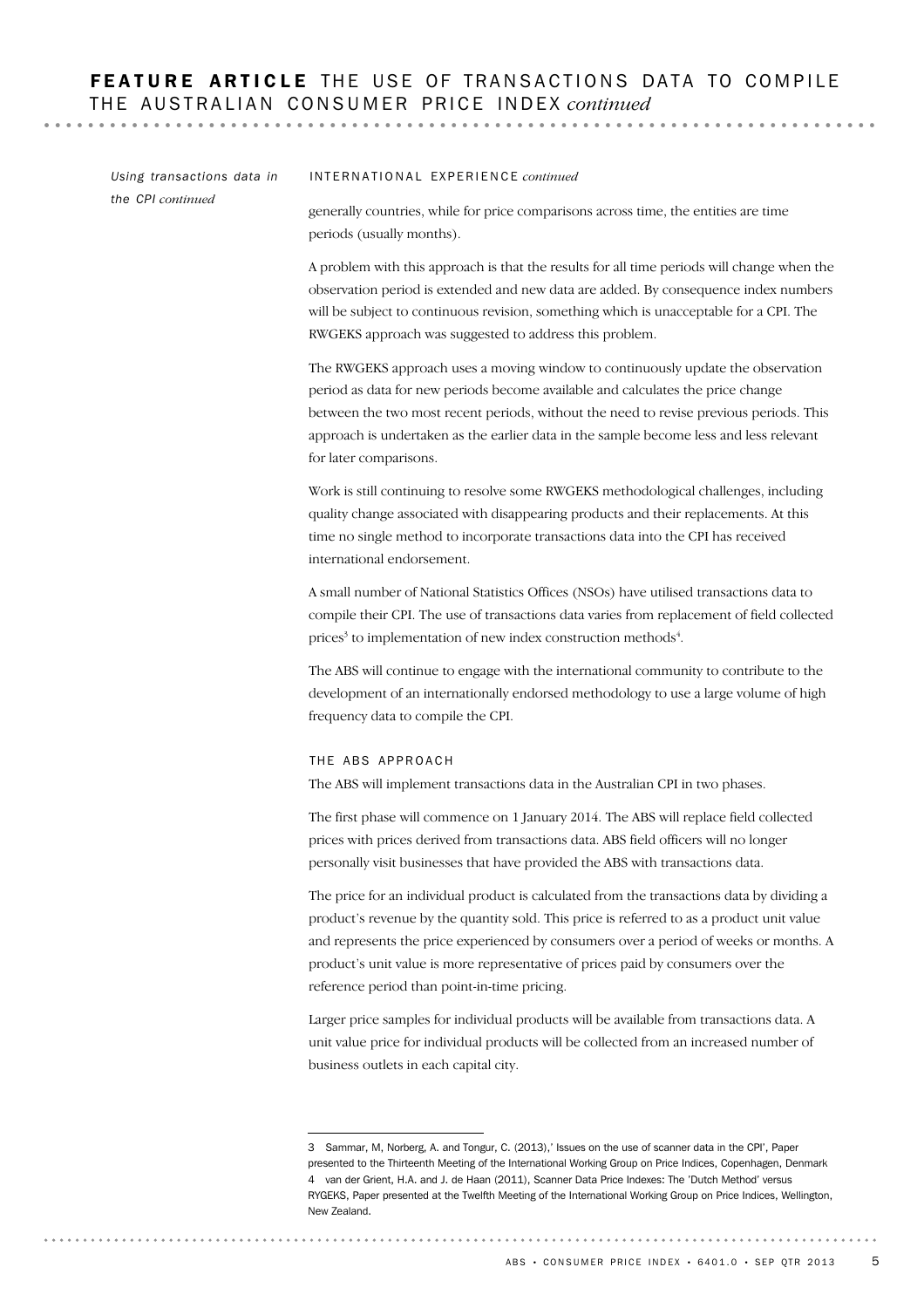# FEATURE ARTICLE THE USE OF TRANSACTIONS DATA TO COMPILE THE AUSTRALIAN CONSUMER PRICE INDEX *continued*

. . . . . . . . . . . . . . . .

. . . . . . . . . . . . . . .

! Bread **Cakes and biscuits Breakfast cereals • Other cereal products Beef** and yeal ! Pork ■ Lamb and goat ■ Poultry ■ Other meats ! Fish and other seafood  $\blacksquare$  Milk ■ Cheese **In Ice cream and other dairy products** ! Fruit ■ Vegetables ■ Eggs If Jams, honey and spreads ! Food additives and condiments ■ Oils and fats **Exercise Snacks and confectionery** ! Other food products n.e.c. ! Coffee, tea and cocoa ! Waters, soft drinks and juices ! Take away and fast foods **Tobacco** ! Garments for men ! Garments for women ! Garments for infants and children ! Glassware, tableware and household utensils ! Tools and equipment for house and garden *Attachment 1: Expenditure Classes where some prices will be derived from transactions data* ABS work has also commenced to determine whether transactions data can be used to compile a range of other macroeconomic statistics in the areas of retail activity and household consumption. Results of this work will be published as they become available. *Future directions* THE ABS APPROACH *continued* Product unit values obtained from transactions data will be used to compile a range of CPI Expenditure Class indexes. These Expenditure Classes are listed in Attachment 1. In the second phase, the ABS will assess the suitability of an internationally developed transactions data methodology and implement it as appropriate to compile the CPI. The ABS is currently examining the RWGEKS method. The ABS will produce experimental indexes using this methodology. Results of this work will be published and discussed with the user community. *Using transactions data in the CPI continued*

- **Exercise 2** Cleaning and maintenance products
- **Personal care products**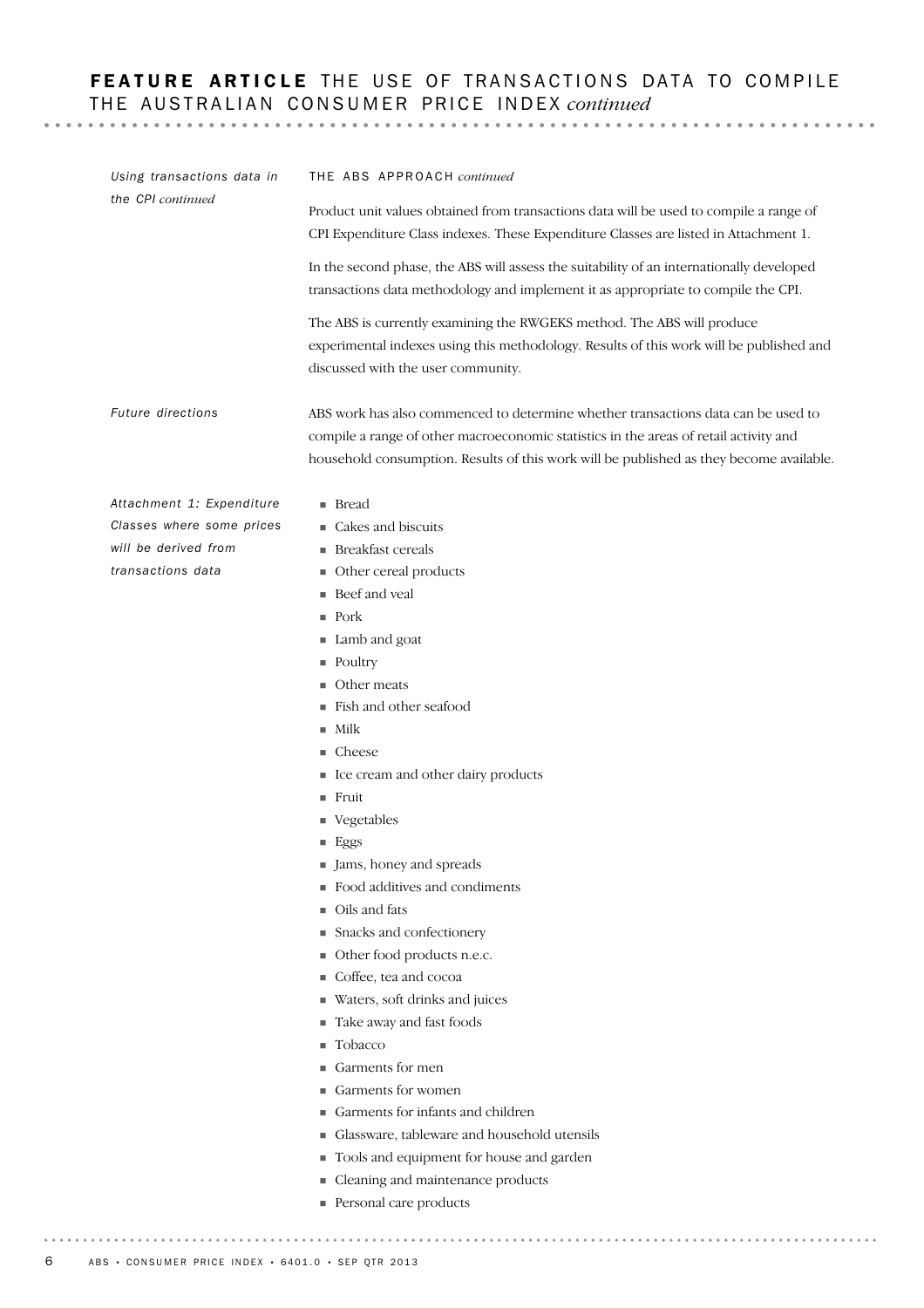# FEATURE ARTICLE THE USE OF TRANSACTIONS DATA TO COMPILE THE AUSTRALIAN CONSUMER PRICE INDEX *continued*

Eltetö, O. and P. Köves (1964) 'On a problem of index number computation relating to international comparison', Statisztikai Szemle, 42, pp. 507-18. Gini C. (1931) 'On the circular test of index numbers', International Review of Statistics, Vol. 9. Ivancic, L., W.E. Diewert and K.J. Fox (2011), Scanner Data, Time Aggregation and the Construction of Price Indexes, Journal of Econometrics, Vol. 161, Issue 1, 24-35. Sammar, M, Norberg, A. and Tongur, C. (2013), 'Issues on the use of scanner data in the CPI', Paper presented to the Thirteenth Meeting of the International Working Group on Price Indices, Copenhagen, Denmark. Szulc B. (1964), 'Indices for multiregional comparisons', Przeglad Statystyezny 3, Statistical Review 3, pp. 239-54. United Nations, International Monetary Fund, Organisation for Economic Co-operation and Development, World Bank and Commission of the European Communities, Brussels/Luxembourg, New York, Paris, Washington D.C., 2008 System of National Accounts. van der Grient, H.A. and J. de Haan (2011), Scanner Data Price Indexes: The 'Dutch Method' versus RYGEKS, Paper presented at the Twelfth Meeting of the International Working Group on Price Indices, Wellington, New Zealand. *References* ! Pharmaceutical products ! Medical and hospital services ! Spare parts and accessories for motor vehicles ■ Automotive fuel ! Newspapers, magazines and stationery ■ Pets and related products **II** Other financial services ! Property rates and charges *Attachment 1: Expenditure Classes where some prices will be derived from transactions data continued*

. . . . . . . . . . . . . . .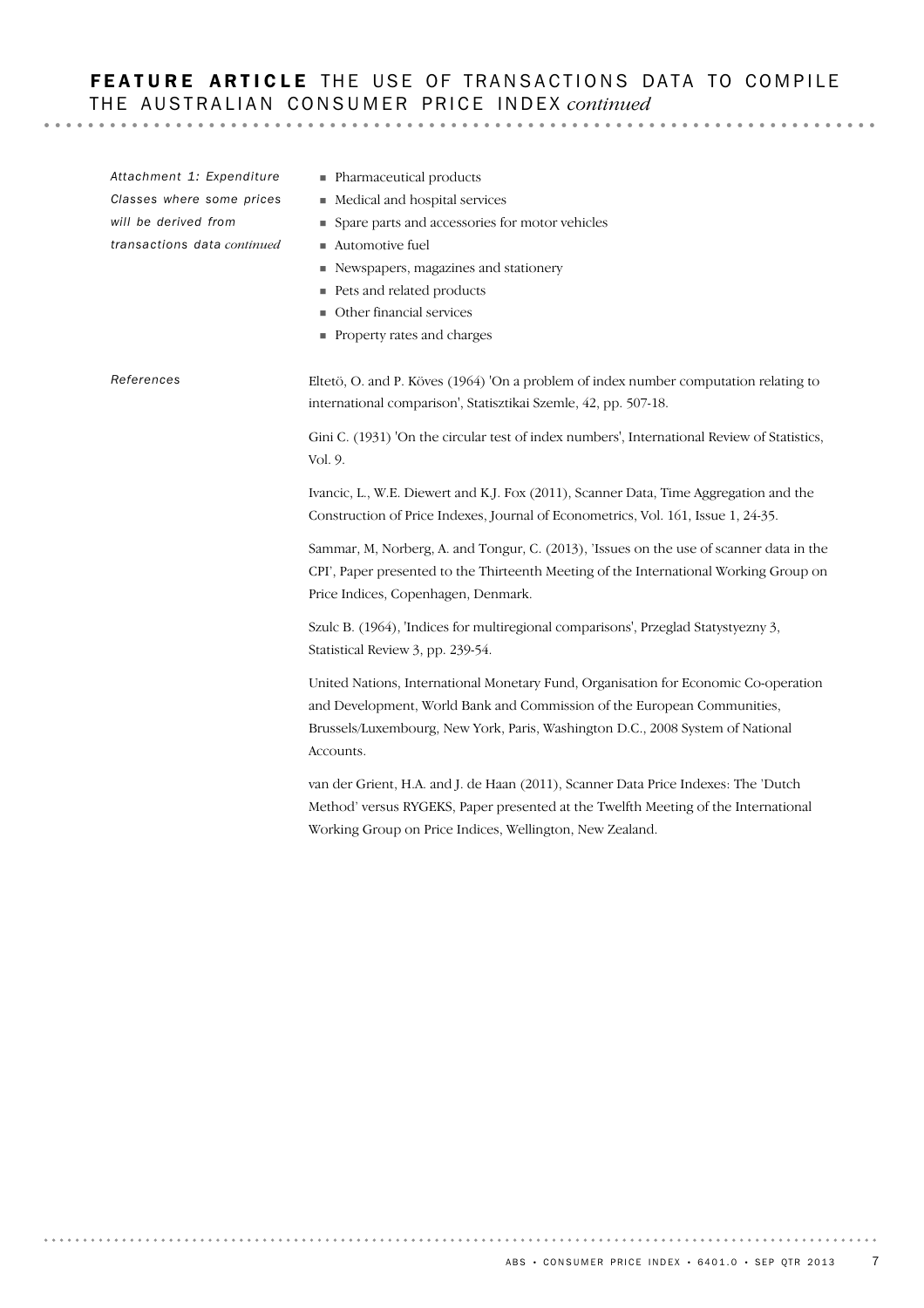### MAIN CONTRIBUTORS TO CHANGE

CPI GROUPS

The discussion of the CPI groups below is ordered in terms of their absolute significance to the change in All groups index points for the quarter (see Tables 6 and 7). Unless otherwise stated, the analysis uses original, not seasonally adjusted, estimates.

### WEIGHTED AVERAGE OF EIGHT CAPITAL CITIES, Percentage change from previous quarter



The housing group rose in the September quarter 2013. The main contributors to the rise were electricity (+4.4%), property rates and charges (+7.9%) and water and sewerage (+9.9%). Utilities prices increased because of a range of factors which varied from state to state. Property rates and charges increased as a result of the annual review of rates charged by local councils. HOUSING GROUP  $(+2.0\%)$ 

> Over the twelve months to the September quarter 2013, the housing group rose 4.0%. The main contributors to the rise were new dwelling purchase by owner–occupiers  $(+3.2\%)$ , rents  $(+3.2\%)$  and electricity  $(+6.1\%)$ .

TRANSPORT GROUP  $(+2.4\%)$ 

The transport group rose in the September quarter 2013. The main contributor to the rise was automotive fuel (+7.6%). The average monthly price of automotive fuel fell in May  $(-1.1\%)$ , rose in June  $(+5.0\%)$ ,

July  $(+5.0\%)$ , fell in August  $(-0.8\%)$ , and rose in September  $(+0.3\%)$ .

The following graph illustrates the movement of the average daily prices for unleaded petrol for the weighted average of eight capital cities over the last fifteen months.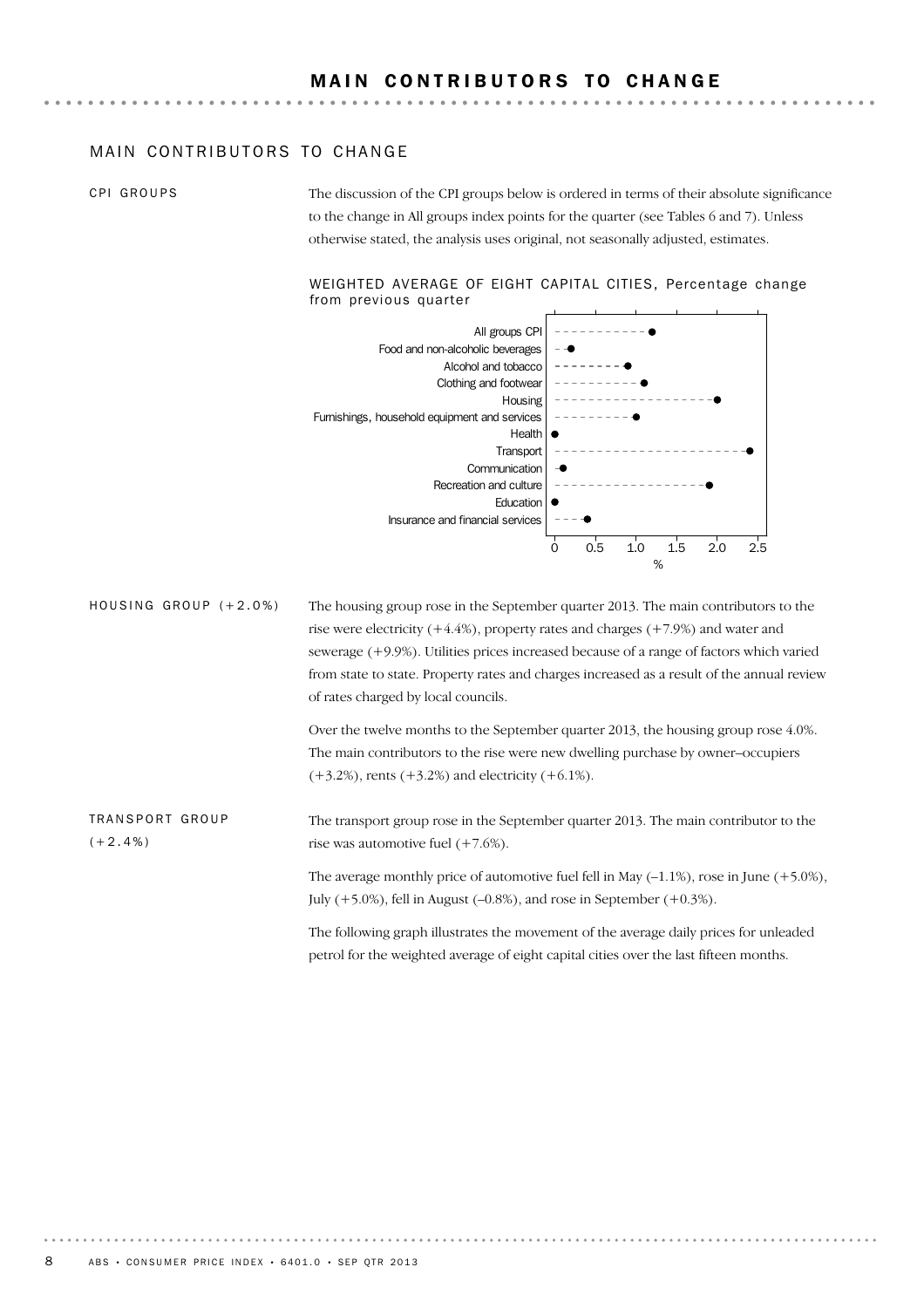

AVERAGE PRICE OF UNLEADED PETROL (91 OCTANE), cents per litre

Over the twelve months to the September quarter 2013, the transport group rose 2.7%. The main contributor to the rise was automotive fuel  $(+8.3%)$ . The rise was partially offset by a fall in motor vehicles (–3.2%).

The recreation and culture group rose in the September quarter 2013. The main contributors to the rise were international holiday travel and accommodation  $(+6.1\%)$ and domestic holiday travel and accommodation  $(+3.5%)$ . The rise was partially offset by falls in games, toys and hobbies  $(-1.8%)$  and audio, visual and computing equipment  $(-0.8\%)$ . RECREATION AND CULTURE GROUP  $(+1.9%)$ 

TRANSPORT GROUP (+2.4%) *continued*

> International holiday travel and accommodation prices increased 6.1% primarily due to increased airfare prices to most destinations coinciding with the shoulder/peak season in Asia, Europe and America.

> In the CPI, airfares are collected in advance (at the time of payment), but are only used in the CPI in the quarter in which the trip is undertaken. International airfares are collected two months in advance (July for travel in September) and domestic airfares are collected one month in advance (August for travel in September).

Domestic holiday travel and accommodation increased 3.5% primarily due to airfare price increases. Higher jet fuel prices contributed to airfare price rises.

Over the twelve months to the September quarter 2013, the recreation and culture group rose 0.9%. The main contributor to the rise was domestic holiday travel and accommodation  $(+6.8%)$ . This increase was partially offset by a fall in audio, visual and computing equipment (–11.3%).

| FURNISHINGS,        | The furnishings, household equipment and services group rose in the September                                                                                                                                               |
|---------------------|-----------------------------------------------------------------------------------------------------------------------------------------------------------------------------------------------------------------------------|
| HOUSEHOLD EQUIPMENT | quarter 2013. The main contributors to the rise were child care $(+3.4\%)$ , household                                                                                                                                      |
| AND SERVICES GROUP  | textiles $(+3.8\%)$ and other non-durable household products $(+1.2\%)$ .                                                                                                                                                   |
| $(+1.0\%)$          | Child care $(+3.4%)$ recorded a rise this quarter mainly due to price rises at most child<br>care providers, which was partially offset by an increase in the maximum rate of Child<br>Care Benefit (CCB) from 1 July 2013. |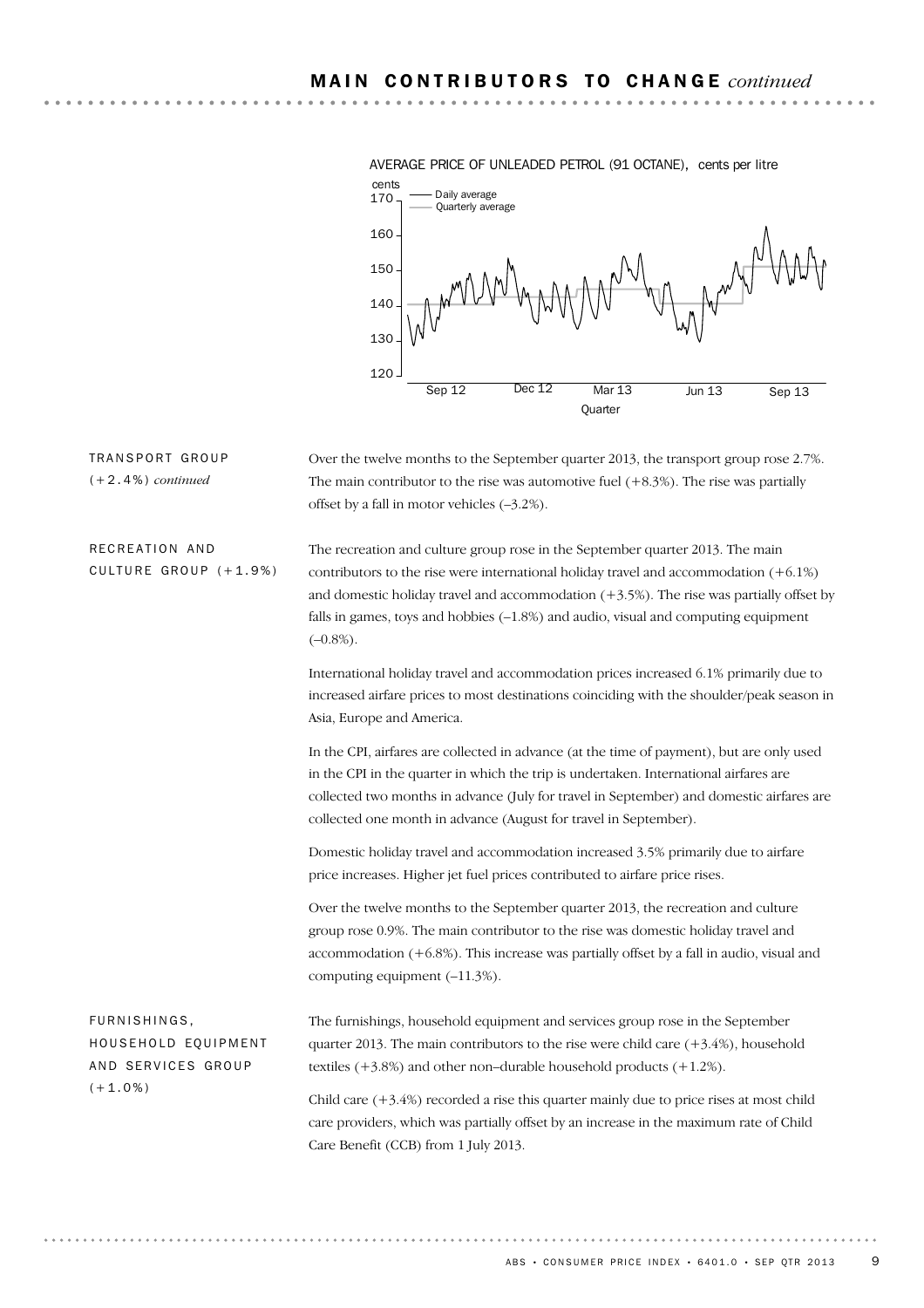# MAIN CONTRIBUTORS TO CHANGE *continued*

| FURNISHINGS,<br>HOUSEHOLD EQUIPMENT<br>AND SERVICES GROUP<br>$(+1.0\%)$ continued | Over the twelve months to the September quarter 2013, the furnishings, household<br>equipment and services group rose 0.1%. The main contributor to the rise was child care<br>$(+8.8%)$ . The increase was partially offset by a fall in furniture $(-3.9%)$ .                                                                                                          |
|-----------------------------------------------------------------------------------|--------------------------------------------------------------------------------------------------------------------------------------------------------------------------------------------------------------------------------------------------------------------------------------------------------------------------------------------------------------------------|
| ALCOHOL AND TOBACCO<br>GROUP (+0.9%)                                              | The alcohol and tobacco group rose in the September quarter 2013. The main<br>contributors to the rise were tobacco $(+1.3%)$ and wine $(+1.0%)$ , partially due to the<br>effects of the federal excise tax increase from 1 August 2013.                                                                                                                                |
|                                                                                   | Over the twelve months to the September quarter 2013, the alcohol and tobacco group<br>rose 4.0%. The main contributor to the rise was tobacco $(+9.2\%)$ .                                                                                                                                                                                                              |
| CLOTHING AND<br>FOOTWEAR GROUP<br>$(+1.1\%)$                                      | The clothing and footwear group rose in the September quarter 2013. Rises in all<br>categories, with the exception of garments for infants and children, drove this<br>movement.                                                                                                                                                                                         |
|                                                                                   | Over the twelve months to the September quarter 2013, the clothing and footwear group<br>rose 0.6%. The main contributors to the rise were accessories $(+5.1\%)$ and garments for<br>men $(+3.0\%)$ . This increase was partially offset by a fall in garments for women $(-2.2\%)$ .                                                                                   |
| FOOD AND<br>NON-ALCOHOLIC<br>BEVERAGES GROUP<br>$(+0.2\%)$                        | The food and non-alcoholic beverages group rose in the September quarter 2013. The<br>main contributor to the rise was fruit $(+3.2%)$ , take away and fast foods $(+0.6%)$ and<br>restaurant meals $(+0.5%)$ . The rise was partially offset by a fall in vegetables $(-4.5%)$ . The<br>fall in vegetables was mainly due to favourable growing and weather conditions. |
|                                                                                   | Over the twelve months to the September quarter 2013, the food and non-alcoholic<br>beverages group fell 0.6%. The main contributor to the fall was vegetables (-10.7%). The<br>fall was partially offset by rises in take away and fast foods $(+2.0\%)$ and restaurant meals<br>$(+1.4\%).$                                                                            |
| INSURANCE AND<br>FINANCIAL SERVICES                                               | The insurance and financial services group rose in the September quarter 2013. The<br>main contributor to the rise was other financial services $(+1.3\%)$ .                                                                                                                                                                                                             |
| $GROUP (+0.4%)$                                                                   | Over the twelve months to the September quarter 2013, the insurance and financial<br>services group rose 2.9%. The main contributors to the rise were other financial services<br>$(+3.0\%)$ and insurance $(+4.0\%).$                                                                                                                                                   |
| COMMUNICATION GROUP<br>$(+0.1\%)$                                                 | The communication group rose in the September quarter 2013 due to a rise in the price<br>of telecommunication equipment and services $(+0.1\%)$ .                                                                                                                                                                                                                        |
|                                                                                   | Over the twelve months to the September quarter 2013, the communication group<br>rose 1.8%. The main contributor to the rise was telecommunication equipment and<br>services $(+1.7%)$ .                                                                                                                                                                                 |
| EDUCATION GROUP<br>$(0.0\%)$                                                      | The education group recorded no movement in the September quarter 2013.<br>Over the twelve months to the September quarter 2013, the education group rose 5.6%.<br>The main contributors to the rise were tertiary education $(+6.5%)$ and secondary<br>education $(+5.4%)$ .                                                                                            |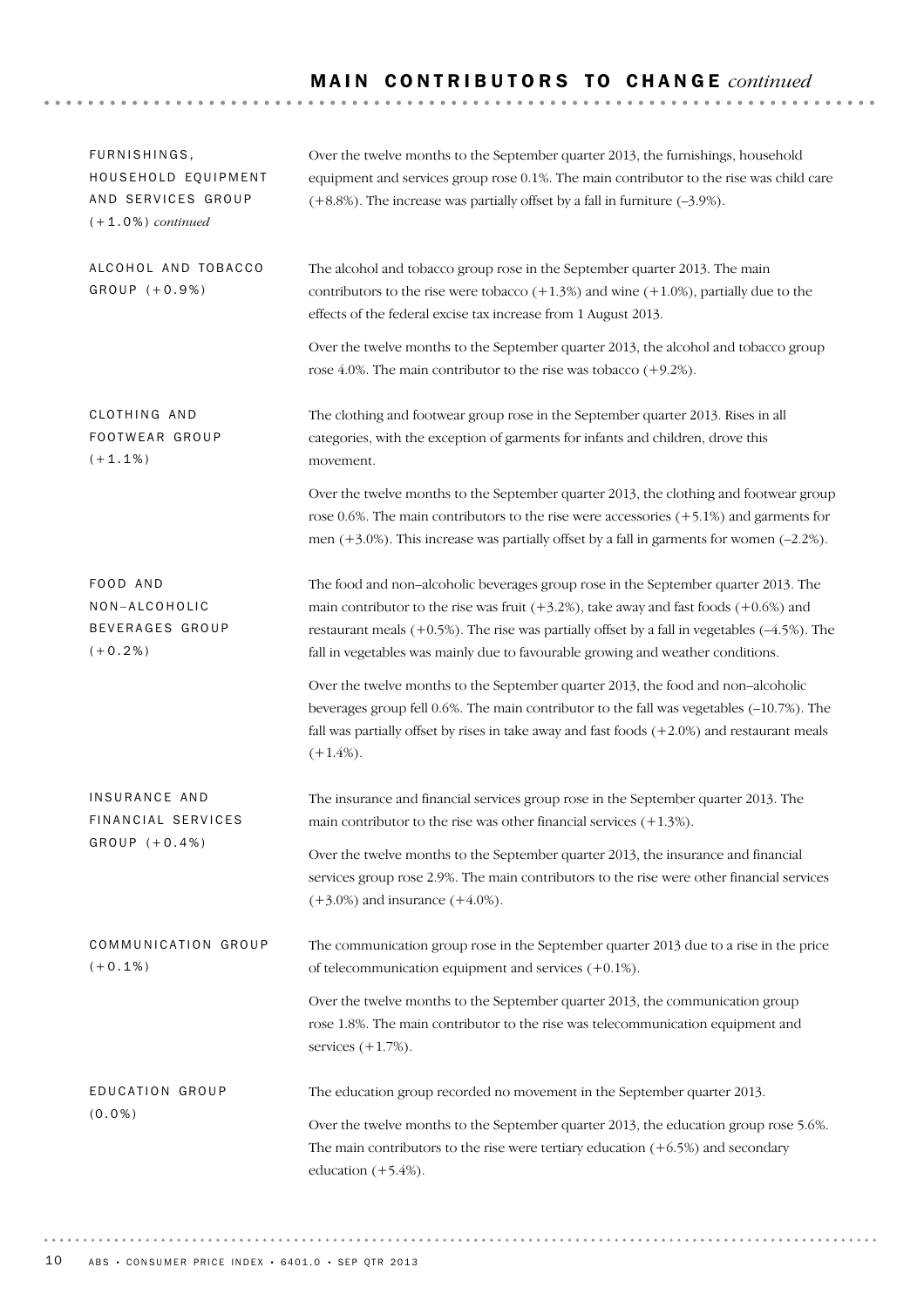The health group recorded no movement in the September quarter 2013. A positive movement was recorded for medical and hospital services (+0.4%), which was offset by a fall in pharmaceutical products (–1.1%).  $HFAITH$  GROUP  $(0.0\%)$ 

> Over the twelve months to the September quarter 2013, the health group rose 4.1%. The main contributor to the rise was medical and hospital services  $(+5.6%)$ , which rose mainly as a result of the increases in private health fund insurance premiums effective from 1 April 2013.

The tradables component (see Table 8) of the All groups CPI rose 1.2% in the September quarter 2013. Prices for the goods and services in this component are largely determined on the world market. The tradables component represents approximately 40% of the weight of the CPI. The most significant contributors to the 1.0% rise in the tradeable goods component were automotive fuel, fruit and tobacco. The most significant offsetting falls in the tradable goods component were for vegetables and motor vehicles. The rise in the tradable services component of 6.1% was driven by international holiday travel and accommodation. INTERNATIONAL TRADE EXPOSURE – TRADABLES AND NON-TRADABLES

> The non–tradables component of the All groups CPI rose 1.1% in the September quarter 2013. Prices for the goods and services in this component are largely determined by domestic price pressures. The non–tradables component represents approximately 60% of the weight of the CPI. The non–tradable goods component rose 1.5% mainly due to electricity and water and sewerage. The most significant offsetting fall was for poultry. The non–tradable services component rose 1.0% mainly due to increases in property rates and charges, domestic holiday travel and accommodation and rents. The only offsetting fall in the non–tradable services was for insurance.

> Over the twelve months to the September quarter 2013, the tradables component fell 0.1%, while the non–tradables component rose 3.6%. This compares to a fall of 0.7% and a rise of 4.3% respectively through the year to the June quarter 2013.

A detailed description of which expenditure classes are classified as tradable and non–tradable in the CPI 16th series is shown in Appendix 1 of the September quarter 2011 issue of *Consumer Price Index, Australia* (cat. no 6401.0).

In the September quarter 2013, the All groups CPI, seasonally adjusted rose 1.0%, compared to the unadjusted All groups CPI which recorded a rise of 1.2%. SEASONALLY ADJUSTED AN ALYTICAL SERIES

> The trimmed mean rose 0.7% in the September quarter 2013, compared to a revised rise of 0.6% in the June quarter 2013. Over the twelve months to the September quarter 2013, the trimmed mean rose 2.3%, similar to a revised rise of 2.3% over the twelve months to the June quarter 2013.

> The weighted median rose 0.6% in the September quarter 2013, compared to a rise of 0.6% in the June quarter 2013. Over the twelve months to the September quarter 2013, the weighted median rose 2.3%, similar to a revised rise of 2.5% over the twelve months to the June quarter 2013.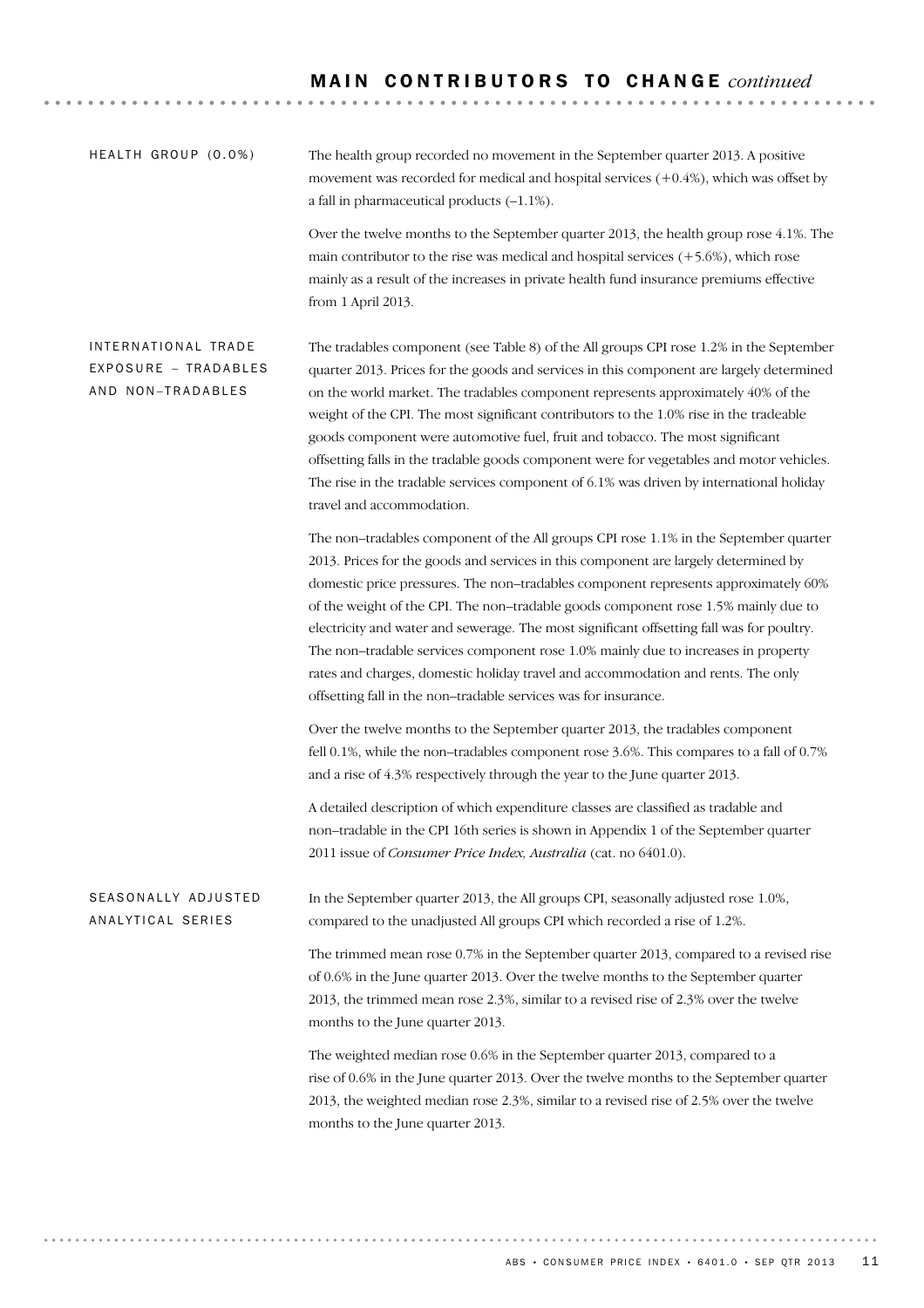SEASONALLY ADJUSTED AN ALYTICAL SERIES *continued*

A detailed explanation of the seasonal adjustment of the All Groups CPI is available in *Information Paper: Seasonal Adjustment of Consumer Price Indexes, 2011* (cat. no. 6401.0.55.003) available on the ABS website. This paper includes a description of the seasonal adjustment method applied, the trimmed mean and weighted median.

Revisions to the seasonally adjusted estimates can be the result of the application of concurrent seasonal adjustment, described in paragraph 15 of the Explanatory Notes.

. . . . . . . . .

. . . . . . . . . . . . .

. . . . . . . . .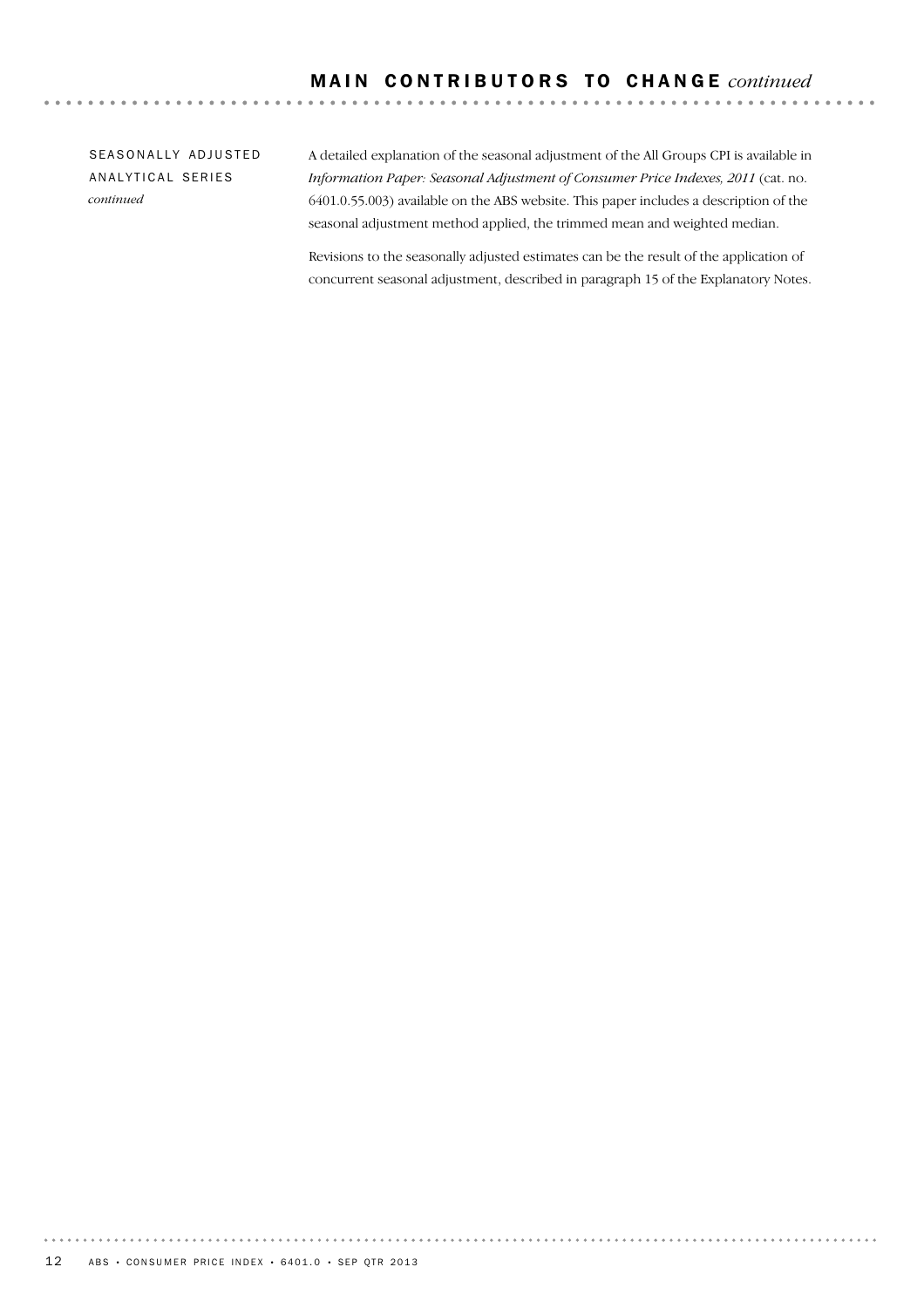## CAPITAL CITIFS COMPARISON

ALL GROUPS CPI **ALL GROUPS CPI, Percentage change from previous quarter** 



At the All groups level, the CPI rose in all capital cities during the September quarter 2013.

The housing group was the most significant positive contributor to the All groups quarterly movement, recording rises in all eight capital cities. The largest movement was recorded in Brisbane (+2.4%) mainly due to increases in electricity and water and sewerage.

The transport group was the second most significant positive contributor to the All groups quarterly movement, recording rises in all capital cities mainly due to increases in automotive fuel. The largest movements were recorded in Adelaide (+3.5%) and Hobart (+3.1%).

The recreation and culture group was also a positive contributor to the All groups quarterly movement, recording rises in all capital cities. The largest movement was recorded in Darwin (+3.2%) driven by price rises in domestic holiday travel and accommodation.

There were no negative contributors to the quarterly movement of the All groups for the weighted average of eight capital cities.

Over the twelve months to the September quarter 2013, the All groups CPI rose in all capital cities with the largest positive movement recorded in Darwin  $(+3.4%)$  mainly due to relatively higher increases in the housing group. Canberra  $(+1.7%)$  recorded the smallest rise over the 12 months to the September quarter 2013.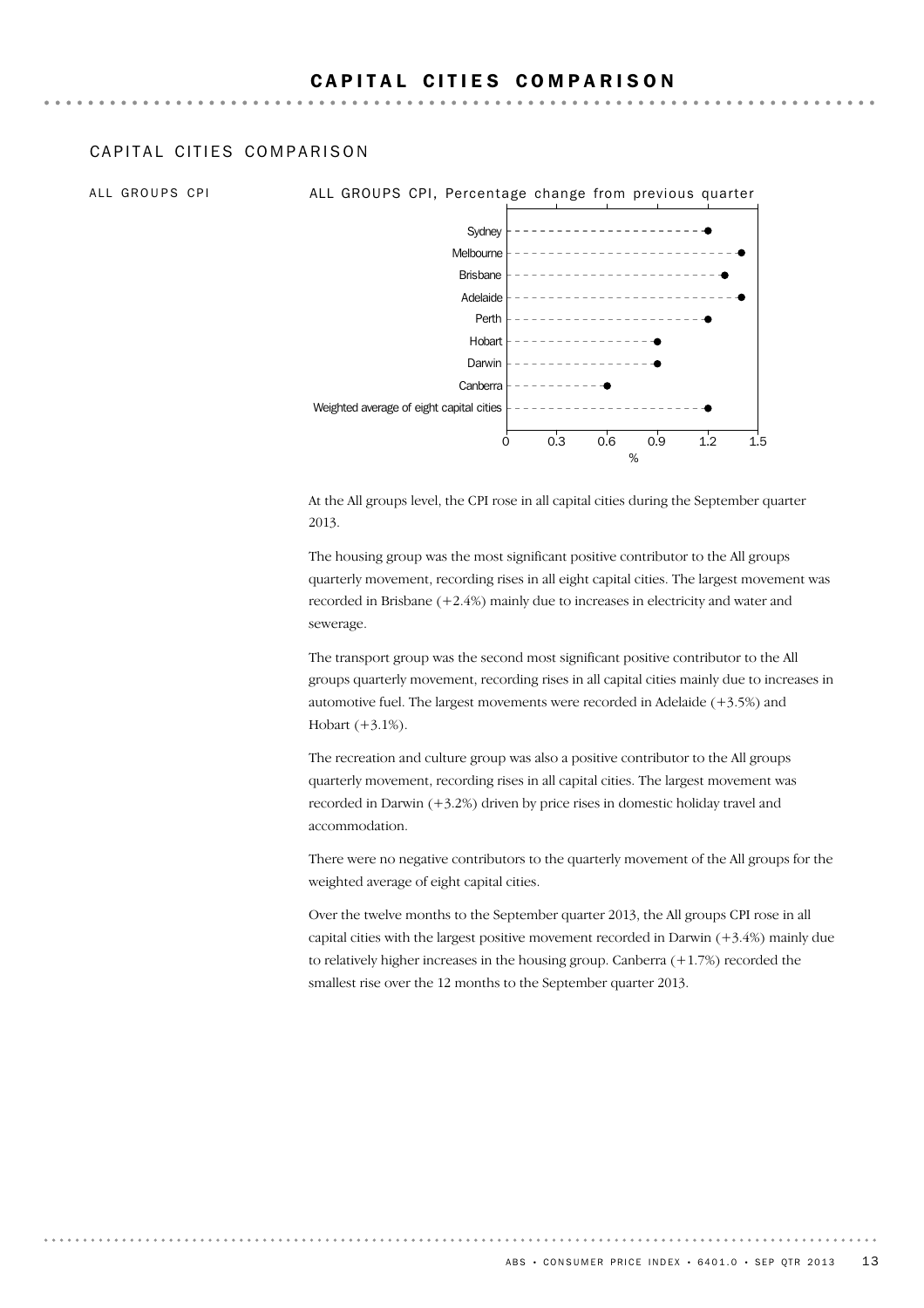### ALL GROUPS CPI *continued*

### ALL GROUPS CPI, All groups index numbers and percentage changes

|                                          | <b>INDEX</b> |                   |                 |
|------------------------------------------|--------------|-------------------|-----------------|
|                                          | NUMBER(a)    | PERCENTAGE CHANGE |                 |
|                                          | Sep Otr      | Jun Otr 2013 to   | Sep Otr 2012 to |
|                                          | 2013         | Sep Otr 2013      | Sep Otr 2013    |
| Sydney                                   | 104.3        | 1.2               | 2.1             |
| Melbourne                                | 104.0        | 1.4               | 2.4             |
| <b>Brisbane</b>                          | 103.8        | 1.3               | 2.2             |
| Adelaide                                 | 103.7        | 1.4               | 2.0             |
| Perth                                    | 104.2        | 1.2               | 2.6             |
| Hobart                                   | 102.6        | 0.9               | 2.0             |
| Darwin                                   | 105.5        | 0.9               | 3.4             |
| Canberra                                 | 103.1        | 0.6               | 1.7             |
| Weighted average of eight capital cities | 104.0        | 1.2               | 2.2             |
|                                          |              |                   |                 |

(a) Index reference period:  $2011-12 = 100.0$ .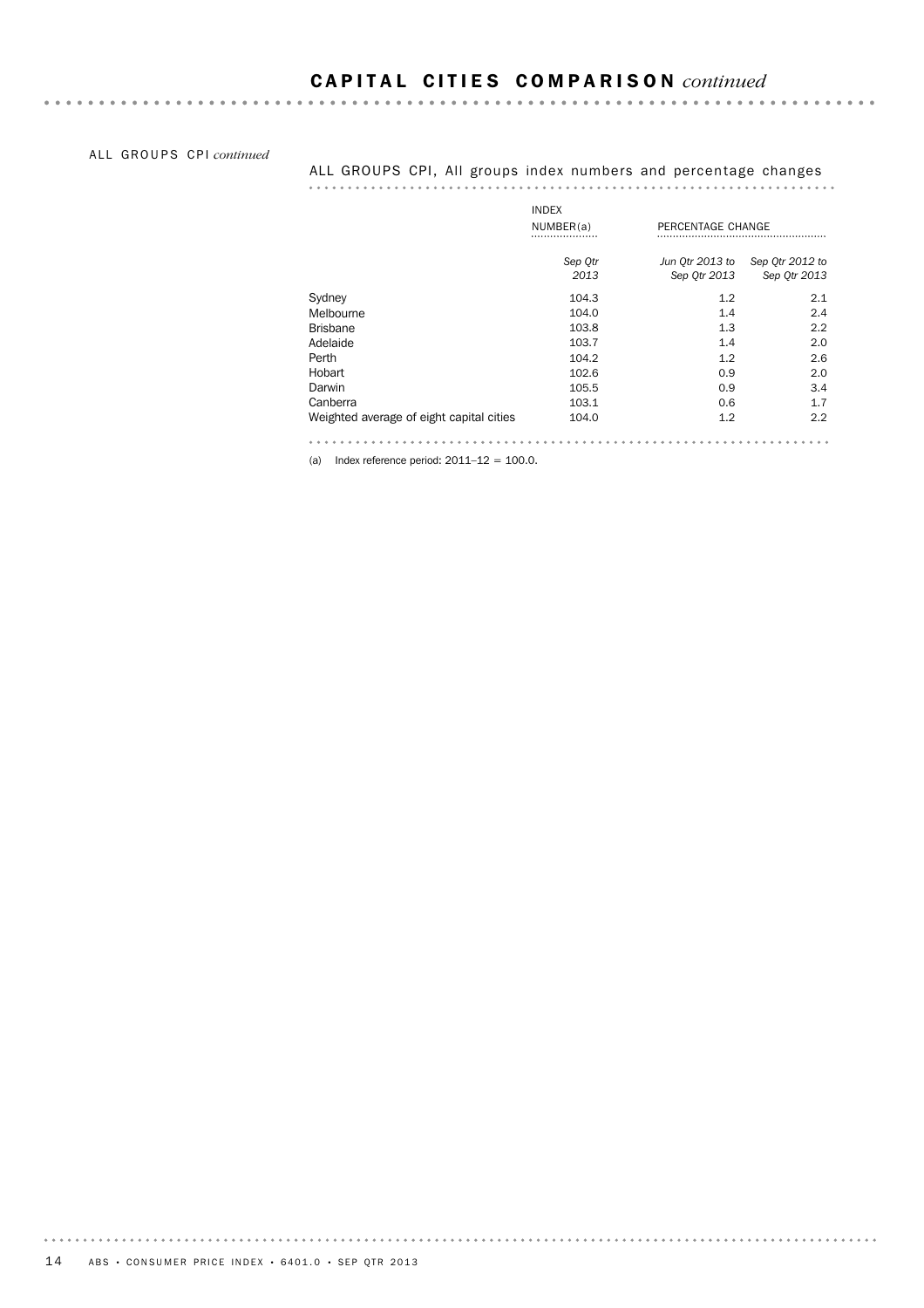## LIST OF TABLES

. . . . . . . . . . . .

### CONSUMER PRICE INDEX

. . . . . . . . .

### Insurance and financial services, percentage changes (and subseted that  $33$ International comparisons, All groups CPI excluding Housing and 10 Insurance and financial services, index numbers ................................. International comparisons, All groups CPI excluding Housing and 9 8 Analytical series, weighted average of eight capital cities ............. 31 28 capital cities ........................................ CPI group, sub–group and expenditure class, weighted average of eight 7 6 Contribution to change in All groups CPI ...................... 25 5 CPI groups, index numbers ............................... 22 20 changes ........................................... 4 CPI groups, weighted average of eight capital cities, percentage 3 CPI groups, weighted average of eight capital cities, index numbers . . . . . . 18 2 All groups CPI, percentage changes .......................... 17 1 All groups CPI, index numbers ............................. 16

### ADDITIONAL CPI TABLES AVAILABLE ON ABS WEBSITE

- **11** CPI group, sub–group and expenditure class, index numbers by capital city
- 12 CPI group, sub-group and expenditure class, percentage change from corresponding quarter of previous year by capital city
- 13 CPI group, sub–group and expenditure class, percentage change from previous quarter by capital city
- CPI group, sub–group and expenditure class, points contribution by capital city 14
- 15 CPI expenditure class, seasonally adjusted index numbers, weighted average of eight capital cities
- CPI expenditure class, combined seasonal adjustment factors, weighted average of eight capital cities 16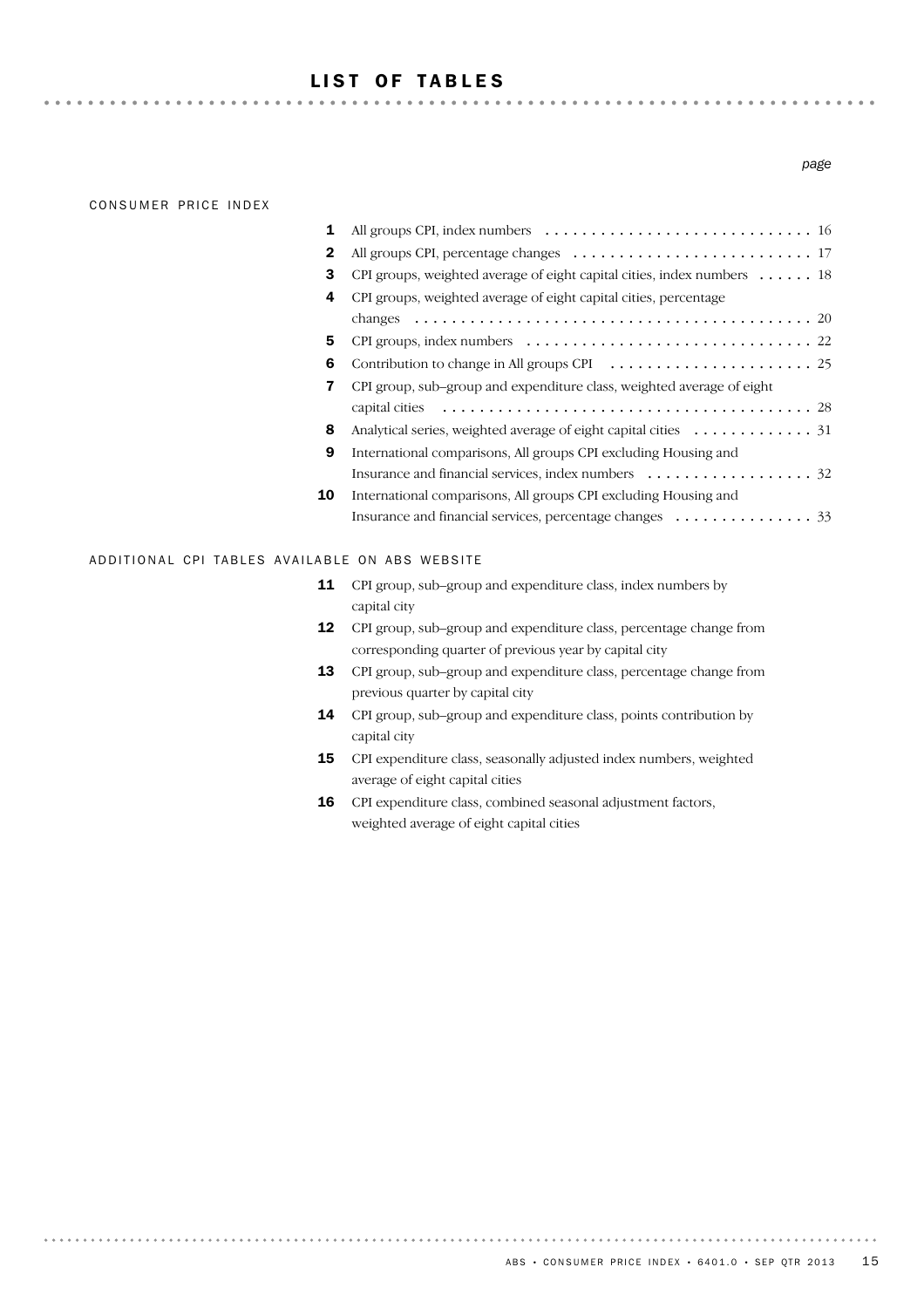

| Period    | Sydney | Melbourne | <b>Brisbane</b> | Adelaide | Perth | Hobart | Darwin | Canberra | Weighted<br>average<br>of eight<br>capital<br>cities |
|-----------|--------|-----------|-----------------|----------|-------|--------|--------|----------|------------------------------------------------------|
|           |        |           |                 |          |       |        |        |          |                                                      |
|           |        |           |                 |          |       |        |        |          |                                                      |
| 2009-10   | 94.8   | 94.6      | 95.0            | 94.4     | 95.2  | 95.0   | 95.4   | 95.0     | 94.8                                                 |
| 2010-11   | 97.6   | 97.7      | 98.1            | 97.5     | 97.9  | 97.8   | 97.9   | 97.6     | 97.7                                                 |
| 2011-12   | 100.0  | 100.0     | 100.0           | 100.0    | 100.0 | 100.0  | 100.0  | 100.0    | 100.0                                                |
| 2012-13   | 102.6  | 102.2     | 102.0           | 102.1    | 102.2 | 101.2  | 103.1  | 101.9    | 102.3                                                |
| 2009      |        |           |                 |          |       |        |        |          |                                                      |
| September | 93.9   | 93.4      | 94.2            | 93.7     | 94.0  | 94.1   | 95.0   | 94.3     | 93.8                                                 |
| December  | 94.4   | 94.0      | 94.5            | 94.1     | 94.5  | 94.7   | 94.9   | 94.7     | 94.3                                                 |
| 2010      |        |           |                 |          |       |        |        |          |                                                      |
| March     | 95.2   | 95.2      | 95.2            | 94.6     | 95.6  | 95.4   | 95.4   | 95.3     | 95.2                                                 |
| June      | 95.6   | 95.8      | 95.9            | 95.3     | 96.5  | 95.8   | 96.2   | 95.6     | 95.8                                                 |
| September | 96.3   | 96.3      | 96.9            | 96.2     | 96.9  | 96.8   | 97.2   | 96.3     | 96.5                                                 |
| December  | 96.7   | 96.9      | 97.4            | 96.5     | 97.0  | 96.9   | 97.1   | 96.7     | 96.9                                                 |
| 2011      |        |           |                 |          |       |        |        |          |                                                      |
| March     | 98.2   | 98.5      | 98.6            | 98.1     | 98.1  | 98.2   | 98.2   | 98.1     | 98.3                                                 |
| June      | 99.2   | 99.2      | 99.6            | 99.0     | 99.4  | 99.1   | 99.2   | 99.2     | 99.2                                                 |
| September | 99.9   | 99.8      | 99.9            | 100.0    | 99.6  | 99.9   | 99.9   | 99.8     | 99.8                                                 |
| December  | 99.8   | 99.9      | 99.7            | 100.0    | 99.8  | 100.0  | 99.5   | 100.1    | 99.8                                                 |
| 2012      |        |           |                 |          |       |        |        |          |                                                      |
| March     | 99.9   | 99.9      | 99.9            | 99.9     | 100.0 | 100.3  | 99.9   | 99.7     | 99.9                                                 |
| June      | 100.5  | 100.4     | 100.5           | 100.2    | 100.5 | 99.9   | 100.7  | 100.3    | 100.4                                                |
| September | 102.2  | 101.6     | 101.6           | 101.7    | 101.6 | 100.6  | 102.0  | 101.4    | 101.8                                                |
| December  | 102.3  | 102.0     | 101.9           | 102.1    | 101.9 | 101.0  | 102.0  | 101.8    | 102.0                                                |
| 2013      |        |           |                 |          |       |        |        |          |                                                      |
| March     | 102.7  | 102.4     | 102.0           | 102.1    | 102.4 | 101.3  | 103.7  | 101.9    | 102.4                                                |
| June      | 103.1  | 102.6     | 102.5           | 102.3    | 103.0 | 101.7  | 104.6  | 102.5    | 102.8                                                |
| September | 104.3  | 104.0     | 103.8           | 103.7    | 104.2 | 102.6  | 105.5  | 103.1    | 104.0                                                |
|           |        |           |                 |          |       |        |        |          |                                                      |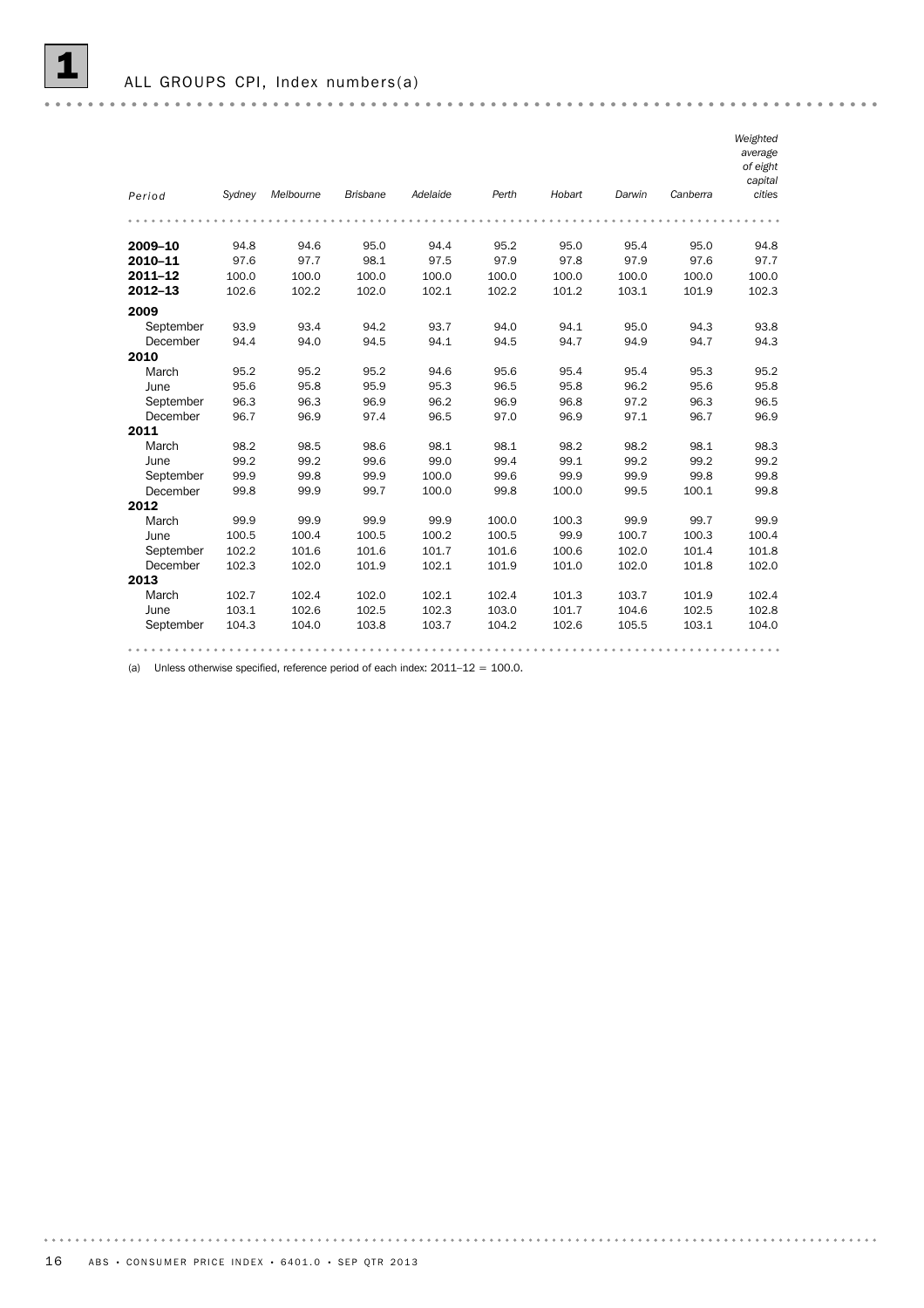ALL GROUPS CPI, Percentage changes

| Period           | Sydney     | Melbourne                                                       | <b>Brisbane</b> | Adelaide                                  | Perth   | Hobart     | Darwin     | Canberra   | Weighted<br>average<br>of eight<br>capital<br>cities |
|------------------|------------|-----------------------------------------------------------------|-----------------|-------------------------------------------|---------|------------|------------|------------|------------------------------------------------------|
|                  |            |                                                                 |                 |                                           |         | $- - - -$  |            |            |                                                      |
|                  |            | PERCENTAGE CHANGE (from previous financial                      |                 |                                           |         |            | vear)      |            |                                                      |
| 2009-10          | 2.4        | 2.0                                                             | 2.7             | 2.2                                       | 2.6     | 2.6        | 3.1        | 2.2        | 2.4                                                  |
| 2010-11          | 3.0        | 3.3                                                             | 3.3             | 3.3                                       | 2.8     | 2.9        | 2.6        | 2.7        | 3.1                                                  |
| 2011-12          | 2.5        | 2.4                                                             | 1.9             | 2.6                                       | 2.1     | 2.2        | 2.1        | 2.5        | 2.4                                                  |
| 2012-13          | 2.6        | 2.2                                                             | 2.0             | 2.1                                       | 2.2     | 1.2        | 3.1        | 1.9        | 2.3                                                  |
|                  |            |                                                                 |                 |                                           |         |            |            |            |                                                      |
|                  |            | PERCENTAGE CHANGE (from corresponding quarter of previous year) |                 |                                           |         |            |            |            |                                                      |
| 2009             |            |                                                                 |                 |                                           |         |            |            |            |                                                      |
| September        | 1.3        | 0.5                                                             | 1.9             | 1.3                                       | 1.2     | 1.7        | 2.7        | 1.4        | 1.2                                                  |
| December<br>2010 | 2.2        | 1.8                                                             | 2.5             | 2.1                                       | 2.1     | 2.6        | 3.0        | 2.3        | 2.1                                                  |
| March            | 2.9        | 2.8                                                             | 3.0             | 2.6                                       | 3.4     | 3.1        | 3.5        | 2.6        | 2.9                                                  |
| June             | 2.9        | 3.1                                                             | 3.2             | 2.8                                       | 3.4     | 3.0        | 3.2        | 2.2        | 3.1                                                  |
| September        | 2.6        | 3.1                                                             | 2.9             | 2.7                                       | 3.1     | 2.9        | 2.3        | 2.1        | 2.9                                                  |
| December         | 2.4        | 3.1                                                             | 3.1             | 2.6                                       | 2.6     | 2.3        | 2.3        | 2.1        | 2.8                                                  |
| 2011             |            |                                                                 |                 |                                           |         |            |            |            |                                                      |
| March            | 3.2        | 3.5                                                             | 3.6             | 3.7                                       | 2.6     | 2.9        | 2.9        | 2.9        | 3.3                                                  |
| June             | 3.8        | 3.5                                                             | 3.9             | 3.9                                       | 3.0     | 3.4        | 3.1        | 3.8        | 3.5                                                  |
| September        | 3.7        | 3.6                                                             | 3.1             | 4.0                                       | 2.8     | 3.2        | 2.8        | 3.6        | 3.4                                                  |
| December         | 3.2        | 3.1                                                             | 2.4             | 3.6                                       | 2.9     | 3.2        | 2.5        | 3.5        | 3.0                                                  |
| 2012<br>March    | 1.7        | 1.4                                                             |                 | 1.8                                       | 1.9     |            | 1.7        | 1.6        |                                                      |
| June             | 1.3        | 1.2                                                             | 1.3<br>0.9      | 1.2                                       | 1.1     | 2.1<br>0.8 | 1.5        | 1.1        | 1.6<br>1.2                                           |
| September        | 2.3        | 1.8                                                             | 1.7             | 1.7                                       | 2.0     | 0.7        | 2.1        | 1.6        | 2.0                                                  |
| December         | 2.5        | 2.1                                                             | 2.2             | 2.1                                       | 2.1     | 1.0        | 2.5        | 1.7        | 2.2                                                  |
| 2013             |            |                                                                 |                 |                                           |         |            |            |            |                                                      |
| March            | 2.8        | 2.5                                                             | 2.1             | 2.2                                       | 2.4     | 1.0        | 3.8        | 2.2        | 2.5                                                  |
| June             | 2.6        | 2.2                                                             | 2.0             | 2.1                                       | 2.5     | 1.8        | 3.9        | $2.2\,$    | 2.4                                                  |
| September        | 2.1        | 2.4                                                             | 2.2             | 2.0                                       | 2.6     | 2.0        | 3.4        | 1.7        | 2.2                                                  |
|                  |            |                                                                 |                 |                                           |         |            |            |            |                                                      |
|                  |            |                                                                 |                 | PERCENTAGE CHANGE (from previous quarter) |         |            |            |            |                                                      |
| 2009             |            |                                                                 |                 |                                           |         |            |            |            |                                                      |
| September        | 1.1        | 0.5                                                             | 1.4             | 1.1                                       | 0.8     | 1.2        | 1.9        | 0.9        | 1.0                                                  |
| December         | 0.5        | 0.6                                                             | 0.3             | 0.4                                       | 0.5     | 0.6        | $-0.1$     | 0.4        | 0.5                                                  |
| 2010<br>March    |            |                                                                 | 0.7             |                                           | 1.2     | 0.7        |            |            | 1.0                                                  |
| June             | 0.8<br>0.4 | 1.3<br>0.6                                                      | 0.7             | 0.5<br>0.7                                | 0.9     | 0.4        | 0.5<br>0.8 | 0.6<br>0.3 | 0.6                                                  |
| September        | 0.7        | 0.5                                                             | $1.0\,$         | 0.9                                       | 0.4     | $1.0\,$    | $1.0\,$    | 0.7        | 0.7                                                  |
| December         | 0.4        | 0.6                                                             | 0.5             | 0.3                                       | 0.1     | 0.1        | $-0.1$     | 0.4        | 0.4                                                  |
| 2011             |            |                                                                 |                 |                                           |         |            |            |            |                                                      |
| March            | 1.6        | 1.7                                                             | 1.2             | 1.7                                       | 1.1     | 1.3        | 1.1        | 1.4        | 1.4                                                  |
| June             | $1.0\,$    | 0.7                                                             | $1.0\,$         | 0.9                                       | $1.3\,$ | $0.9\,$    | $1.0\,$    | $1.1\,$    | 0.9                                                  |
| September        | 0.7        | 0.6                                                             | 0.3             | 1.0                                       | 0.2     | $0.8\,$    | 0.7        | 0.6        | 0.6                                                  |
| December         | $-0.1$     | 0.1                                                             | $-0.2$          | 0.0                                       | 0.2     | 0.1        | $-0.4$     | 0.3        | 0.0                                                  |
| 2012<br>March    | 0.1        | 0.0                                                             | 0.2             | $-0.1$                                    | 0.2     | 0.3        | 0.4        | $-0.4$     | 0.1                                                  |
| June             | 0.6        | 0.5                                                             | 0.6             | $0.3\,$                                   | 0.5     | $-0.4$     | 0.8        | 0.6        | 0.5                                                  |
| September        | 1.7        | 1.2                                                             | 1.1             | 1.5                                       | 1.1     | 0.7        | 1.3        | 1.1        | 1.4                                                  |
| December         | 0.1        | 0.4                                                             | 0.3             | 0.4                                       | 0.3     | 0.4        | 0.0        | 0.4        | 0.2                                                  |
| 2013             |            |                                                                 |                 |                                           |         |            |            |            |                                                      |
| March            | 0.4        | 0.4                                                             | 0.1             | 0.0                                       | 0.5     | 0.3        | 1.7        | 0.1        | 0.4                                                  |
| June             | 0.4        | 0.2                                                             | $0.5\,$         | 0.2                                       | 0.6     | $0.4\,$    | 0.9        | 0.6        | 0.4                                                  |
| September        | 1.2        | 1.4                                                             | $1.3\,$         | 1.4                                       | $1.2\,$ | 0.9        | 0.9        | 0.6        | 1.2                                                  |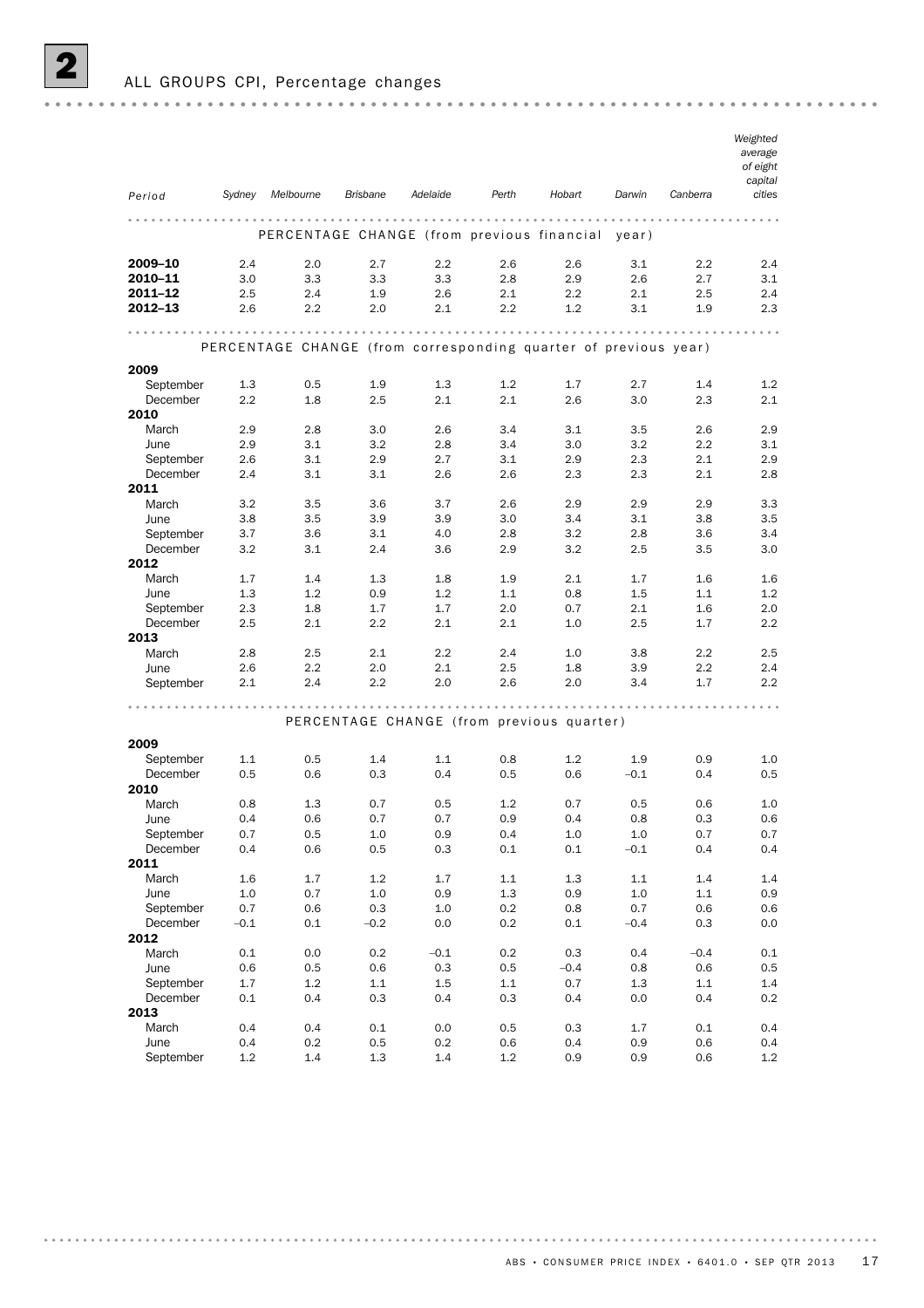# CPI GROUPS, Weighted average of eight capital cities—Index numbers(a)

|             | Food and<br>non-alcoholic | Alcohol and | Clothing and |         | Furnishings,<br>household equipment |        |
|-------------|---------------------------|-------------|--------------|---------|-------------------------------------|--------|
| Period      | beverages                 | tobacco     | footwear     | Housing | and services                        | Health |
|             |                           |             |              |         |                                     |        |
| 2009-10     | 95.8                      | 88.1        | 100.6        | 91.9    | 99.8                                | 92.1   |
| 2010-11     | 99.3                      | 96.7        | 98.6         | 96.4    | 99.7                                | 96.4   |
| $2011 - 12$ | 100.0                     | 100.0       | 100.0        | 100.0   | 100.0                               | 100.0  |
| $2012 - 13$ | 100.5                     | 103.9       | 99.5         | 104.9   | 100.8                               | 106.9  |
| 2009        |                           |             |              |         |                                     |        |
| September   | 94.3                      | 85.9        | 102.6        | 90.6    | 100.2                               | 90.1   |
| December    | 95.7                      | 86.4        | 102.8        | 91.3    | 100.2                               | 89.3   |
| 2010        |                           |             |              |         |                                     |        |
| March       | 96.7                      | 87.5        | 98.4         | 92.6    | 98.9                                | 93.5   |
| June        | 96.4                      | 92.7        | 98.4         | 93.2    | 99.8                                | 95.6   |
| September   | 95.9                      | 95.5        | 99.7         | 95.2    | 100.6                               | 94.9   |
| December    | 98.0                      | 96.2        | 97.9         | 95.8    | 100.0                               | 93.7   |
| 2011        |                           |             |              |         |                                     |        |
| March       | 100.9                     | 97.3        | 97.2         | 97.1    | 98.4                                | 97.4   |
| June        | 102.3                     | 97.9        | 99.5         | 97.5    | 99.8                                | 99.4   |
| September   | 102.0                     | 98.4        | 101.0        | 99.2    | 100.1                               | 98.4   |
| December    | 100.5                     | 99.3        | 100.4        | 99.7    | 100.2                               | 97.1   |
| 2012        |                           |             |              |         |                                     |        |
| March       | 98.4                      | 100.7       | 98.6         | 100.3   | 99.1                                | 101.5  |
| June        | 99.0                      | 101.7       | 100.0        | 100.7   | 100.6                               | 103.0  |
| September   | 100.9                     | 102.6       | 100.2        | 103.9   | 101.6                               | 105.5  |
| December    | 100.8                     | 102.8       | 101.0        | 104.1   | 101.0                               | 104.6  |
| 2013        |                           |             |              |         |                                     |        |
| March       | 100.0                     | 104.4       | 97.1         | 105.4   | 99.7                                | 107.7  |
| June        | 100.1                     | 105.8       | 99.7         | 106.0   | 100.7                               | 109.8  |
| September   | 100.3                     | 106.7       | 100.8        | 108.1   | 101.7                               | 109.8  |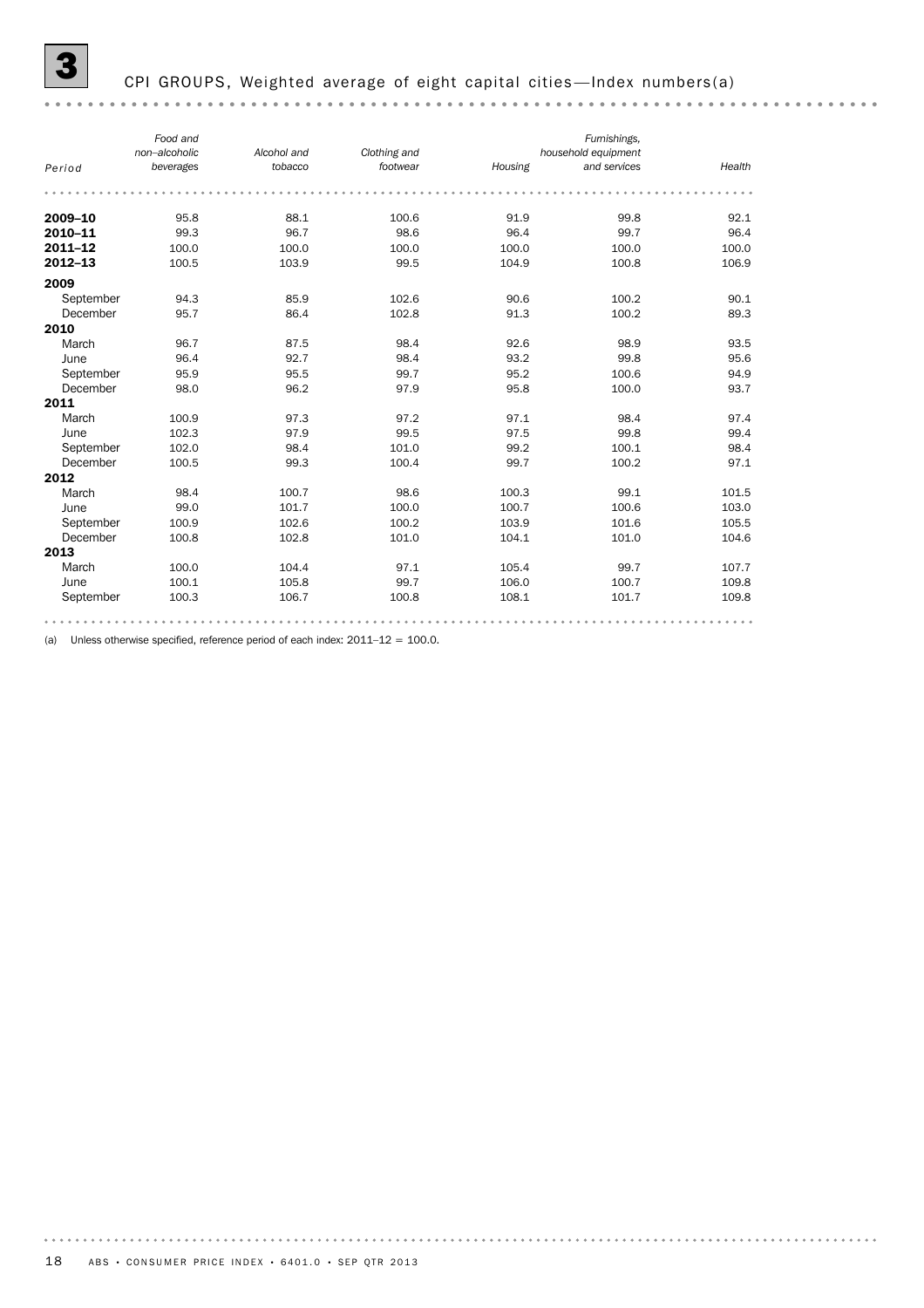| Period      | Transport | Communication | Recreation<br>and culture | Education | Insurance and<br>financial services | All groups CPI |
|-------------|-----------|---------------|---------------------------|-----------|-------------------------------------|----------------|
|             |           |               |                           |           |                                     |                |
| 2009-10     | 94.8      | 99.0          | 101.6                     | 89.2      | 93.0                                | 94.8           |
| 2010-11     | 96.9      | 98.9          | 100.5                     | 94.4      | 96.0                                | 97.7           |
| $2011 - 12$ | 100.0     | 100.0         | 100.0                     | 100.0     | 100.0                               | 100.0          |
| 2012-13     | 101.1     | 101.7         | 99.1                      | 105.9     | 102.8                               | 102.3          |
| 2009        |           |               |                           |           |                                     |                |
| September   | 94.6      | 99.1          | 101.4                     | 86.8      | 91.5                                | 93.8           |
| December    | 93.8      | 99.1          | 102.9                     | 86.8      | 92.2                                | 94.3           |
| 2010        |           |               |                           |           |                                     |                |
| March       | 95.0      | 99.0          | 101.9                     | 91.6      | 94.1                                | 95.2           |
| June        | 95.7      | 98.9          | 100.1                     | 91.7      | 94.2                                | 95.8           |
| September   | 95.1      | 98.7          | 100.8                     | 91.8      | 94.7                                | 96.5           |
| December    | 95.4      | 98.7          | 101.0                     | 91.8      | 94.3                                | 96.9           |
| 2011        |           |               |                           |           |                                     |                |
| March       | 97.9      | 98.8          | 100.4                     | 97.0      | 96.7                                | 98.3           |
| June        | 99.1      | 99.3          | 99.8                      | 97.1      | 98.2                                | 99.2           |
| September   | 99.2      | 99.2          | 100.7                     | 97.1      | 98.9                                | 99.8           |
| December    | 99.2      | 100.3         | 101.5                     | 97.1      | 99.6                                | 99.8           |
| 2012        |           |               |                           |           |                                     |                |
| March       | 100.3     | 100.4         | 99.5                      | 102.9     | 100.5                               | 99.9           |
| June        | 101.3     | 100.1         | 98.3                      | 102.9     | 101.0                               | 100.4          |
| September   | 100.5     | 100.6         | 99.2                      | 103.0     | 101.2                               | 101.8          |
| December    | 101.2     | 101.9         | 99.8                      | 103.0     | 102.7                               | 102.0          |
| 2013        |           |               |                           |           |                                     |                |
| March       | 101.7     | 101.9         | 99.0                      | 108.9     | 103.4                               | 102.4          |
| June        | 100.8     | 102.3         | 98.2                      | 108.8     | 103.7                               | 102.8          |
| September   | 103.2     | 102.4         | 100.1                     | 108.8     | 104.1                               | 104.0          |
|             |           |               |                           |           |                                     |                |

(a) Unless otherwise specified, reference period of each index:  $2011-12 = 100.0$ .

ABS  $\cdot$  CONSUMER PRICE INDEX  $\cdot$  6401.0  $\cdot$  SEP QTR 2013 19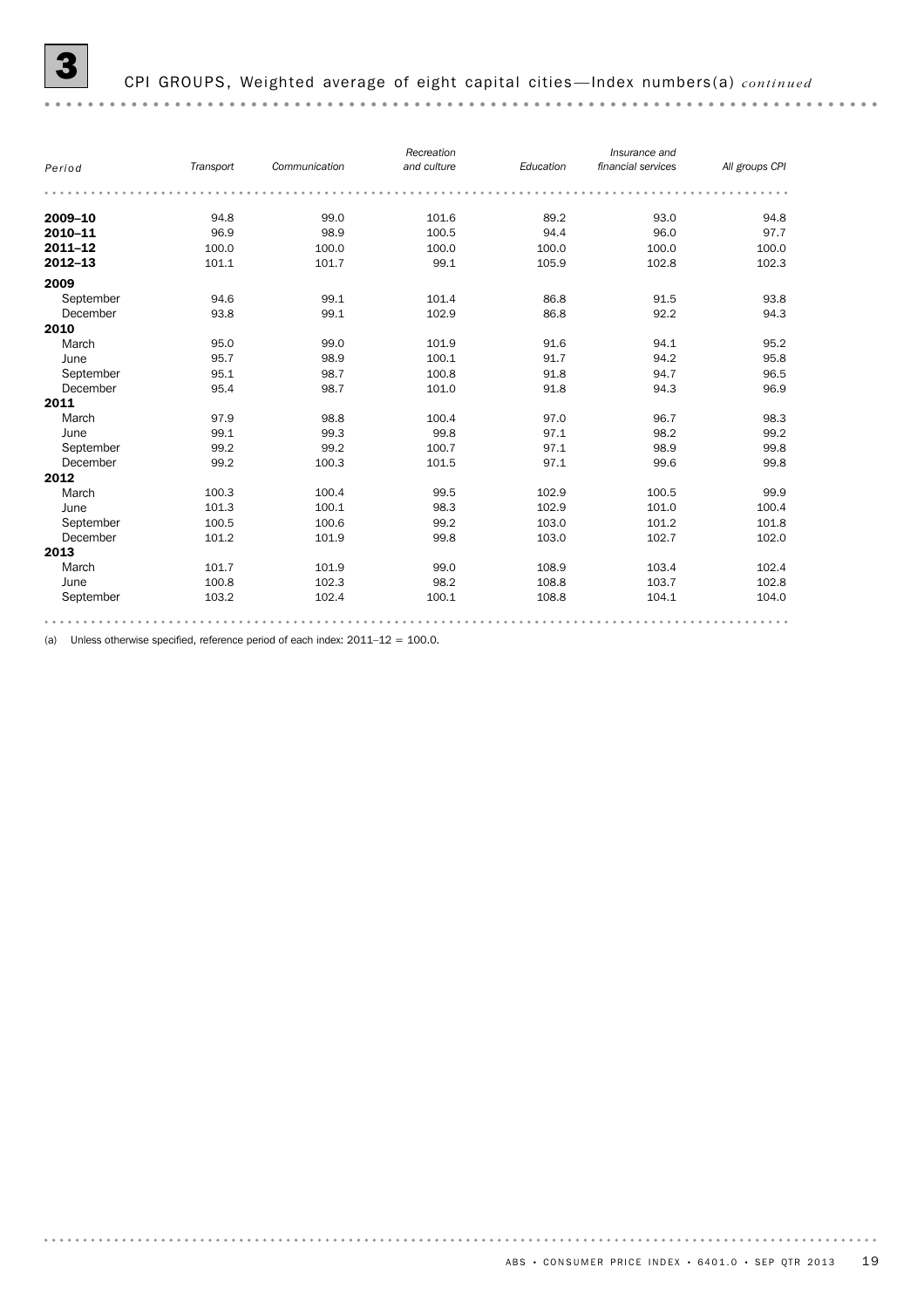

### CPI GROUPS, Weighted average of eight capital cities-Percentage changes

*Food and Furnishings, non-alcoholic Alcohol and Clothing and household equipment footwear Housing and services beverages tobacco Health* PERCENTAGE CHANGE (from previous financial year) **2009–10** 1.6 4.9  $-0.3$  5.8 2.3 4.8 **2010–11** 3.7 9.8  $-2.0$  4.9  $-0.1$  4.7 **2011–12** 0.7 3.4 1.4 3.7 0.3 3.7 **2012–13** 0.5 3.9  $-0.5$  4.9 0.8 6.9 PERCENTAGE CHANGE (from corresponding quarter of previous year) 2009 September 2.5 4.0 2.3 5.6 3.9 4.3 December 1.9 3.2 2.1 5.5 3.6 4.7 2010 March 0.7 3.6 – 1.8 6.1 1.4 5.1 June 1.4 8.7 –3.8 5.9 0.2 5.1 September 1.7 11.2 – 2.8 5.1 0.4 5.3 December 2.4 11.3 –4.8 4.9 –0.2 4.9 2011 March 4.3 11.2 – 1.2 4.9 – 0.5 4.2 June 6.1 5.6 1.1 4.6 0.0 4.0 September 6.4 3.0 1.3 4.2 – 0.5 3.7 December 2.6 3.2 2.6 4.1 0.2 3.6 2012 March –2.5 3.5 1.4 3.3 0.7 4.2 June –3.2 3.9 0.5 3.3 0.8 3.6 September –1.1 4.3 – 0.8 4.7 1.5 7.2 December 0.3 3.5 0.6 4.4 0.8 7.7 2013 March 1.6 3.7 – 1.5 5.1 0.6 6.1 June 1.1 4.0 –0.3 5.3 0.1 6.6 September –0.6 4.0 0.6 4.0 0.1 4.1 PERCENTAGE CHANGE (from previous quarter) 2009 September –0.8 0.7 0.3 3.0 0.6 –1.0 December 1.5 0.6 0.2 0.8 0.0 –0.9 **2010**<br>March March 1.0 1.3 –4.3 1.4 – 1.3 4.7 June –0.3 5.9 0.0 0.6 0.9 2.2 September –0.5 3.0 1.3 2.1 0.8 –0.7 December 2.2 0.7 –1.8 0.6 –0.6 –1.3 2011 March 3.0 1.1 – 0.7 1.4 – 1.6 3.9 June 1.4 0.6 2.4 0.4 1.4 2.1 September –0.3 0.5 1.5 1.7 0.3 –1.0 December –1.5 0.9 –0.6 0.5 0.1 –1.3 **2012**<br>March March –2.1 1.4 –1.8 0.6 –1.1 4.5 June 0.6 1.0 1.4 0.4 1.5 1.5 September 1.9 0.9 0.2 3.2 1.0 2.4 December –0.1 0.2 0.8 0.2 –0.6 –0.9 **2013**<br>March March –0.8 1.6 –3.9 1.2 –1.3 3.0 June 0.1 1.3 2.7 0.6 1.0 1.9 September 0.2 0.9 1.1 2.0 1.0 0.0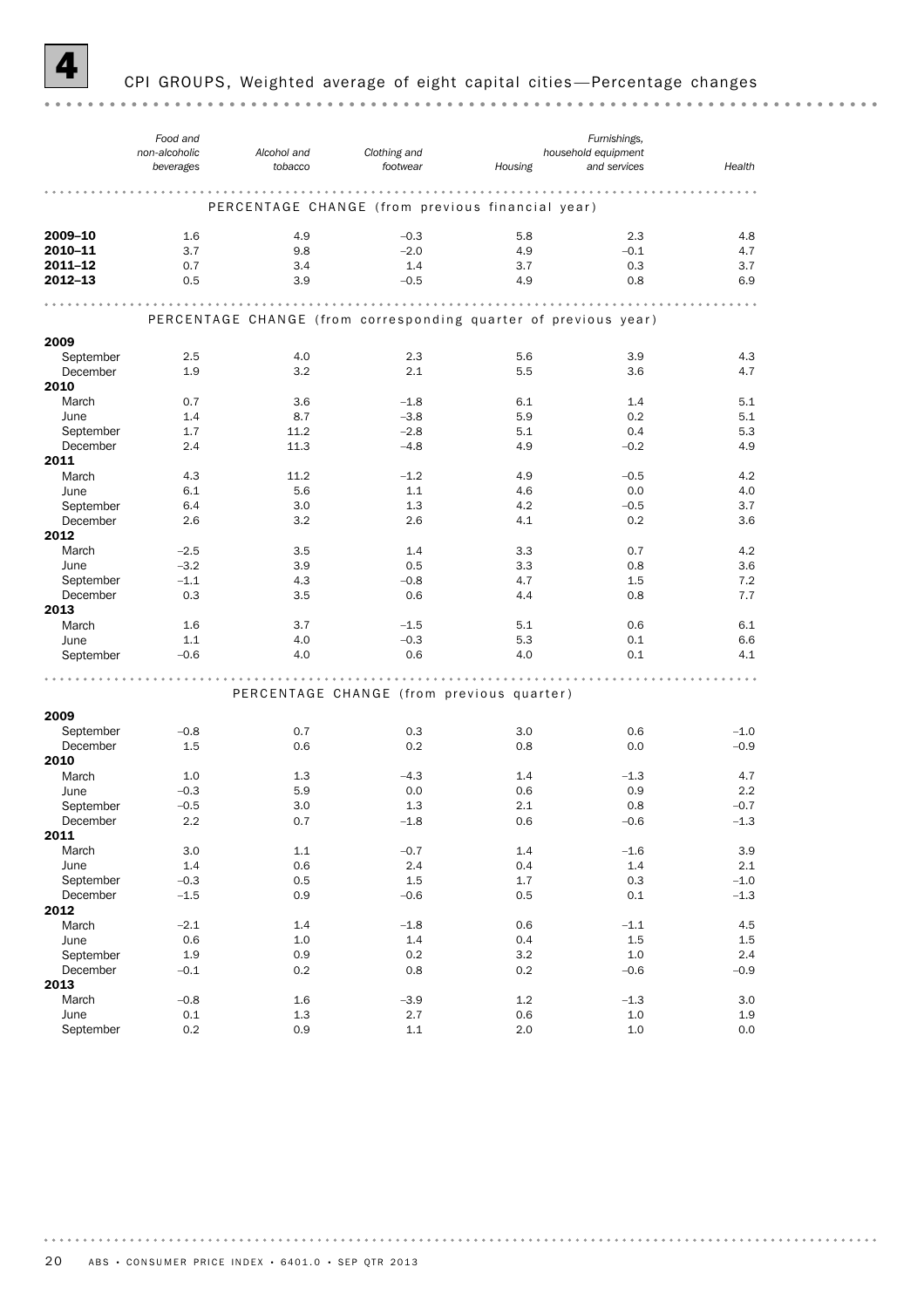

# 4 CPI GROUPS, Weighted average of eight capital cities —Percentage changes *continued*

|             |           |                                                                 |             | Insurance and |           |                |
|-------------|-----------|-----------------------------------------------------------------|-------------|---------------|-----------|----------------|
|             |           |                                                                 | Recreation  |               | financial |                |
|             | Transport | Communication                                                   | and culture | Education     | services  | All groups CPI |
|             |           |                                                                 |             |               |           |                |
|             |           |                                                                 |             |               |           |                |
|             |           | PERCENTAGE CHANGE (from previous financial year)                |             |               |           |                |
|             |           |                                                                 |             |               |           |                |
| 2009-10     | 0.7       | 0.3                                                             | 0.4         | 5.6           | $-2.1$    | 2.4            |
| 2010-11     | 2.2       | $-0.1$                                                          | $-1.1$      | 5.8           | 3.2       | 3.1            |
| $2011 - 12$ | 3.2       | 1.1                                                             | $-0.5$      | 5.9           | 4.2       | 2.4            |
| 2012-13     | 1.1       | 1.7                                                             | $-0.9$      | 5.9           | 2.8       | 2.3            |
|             |           |                                                                 |             |               |           |                |
|             |           |                                                                 |             |               |           |                |
|             |           | PERCENTAGE CHANGE (from corresponding quarter of previous year) |             |               |           |                |
| 2009        |           |                                                                 |             |               |           |                |
| September   | $-5.0$    | 1.0                                                             | 0.1         | 5.6           | $-7.3$    | 1.2            |
| December    | 1.2       | 0.6                                                             | 1.0         | 5.6           | $-6.3$    | 2.1            |
| 2010        |           |                                                                 |             |               |           |                |
| March       | 4.1       | 0.1                                                             | 1.2         | 5.7           | 2.1       | 2.9            |
| June        | 3.1       | $-0.2$                                                          | $-0.6$      | 5.8           | 3.9       | 3.1            |
| September   | 0.5       | $-0.4$                                                          | $-0.6$      | 5.8           | 3.5       | 2.9            |
| December    | 1.7       | $-0.4$                                                          | $-1.8$      | 5.8           | 2.3       | 2.8            |
| 2011        |           |                                                                 |             |               |           |                |
|             |           |                                                                 |             |               |           |                |
| March       | 3.1       | $-0.2$                                                          | $-1.5$      | 5.9           | 2.8       | 3.3            |
| June        | 3.6       | 0.4                                                             | $-0.3$      | 5.9           | 4.2       | 3.5            |
| September   | 4.3       | 0.5                                                             | $-0.1$      | 5.8           | 4.4       | 3.4            |
| December    | 4.0       | 1.6                                                             | 0.5         | 5.8           | 5.6       | 3.0            |
| 2012        |           |                                                                 |             |               |           |                |
| March       | 2.5       | 1.6                                                             | $-0.9$      | 6.1           | 3.9       | 1.6            |
| June        | 2.2       | 0.8                                                             | $-1.5$      | 6.0           | 2.9       | 1.2            |
| September   | 1.3       | 1.4                                                             | $-1.5$      | 6.1           | 2.3       | 2.0            |
| December    | 2.0       | 1.6                                                             | $-1.7$      | 6.1           | 3.1       | 2.2            |
| 2013        |           |                                                                 |             |               |           |                |
| March       | 1.4       | 1.5                                                             | $-0.5$      | 5.8           | 2.9       | 2.5            |
| June        | $-0.5$    | 2.2                                                             | $-0.1$      | 5.7           | 2.7       | 2.4            |
| September   | 2.7       | 1.8                                                             | 0.9         | 5.6           | 2.9       | 2.2            |
|             |           |                                                                 |             |               |           |                |
|             |           |                                                                 |             |               |           |                |
|             |           | PERCENTAGE CHANGE (from previous quarter)                       |             |               |           |                |
| 2009        |           |                                                                 |             |               |           |                |
| September   | 1.9       | 0.0                                                             | 0.7         | 0.1           | 0.9       | 1.0            |
| December    | $-0.8$    | 0.0                                                             | 1.5         | 0.0           | 0.8       | 0.5            |
| 2010        |           |                                                                 |             |               |           |                |
| March       |           |                                                                 |             | 5.5           | 2.1       |                |
|             | 1.3       | $-0.1$                                                          | $-1.0$      |               |           | 1.0            |
| June        | 0.7       | $-0.1$                                                          | $-1.8$      | 0.1           | 0.1       | 0.6            |
| September   | $-0.6$    | $-0.2$                                                          | 0.7         | 0.1           | 0.5       | 0.7            |
| December    | 0.3       | 0.0                                                             | 0.2         | 0.0           | $-0.4$    | 0.4            |
| 2011        |           |                                                                 |             |               |           |                |
| March       | 2.6       | 0.1                                                             | $-0.6$      | 5.7           | 2.5       | 1.4            |
| June        | 1.2       | 0.5                                                             | $-0.6$      | 0.1           | 1.6       | 0.9            |
| September   | 0.1       | $-0.1$                                                          | 0.9         | 0.0           | 0.7       | 0.6            |
| December    | 0.0       | 1.1                                                             | 0.8         | 0.0           | 0.7       | 0.0            |
| 2012        |           |                                                                 |             |               |           |                |
| March       | 1.1       | 0.1                                                             | $-2.0$      | 6.0           | 0.9       | 0.1            |
| June        | 1.0       | $-0.3$                                                          | $-1.2$      | 0.0           | 0.5       | 0.5            |
| September   | $-0.8$    | 0.5                                                             | 0.9         | 0.1           | $0.2\,$   | $1.4\,$        |
| December    | 0.7       | $1.3\,$                                                         | 0.6         | 0.0           | 1.5       | 0.2            |
| 2013        |           |                                                                 |             |               |           |                |
| March       | 0.5       | 0.0                                                             | $-0.8$      | 5.7           | 0.7       | 0.4            |
| June        | $-0.9$    | 0.4                                                             | $-0.8$      | $-0.1$        | 0.3       | 0.4            |
| September   | 2.4       | 0.1                                                             | 1.9         | 0.0           | 0.4       | 1.2            |
|             |           |                                                                 |             |               |           |                |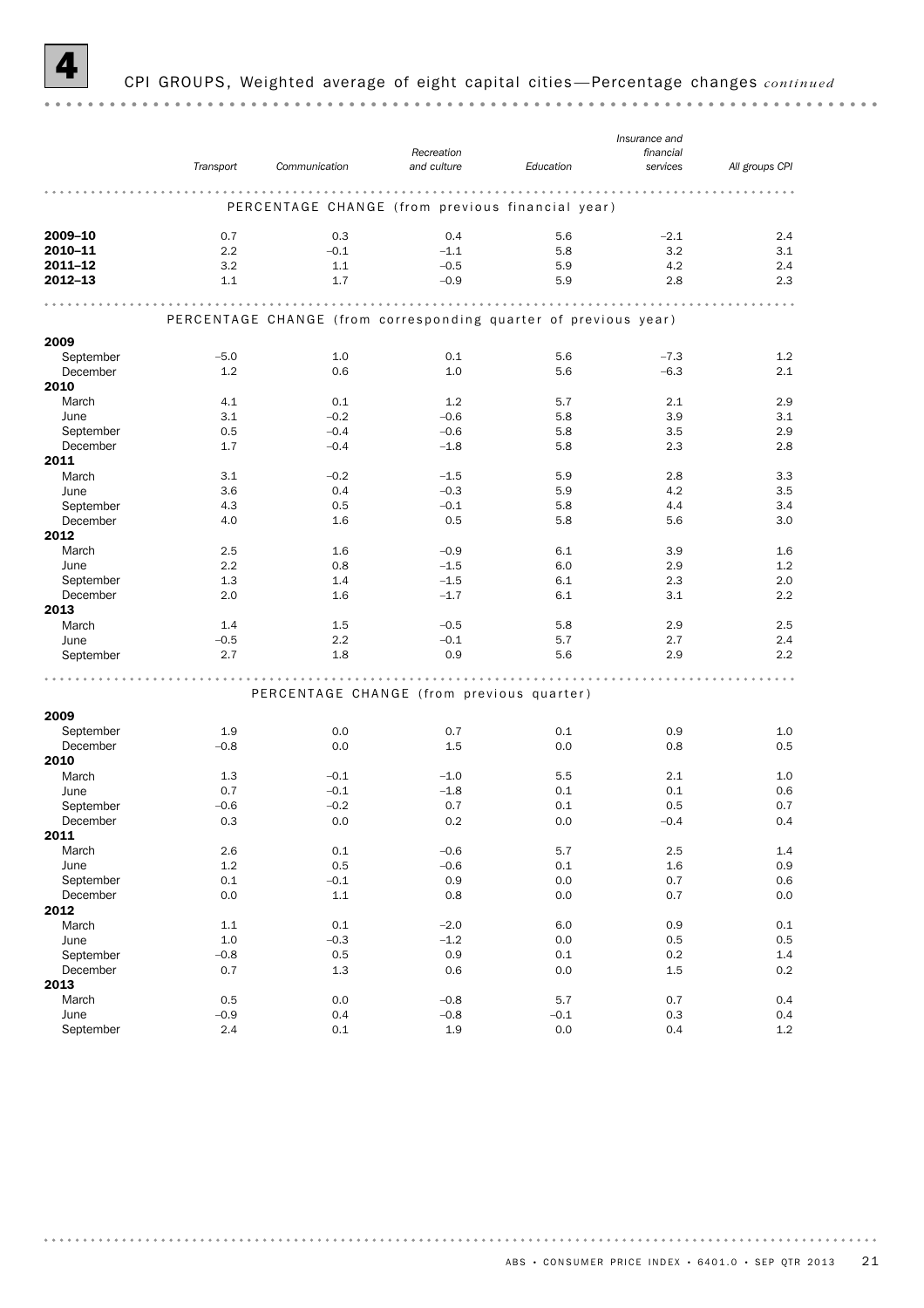|                   |                |           |                 |                                  |       |                |                |                | Weighted<br>average<br>of eight<br>capital |
|-------------------|----------------|-----------|-----------------|----------------------------------|-------|----------------|----------------|----------------|--------------------------------------------|
| Quarters          | Sydney         | Melbourne | <b>Brisbane</b> | Adelaide                         | Perth | Hobart         | Darwin         | Canberra       | cities                                     |
|                   |                |           |                 | FOOD AND NON-ALCOHOLIC BEVERAGES |       |                |                |                |                                            |
| 2011              |                |           |                 |                                  |       |                |                |                |                                            |
| September         | 102.3          | 101.8     | 101.9           | 102.4                            | 102.0 | 101.9          | 102.2          | 102.4          | 102.0                                      |
| December<br>2012  | 100.6          | 100.7     | 100.4           | 100.4                            | 100.6 | 100.6          | 99.7           | 99.8           | 100.5                                      |
| March             | 98.3           | 98.3      | 98.7            | 98.1                             | 98.4  | 98.7           | 98.8           | 98.2           | 98.4                                       |
| June              | 98.8           | 99.2      | 99.0            | 99.2                             | 99.0  | 98.8           | 99.2           | 99.6           | 99.0                                       |
| September         | 101.5          | 100.6     | 101.0           | 100.3                            | 100.5 | 100.1          | 101.0          | 100.9          | 100.9                                      |
| December          | 100.9          | 101.3     | 100.6           | 100.2                            | 100.1 | 100.1          | 100.8          | 99.9           | 100.8                                      |
| 2013              |                |           |                 |                                  |       |                |                |                |                                            |
| March             | 99.9           | 99.9      | 100.6           | 99.7                             | 100.2 | 98.6           | 100.3          | 99.7           | 100.0                                      |
| June              | 100.1          | 100.1     | 100.7           | 99.5                             | 99.7  | 99.0           | 100.8          | 100.1          | 100.1                                      |
| September         | 100.3          | 100.6     | 100.5           | 100.0                            | 99.5  | 99.0           | 100.7          | 100.4          | 100.3                                      |
|                   |                |           |                 |                                  |       |                |                |                |                                            |
|                   |                |           |                 | ALCOHOL AND TOBACCO              |       |                |                |                |                                            |
| 2011<br>September | 98.5           | 98.1      | 98.7            | 98.6                             | 98.5  | 98.9           | 97.7           | 97.6           | 98.4                                       |
| December          | 99.1           | 99.2      | 99.5            | 99.5                             | 99.4  | 99.1           | 98.8           | 99.7           | 99.3                                       |
| 2012              |                | 100.9     |                 |                                  | 100.7 |                |                |                |                                            |
| March<br>June     | 100.7<br>101.7 | 101.8     | 100.3<br>101.5  | 100.5<br>101.4                   | 101.4 | 100.5<br>101.5 | 101.4<br>102.2 | 100.5<br>102.2 | 100.7<br>101.7                             |
| September         | 102.6          | 102.4     | 102.9           | 102.6                            | 102.2 | 103.2          | 103.3          | 103.7          | 102.6                                      |
| December          | 102.5          | 102.6     | 103.5           | 102.8                            | 102.5 | 103.7          | 104.1          | 103.5          | 102.8                                      |
| 2013              |                |           |                 |                                  |       |                |                |                |                                            |
| March             | 104.2          | 104.0     | 105.4           | 104.8                            | 103.9 | 105.4          | 105.8          | 104.7          | 104.4                                      |
| June              | 105.5          | 105.8     | 106.6           | 106.2                            | 105.2 | 106.9          | 105.9          | 105.7          | 105.8                                      |
| September         | 106.2          | 106.5     | 107.6           | 107.4                            | 106.4 | 108.0          | 105.8          | 106.8          | 106.7                                      |
|                   |                |           |                 |                                  |       |                |                |                |                                            |
|                   |                |           |                 | CLOTHING AND FOOTWEAR            |       |                |                |                |                                            |
| 2011              |                |           |                 |                                  |       |                |                |                |                                            |
| September         | 100.3          | 101.3     | 102.1           | 102.2                            | 100.5 | 98.7           | 99.5           | 100.4          | 101.0                                      |
| December          | 99.0           | 102.6     | 99.5            | 101.7                            | 98.2  | 102.0          | 100.9          | 100.6          | 100.4                                      |
| 2012              |                |           |                 |                                  |       |                |                |                |                                            |
| March             | 99.4           | 98.1      | 98.1            | 97.9                             | 98.3  | 99.9           | 99.8           | 98.5           | 98.6                                       |
| June              | 101.2          | 98.0      | 100.3           | 98.2                             | 103.1 | 99.4           | 99.8           | 100.5          | 100.0                                      |
| September         | 101.7          | 97.9      | 102.7           | 97.3                             | 101.6 | 97.4           | 99.3           | 98.9           | 100.2                                      |
| December<br>2013  | 101.0          | 99.9      | 103.8           | 99.6                             | 103.2 | 97.8           | 99.9           | 98.4           | 101.0                                      |
| March             | 95.3           | 98.0      | 98.5            | 95.6                             | 99.2  | 97.3           | 98.9           | 97.1           | 97.1                                       |
| June              | 98.4           | 98.8      | 100.6           | 100.7                            | 103.6 | 100.7          | 99.5           | 98.8           | 99.7                                       |
| September         | 99.8           | 99.2      | 101.9           | 102.2                            | 105.6 | 99.7           | 99.2           | 99.1           | 100.8                                      |
|                   |                |           |                 | HOUSING                          |       |                |                |                |                                            |
| 2011              |                |           |                 |                                  |       |                |                |                |                                            |
| September         | 99.1           | 99.6      | 99.6            | 98.7                             | 98.8  | 99.8           | 99.2           | 99.5           | 99.2                                       |
| December          | 99.8           | 99.5      | 99.9            | 99.9                             | 99.6  | 100.0          | 99.5           | 100.0          | 99.7                                       |
| 2012              |                |           |                 |                                  |       |                |                |                |                                            |
| March             | 100.1          | 100.5     | 100.0           | 101.1                            | 100.3 | 100.3          | 100.2          | 100.1          | 100.3                                      |
| June              | 101.0          | 100.4     | 100.5           | 100.3                            | 101.3 | 99.9           | 101.1          | 100.4          | 100.7                                      |
| September         | 104.3          | 103.2     | 103.7           | 104.9                            | 103.9 | 101.6          | 103.0          | 103.9          | 103.9                                      |
| December          | 105.1          | 102.4     | 104.5           | 105.4                            | 104.5 | 101.8          | 103.4          | 104.2          | 104.1                                      |
| 2013              |                |           |                 |                                  |       |                |                |                |                                            |
| March             | 105.9          | 105.2     | 104.0           | 105.8                            | 105.8 | 101.7          | 107.5          | 104.5          | 105.4                                      |
| June              | 106.6          | 105.7     | 105.1           | 104.9                            | 107.2 | 102.0          | 109.0          | 104.8          | 106.0                                      |
| September         | 108.5          | 108.1     | 107.6           | 106.5                            | 109.3 | 102.8          | 110.2          | 105.6          | 108.1                                      |
|                   |                |           |                 |                                  |       |                |                |                |                                            |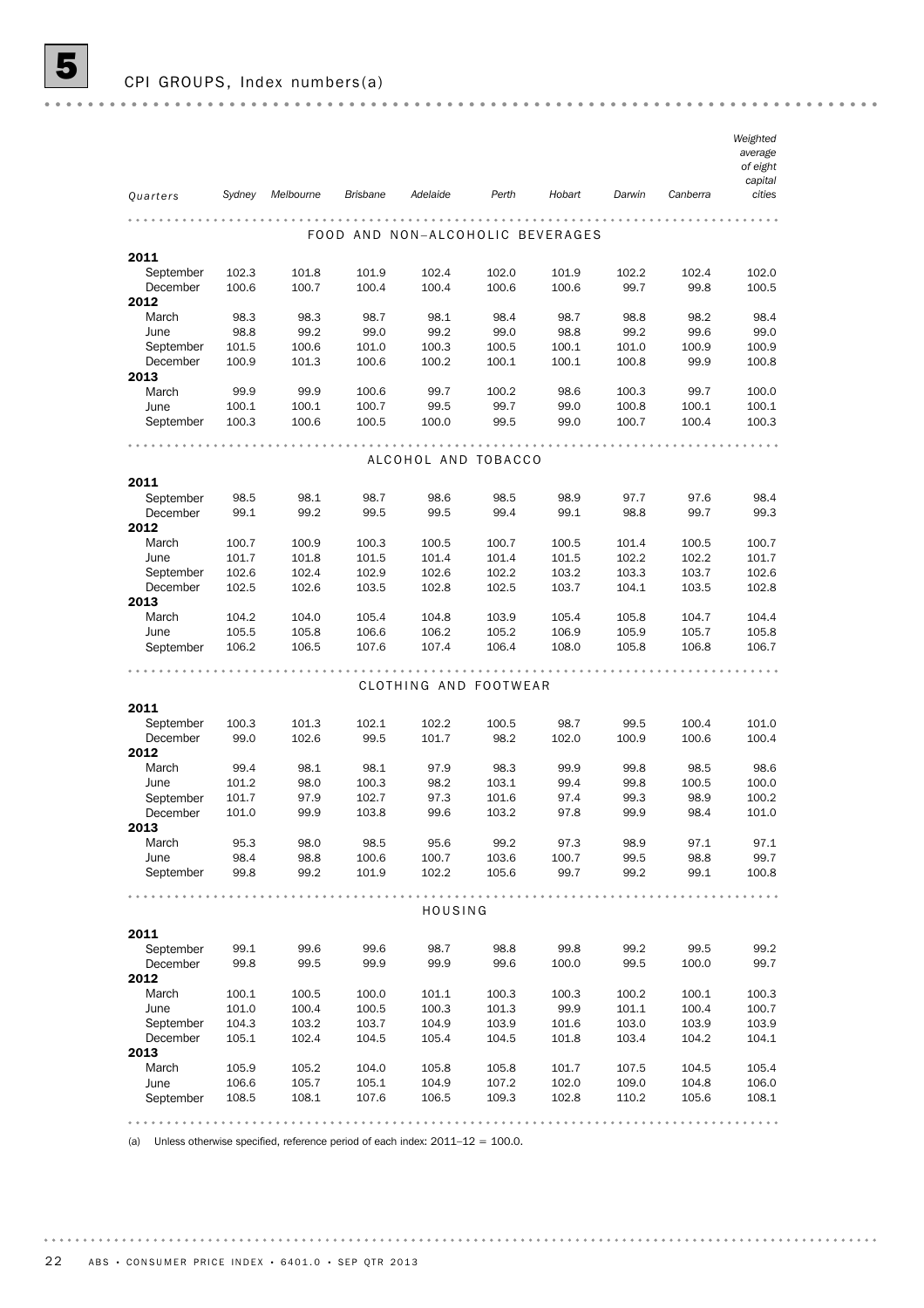|                   |                |                |                 |                  |                |                |                                               |                | Weighted<br>average |
|-------------------|----------------|----------------|-----------------|------------------|----------------|----------------|-----------------------------------------------|----------------|---------------------|
|                   |                |                |                 |                  |                |                |                                               |                | of eight            |
| Quarters          | Sydney         | Melbourne      | <b>Brisbane</b> | Adelaide         | Perth          | Hobart         | Darwin                                        | Canberra       | capital<br>cities   |
|                   |                |                |                 |                  |                |                |                                               |                |                     |
|                   |                |                |                 |                  |                |                | FURNISHINGS, HOUSEHOLD EQUIPMENT AND SERVICES |                |                     |
| 2011              |                |                |                 |                  |                |                |                                               |                |                     |
| September         | 100.5          | 100.0          | 99.8            | 100.8            | 99.9           | 100.0          | 99.8                                          | 99.3           | 100.1               |
| December          | 100.1          | 100.8          | 99.5            | 99.9             | 100.1          | 99.9           | 99.8                                          | 99.9           | 100.2               |
| 2012<br>March     | 99.0           | 99.0           | 99.3            | 98.8             | 99.5           | 99.4           | 99.4                                          | 99.6           | 99.1                |
| June              | 100.4          | 100.3          | 101.4           | 100.4            | 100.5          | 100.7          | 101.1                                         | 101.1          | 100.6               |
| September         | 101.4          | 102.3          | 101.3           | 101.1            | 101.7          | 100.1          | 101.5                                         | 100.8          | 101.6               |
| December          | 100.3          | 102.3          | 101.0           | 100.3            | 100.3          | 99.0           | 102.1                                         | 102.7          | 101.0               |
| 2013<br>March     |                |                |                 |                  |                |                |                                               |                |                     |
| June              | 100.7<br>100.8 | 99.2<br>100.5  | 99.2<br>100.4   | 98.7<br>100.2    | 99.3<br>100.7  | 98.6<br>100.3  | 102.1<br>103.2                                | 100.7<br>103.2 | 99.7<br>100.7       |
| September         | 102.2          | 101.4          | 101.1           | 101.7            | 101.6          | 100.8          | 103.7                                         | 103.3          | 101.7               |
|                   |                |                |                 |                  |                |                |                                               |                |                     |
|                   |                |                |                 | HEALTH           |                |                |                                               |                |                     |
| 2011              |                |                |                 |                  |                |                |                                               |                |                     |
| September         | 98.4           | 98.2           | 98.5            | 98.6             | 98.3           | 98.7           | 99.4                                          | 98.4           | 98.4                |
| December          | 97.1           | 97.1           | 97.1            | 97.6             | 97.1           | 97.4           | 98.4                                          | 96.8           | 97.1                |
| 2012              |                |                |                 |                  |                |                |                                               |                |                     |
| March             | 101.4<br>103.1 | 101.7          | 101.6<br>102.8  | 100.7<br>103.1   | 101.6          | 100.9<br>103.0 | 100.2<br>102.0                                | 101.9          | 101.5               |
| June<br>September | 105.4          | 103.0<br>105.3 | 105.1           | 106.7            | 103.0<br>106.0 | 106.1          | 102.0                                         | 102.9<br>104.6 | 103.0<br>105.5      |
| December          | 104.5          | 104.6          | 104.3           | 106.2            | 104.7          | 105.1          | 101.5                                         | 103.1          | 104.6               |
| 2013              |                |                |                 |                  |                |                |                                               |                |                     |
| March             | 107.5          | 107.7          | 107.8           | 108.0            | 108.2          | 107.3          | 104.0                                         | 107.7          | 107.7               |
| June<br>September | 110.0<br>109.9 | 109.3<br>109.1 | 110.2<br>109.8  | 111.1<br>111.6   | 109.5<br>109.7 | 110.1<br>110.0 | 106.2<br>107.8                                | 108.9<br>108.5 | 109.8<br>109.8      |
|                   |                |                |                 |                  |                |                |                                               |                |                     |
|                   |                |                |                 | <b>TRANSPORT</b> |                |                |                                               |                |                     |
| 2011              |                |                |                 |                  |                |                |                                               |                |                     |
| September         | 99.5           | 99.1           | 98.8            | 98.9             | 99.6           | 99.6           | 98.9                                          | 99.1           | 99.2                |
| December          | 99.0           | 98.8           | 99.6            | 99.8             | 99.6           | 99.5           | 99.4                                          | 100.5          | 99.2                |
| 2012              |                |                |                 |                  |                |                |                                               |                |                     |
| March             | 100.6          | 99.7           | 100.8           | 100.6            | 100.2          | 100.3          | 100.7                                         | 99.9           | 100.3               |
| June<br>September | 100.9<br>100.6 | 102.4<br>100.9 | 100.7<br>100.5  | 100.7<br>100.0   | 100.6<br>99.6  | 100.6<br>99.3  | 101.0<br>101.6                                | 100.5<br>100.1 | 101.3<br>100.5      |
| December          | 100.6          | 102.5          | 100.2           | 100.6            | 100.9          | 101.9          | 100.7                                         | 101.1          | 101.2               |
| 2013              |                |                |                 |                  |                |                |                                               |                |                     |
| March             | 101.3          | 103.0          | 101.0           | 100.9            | 100.8          | 102.0          | 104.5                                         | 101.0          | 101.7               |
| June<br>September | 101.1<br>102.8 | 101.4<br>104.3 | 99.8<br>102.2   | 99.7<br>103.2    | 100.3<br>102.6 | 101.2<br>104.3 | 104.5<br>105.5                                | 100.9<br>102.6 | 100.8<br>103.2      |
|                   |                |                |                 |                  |                |                |                                               |                |                     |
|                   |                |                |                 | COMMUNICATION    |                |                |                                               |                |                     |
| 2011              |                |                |                 |                  |                |                |                                               |                |                     |
| September         | 99.2           | 99.3           | 99.2            | 99.2             | 99.2           | 99.2           | 99.3                                          | 99.2           | 99.2                |
| December<br>2012  | 100.3          | 100.3          | 100.3           | 100.3            | 100.3          | 100.3          | 100.3                                         | 100.3          | 100.3               |
| March             | 100.4          | 100.4          | 100.4           | 100.4            | 100.4          | 100.4          | 100.4                                         | 100.4          | 100.4               |
| June              | 100.1          | 100.1          | 100.1           | 100.1            | 100.1          | 100.1          | 100.1                                         | 100.1          | 100.1               |
| September         | 100.6          | 100.6          | 100.6           | 100.6            | 100.6          | 100.6          | 100.6                                         | 100.6          | 100.6               |
| December<br>2013  | 101.9          | 101.9          | 102.0           | 101.9            | 101.7          | 101.9          | 101.8                                         | 101.9          | 101.9               |
| March             | 101.8          | 101.9          | 101.9           | 101.9            | 101.7          | 101.9          | 101.8                                         | 101.9          | 101.9               |
| June              | 102.3          | 102.4          | 102.4           | 102.3            | 102.1          | 102.3          | 102.2                                         | 102.3          | 102.3               |
| September         | 102.4          | 102.5          | 102.4           | 102.4            | 102.2          | 102.4          | 102.3                                         | 102.4          | 102.4               |
|                   |                |                |                 |                  |                |                |                                               |                |                     |
|                   |                |                |                 |                  |                |                |                                               |                |                     |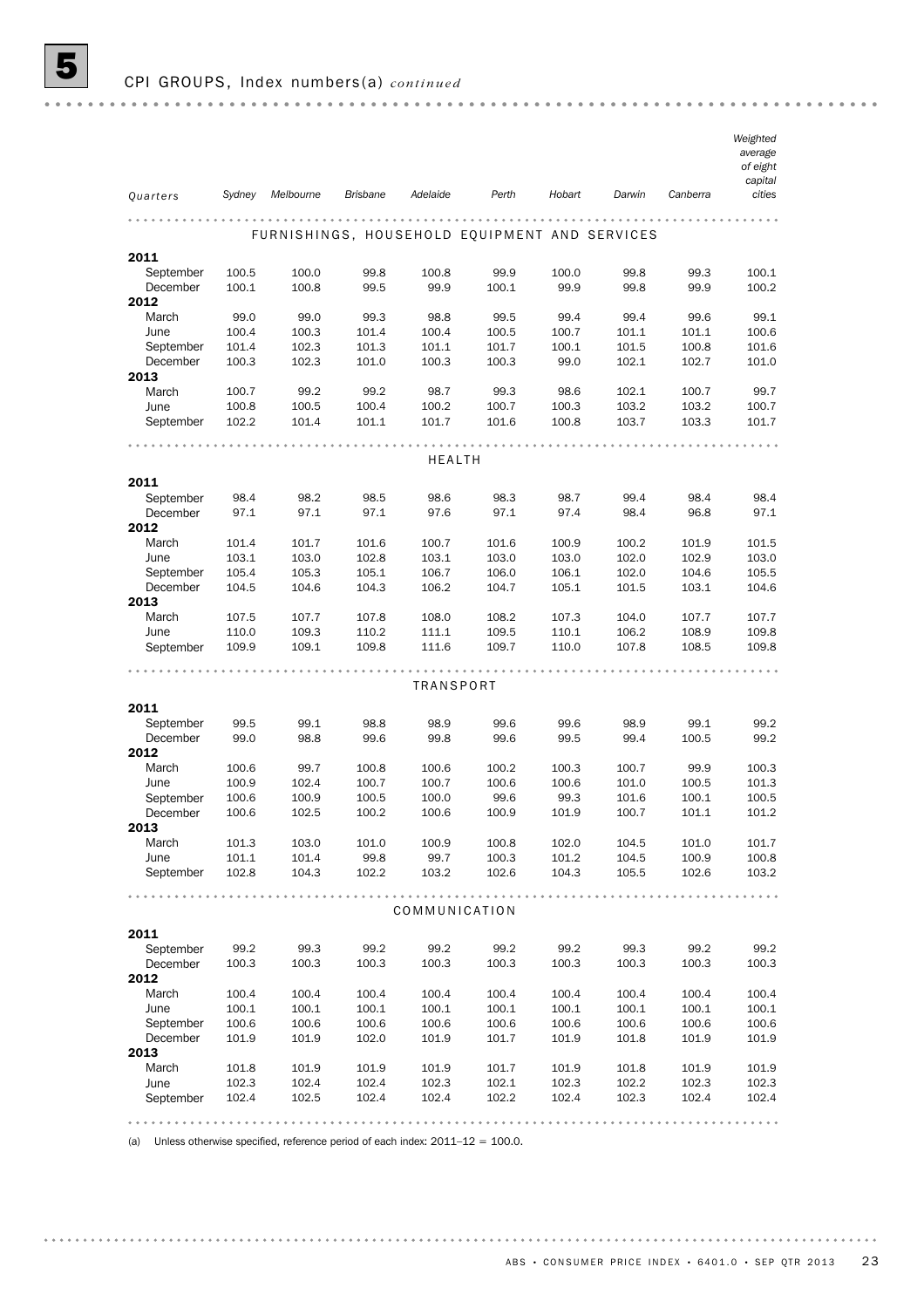|                       |                |                |                 |                                  |                |                |                |                | Weighted<br>average |
|-----------------------|----------------|----------------|-----------------|----------------------------------|----------------|----------------|----------------|----------------|---------------------|
|                       |                |                |                 |                                  |                |                |                |                | of eight            |
|                       |                |                |                 |                                  |                |                |                |                | capital             |
| Quarters              | Sydney         | Melbourne      | <b>Brisbane</b> | Adelaide                         | Perth          | Hobart         | Darwin         | Canberra       | cities              |
|                       |                |                |                 |                                  |                |                |                |                |                     |
| 2011                  |                |                |                 | RECREATION AND CULTURE           |                |                |                |                |                     |
| September             | 100.6          | 100.5          | 101.4           | 101.5                            | 100.1          | 99.9           | 103.0          | 100.8          | 100.7               |
| December              | 101.6          | 101.6          | 100.9           | 101.3                            | 101.6          | 101.1          | 99.9           | 102.1          | 101.5               |
| 2012                  |                |                |                 |                                  |                |                |                |                |                     |
| March                 | 99.4           | 99.8           | 99.0            | 98.8                             | 100.2          | 101.8          | 97.6           | 98.9           | 99.5                |
| June                  | 98.4           | 98.0           | 98.7            | 98.4                             | 98.1           | 97.2           | 99.5           | 98.3           | 98.3                |
| September             | 99.3           | 98.8           | 99.6            | 99.5                             | 98.9           | 97.5           | 102.0          | 99.3           | 99.2                |
| December              | 99.8           | 100.0          | 100.4           | 99.9                             | 99.1           | 97.9           | 99.9           | 100.1          | 99.8                |
| 2013                  |                |                |                 |                                  |                |                |                |                |                     |
| March                 | 98.9           | 99.1           | 99.1            | 98.9                             | 98.9           | 98.5           | 99.0           | 99.1           | 99.0                |
| June                  | 98.3           | 98.0           | 98.7            | 97.7                             | 98.3           | 96.0           | 100.3          | 98.7           | 98.2                |
| September             | 100.5          | 99.9           | 100.5           | 99.3                             | 99.7           | 98.6           | 103.5          | 100.4          | 100.1               |
|                       |                |                |                 |                                  |                |                |                |                |                     |
|                       |                |                |                 | EDUCATION                        |                |                |                |                |                     |
| 2011                  |                |                |                 |                                  |                |                |                |                |                     |
| September             | 97.5           | 97.1           | 96.3            | 96.9                             | 96.7           | 97.6           | 97.2           | 97.5           | 97.1                |
| December              | 97.6           | 97.2           | 96.4            | 96.9                             | 96.7           | 97.6           | 97.2           | 97.5           | 97.1                |
| 2012                  |                |                |                 |                                  |                |                |                |                |                     |
| March                 | 102.4          | 102.8          | 103.6           | 103.1                            | 103.3          | 102.4          | 102.8          | 102.5          | 102.9               |
| June                  | 102.5          | 102.8          | 103.7           | 103.1                            | 103.3          | 102.4          | 102.8          | 102.6          | 102.9               |
| September<br>December | 102.6<br>102.6 | 102.9<br>102.9 | 103.8<br>103.8  | 103.1<br>103.1                   | 103.3<br>103.3 | 102.5<br>102.5 | 102.8<br>102.8 | 102.6<br>102.6 | 103.0<br>103.0      |
| 2013                  |                |                |                 |                                  |                |                |                |                |                     |
| March                 | 109.0          | 108.4          | 109.5           | 109.9                            | 108.8          | 109.5          | 108.7          | 106.9          | 108.9               |
| June                  | 108.6          | 108.4          | 109.5           | 109.9                            | 108.8          | 109.5          | 108.7          | 107.0          | 108.8               |
| September             | 108.5          | 108.5          | 109.7           | 109.9                            | 108.8          | 109.6          | 108.7          | 107.0          | 108.8               |
|                       |                |                |                 |                                  |                |                |                |                |                     |
|                       |                |                |                 | INSURANCE AND FINANCIAL SERVICES |                |                |                |                |                     |
| 2011                  |                |                |                 |                                  |                |                |                |                |                     |
| September             | 98.6           | 99.4           | 98.5            | 98.9                             | 99.2           | 99.6           | 98.3           | 99.4           | 98.9                |
| December              | 99.5           | 99.5           | 99.6            | 99.9                             | 99.5           | 99.4           | 99.9           | 100.4          | 99.6                |
| 2012                  |                |                |                 |                                  |                |                |                |                |                     |
| March                 | 100.6          | 100.3          | 100.6           | 100.7                            | 100.4          | 100.1          | 100.5          | 100.6          | 100.5               |
| June                  | 101.3          | 100.8          | 101.3           | 100.6                            | 100.9          | 100.9          | 101.3          | 99.6           | 101.0               |
| September             | 102.9          | 102.5          | 96.1            | 100.6                            | 101.6          | 101.9          | 102.0          | 98.8           | 101.2               |
| December              | 104.9          | 103.5          | 97.4            | 102.3                            | 103.1          | 104.0          | 103.5          | 101.0          | 102.7               |
| 2013                  |                |                |                 |                                  |                |                |                |                |                     |
| March                 | 106.6          | 102.8          | 98.4            | 102.1                            | 103.4          | 104.9          | 104.0          | 102.5          | 103.4               |
| June                  | 106.7          | 102.7          | 99.3            | 102.9                            | 104.1          | 106.9          | 104.7          | 102.2          | 103.7               |
| September             | 107.4          | 103.0          | 99.9            | 102.5                            | 104.8          | 107.4          | 105.4          | 100.9          | 104.1               |
|                       |                |                |                 |                                  |                |                |                |                |                     |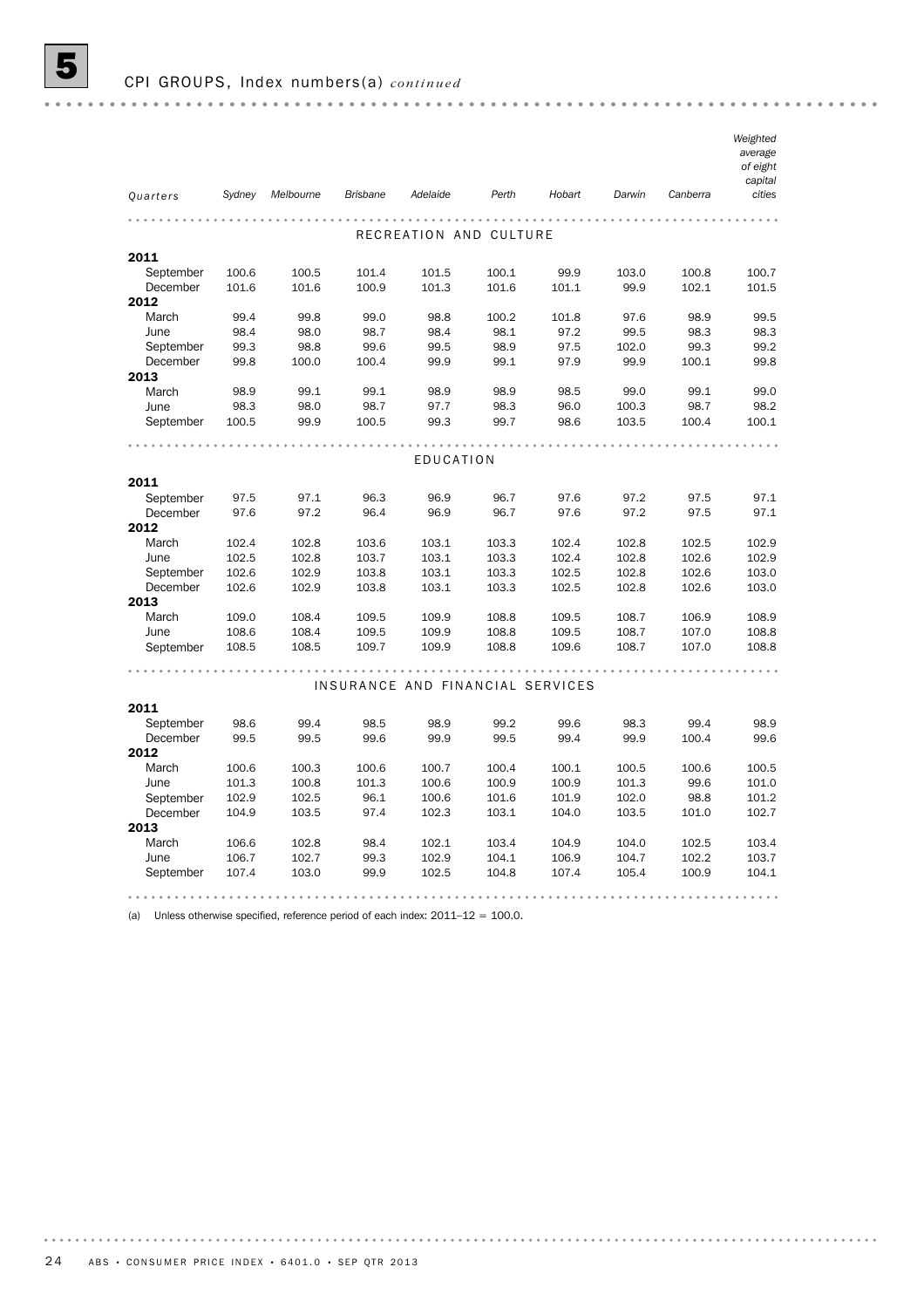# 6 CONTRIBUTION TO CHANGE IN ALL GROUPS CPI— Sep Qtr 2013

|                                           |         |           |                 |          |         |         |         |          | Weighted<br>average of<br>eight<br>capital |
|-------------------------------------------|---------|-----------|-----------------|----------|---------|---------|---------|----------|--------------------------------------------|
| Group, sub-group and expenditure class    | Sydney  | Melbourne | <b>Brisbane</b> | Adelaide | Perth   | Hobart  | Darwin  | Canberra | cities                                     |
|                                           |         |           |                 |          |         |         |         |          |                                            |
| Food and non-alcoholic beverages          | 0.02    | 0.09      | $-0.03$         | 0.08     | $-0.05$ | $-0.01$ | $-0.02$ | 0.04     | 0.03                                       |
| Bread and cereal products                 | 0.02    | 0.03      | $-0.03$         | 0.03     | 0.04    | 0.04    | 0.01    | 0.00     | 0.02                                       |
| <b>Bread</b>                              | 0.00    | 0.00      | 0.00            | 0.01     | 0.00    | 0.01    | $-0.01$ | $-0.03$  | 0.00                                       |
| Cakes and biscuits                        | 0.02    | 0.02      | $-0.03$         | 0.01     | 0.02    | 0.03    | 0.01    | 0.01     | 0.01                                       |
| <b>Breakfast cereals</b>                  | 0.00    | 0.00      | $-0.01$         | 0.00     | 0.02    | 0.01    | 0.01    | 0.01     | 0.01                                       |
| Other cereal products                     | 0.00    | 0.01      | 0.00            | 0.01     | 0.00    | 0.00    | 0.00    | 0.00     | 0.00                                       |
| Meat and seafoods                         | $-0.03$ | $-0.02$   | $-0.02$         | $-0.03$  | 0.00    | $-0.03$ | $-0.01$ | $-0.02$  | $-0.02$                                    |
| Beef and veal                             | $-0.01$ | $-0.01$   | $-0.01$         | $-0.01$  | $-0.02$ | $-0.01$ | $-0.01$ | $-0.02$  | $-0.01$                                    |
| Pork                                      | 0.01    | 0.00      | 0.00            | 0.00     | 0.00    | 0.01    | 0.00    | 0.01     | 0.00                                       |
| Lamb and goat                             | $-0.01$ | 0.00      | 0.00            | 0.00     | 0.01    | 0.00    | 0.01    | 0.00     | 0.00                                       |
| Poultry                                   | $-0.01$ | $-0.01$   | 0.00            | 0.00     | 0.00    | 0.00    | 0.01    | 0.00     | $-0.01$                                    |
| Other meats                               | $-0.01$ | $-0.01$   | $-0.02$         | $-0.01$  | 0.01    | $-0.02$ | $-0.01$ | $-0.02$  | $-0.01$                                    |
| Fish and other seafood                    | 0.00    | 0.01      | 0.01            | $-0.01$  | 0.00    | 0.01    | 0.00    | $-0.01$  | 0.00                                       |
| Dairy and related products                | 0.00    | 0.02      | 0.03            | 0.02     | 0.00    | $-0.01$ | 0.01    | 0.00     | 0.01                                       |
| Milk                                      | 0.00    | 0.00      | 0.00            | 0.01     | 0.00    | 0.01    | 0.00    | 0.00     | 0.00                                       |
| Cheese                                    | 0.00    | 0.01      | 0.01            | 0.01     | 0.01    | $-0.02$ | 0.00    | 0.01     | 0.01                                       |
| Ice cream and other dairy products        | 0.00    | 0.00      | 0.02            | 0.01     | $-0.01$ | 0.00    | 0.01    | $-0.01$  | 0.01                                       |
| Fruit and vegetables                      | $-0.03$ | $-0.01$   | $-0.04$         | 0.03     | $-0.10$ | $-0.01$ | $-0.05$ | 0.00     | $-0.03$                                    |
| Fruit                                     | 0.04    | 0.04      | 0.04            | 0.07     | $-0.02$ | 0.02    | $-0.02$ | 0.04     | 0.03                                       |
| Vegetables                                | $-0.07$ | $-0.04$   | $-0.08$         | $-0.04$  | $-0.08$ | $-0.03$ | $-0.03$ | $-0.05$  | $-0.06$                                    |
| Food products n.e.c.                      | 0.03    | 0.01      | 0.02            | 0.02     | $-0.02$ | 0.01    | $-0.02$ | 0.05     | 0.01                                       |
| Eggs                                      | 0.00    | 0.00      | 0.00            | 0.00     | 0.00    | 0.01    | 0.00    | 0.00     | 0.00                                       |
| Jams, honey and spreads                   | 0.00    | 0.00      | 0.00            | $-0.01$  | $-0.01$ | 0.00    | $-0.01$ | 0.00     | 0.00                                       |
| Food additives and condiments             | $-0.01$ | 0.01      | 0.01            | 0.00     | $-0.01$ | 0.00    | 0.00    | 0.00     | 0.00                                       |
| Oils and fats                             | 0.00    | 0.00      | $-0.01$         | 0.00     | $-0.01$ | $-0.01$ | 0.00    | 0.00     | 0.00                                       |
| Snacks and confectionery                  | 0.02    | $-0.01$   | $-0.01$         | $-0.01$  | 0.01    | 0.00    | $-0.01$ | 0.05     | 0.00                                       |
| Other food products n.e.c.                | 0.01    | 0.00      | 0.02            | 0.03     | $-0.01$ | 0.02    | 0.00    | 0.00     | 0.01                                       |
| Non-alcoholic beverages                   | 0.01    | 0.00      | 0.00            | 0.02     | 0.01    | $-0.02$ | $-0.01$ | 0.01     | 0.00                                       |
| Coffee, tea and cocoa                     | 0.00    | 0.00      | 0.00            | 0.00     | 0.00    | 0.00    | 0.00    | 0.01     | 0.01                                       |
| Waters, soft drinks and juices            | 0.00    | 0.00      | 0.01            | 0.02     | 0.00    | $-0.02$ | 0.00    | 0.00     | 0.01                                       |
| Meals out and take away foods             | 0.03    | 0.05      | 0.00            | 0.01     | 0.03    | 0.02    | 0.04    | 0.03     | 0.03                                       |
| <b>Restaurant meals</b>                   | 0.00    | 0.05      | $-0.01$         | 0.00     | 0.01    | 0.00    | 0.01    | 0.02     | 0.02                                       |
| Take away and fast foods                  | 0.03    | 0.00      | 0.01            | 0.00     | 0.02    | 0.01    | 0.04    | 0.02     | 0.02                                       |
| <b>Alcohol and tobacco</b>                | 0.05    | 0.05      | 0.07            | 0.09     | 0.10    | 0.09    | $-0.02$ | 0.07     | 0.06                                       |
| Alcoholic beverages                       | 0.02    | 0.03      | 0.03            | 0.04     | 0.06    | 0.02    | $-0.04$ | 0.04     | 0.03                                       |
| <b>Spirits</b>                            | 0.01    | 0.00      | 0.03            | 0.02     | 0.01    | 0.01    | 0.02    | 0.01     | 0.01                                       |
| Wine                                      | 0.00    | 0.04      | 0.00            | 0.02     | 0.02    | 0.00    | 0.00    | 0.02     | 0.02                                       |
| Beer                                      | 0.01    | $-0.02$   | 0.01            | 0.00     | 0.03    | 0.02    | $-0.06$ | 0.01     | 0.00                                       |
| Tobacco                                   | 0.03    | 0.02      | 0.04            | 0.05     | 0.04    | 0.07    | 0.03    | 0.04     | 0.03                                       |
| Tobacco                                   | 0.03    | 0.02      | 0.04            | 0.05     | 0.04    | 0.07    | 0.03    | 0.04     | 0.03                                       |
| <b>Clothing and footwear</b>              | 0.05    | 0.02      | 0.05            | 0.07     | 0.08    | $-0.05$ | $-0.01$ | 0.01     | 0.04                                       |
| Garments                                  | 0.02    | 0.01      | 0.00            | 0.00     | 0.04    | $-0.07$ | $-0.03$ | $-0.03$  | 0.01                                       |
| Garments for men                          | 0.00    | $-0.02$   | 0.03            | 0.02     | 0.04    | $-0.03$ | 0.00    | 0.01     | 0.01                                       |
| Garments for women                        | 0.02    | 0.04      | $-0.03$         | $-0.01$  | 0.02    | $-0.03$ | $-0.02$ | $-0.03$  | 0.01                                       |
| Garments for infants and children         | 0.00    | $-0.01$   | 0.01            | $-0.01$  | 0.00    | 0.00    | $-0.02$ | 0.00     | 0.00                                       |
| Footwear                                  | 0.05    | 0.00      | 0.02            | 0.04     | $-0.04$ | 0.00    | 0.00    | $-0.02$  | 0.01                                       |
| Footwear for men                          | 0.01    | $-0.01$   | 0.01            | 0.00     | 0.00    | 0.01    | 0.00    | $-0.01$  | 0.01                                       |
| Footwear for women                        | 0.02    | 0.01      | 0.00            | 0.04     | $-0.04$ | $-0.01$ | 0.01    | 0.00     | 0.01                                       |
| Footwear for infants and children         | 0.01    | 0.00      | 0.01            | 0.00     | 0.00    | $-0.01$ | 0.00    | $-0.01$  | 0.01                                       |
| Accessories and clothing services         | $-0.01$ | 0.01      | 0.04            | 0.02     | 0.07    | 0.02    | 0.02    | 0.06     | 0.02                                       |
| Accessories                               | $-0.02$ | 0.01      | 0.03            | 0.02     | 0.07    | 0.02    | 0.02    | 0.06     | 0.01                                       |
| Cleaning, repair and hire of clothing and |         |           |                 |          |         |         |         |          |                                            |
| footwear                                  | 0.00    | 0.00      | 0.00            | 0.00     | 0.00    | 0.00    | 0.00    | 0.00     | 0.01                                       |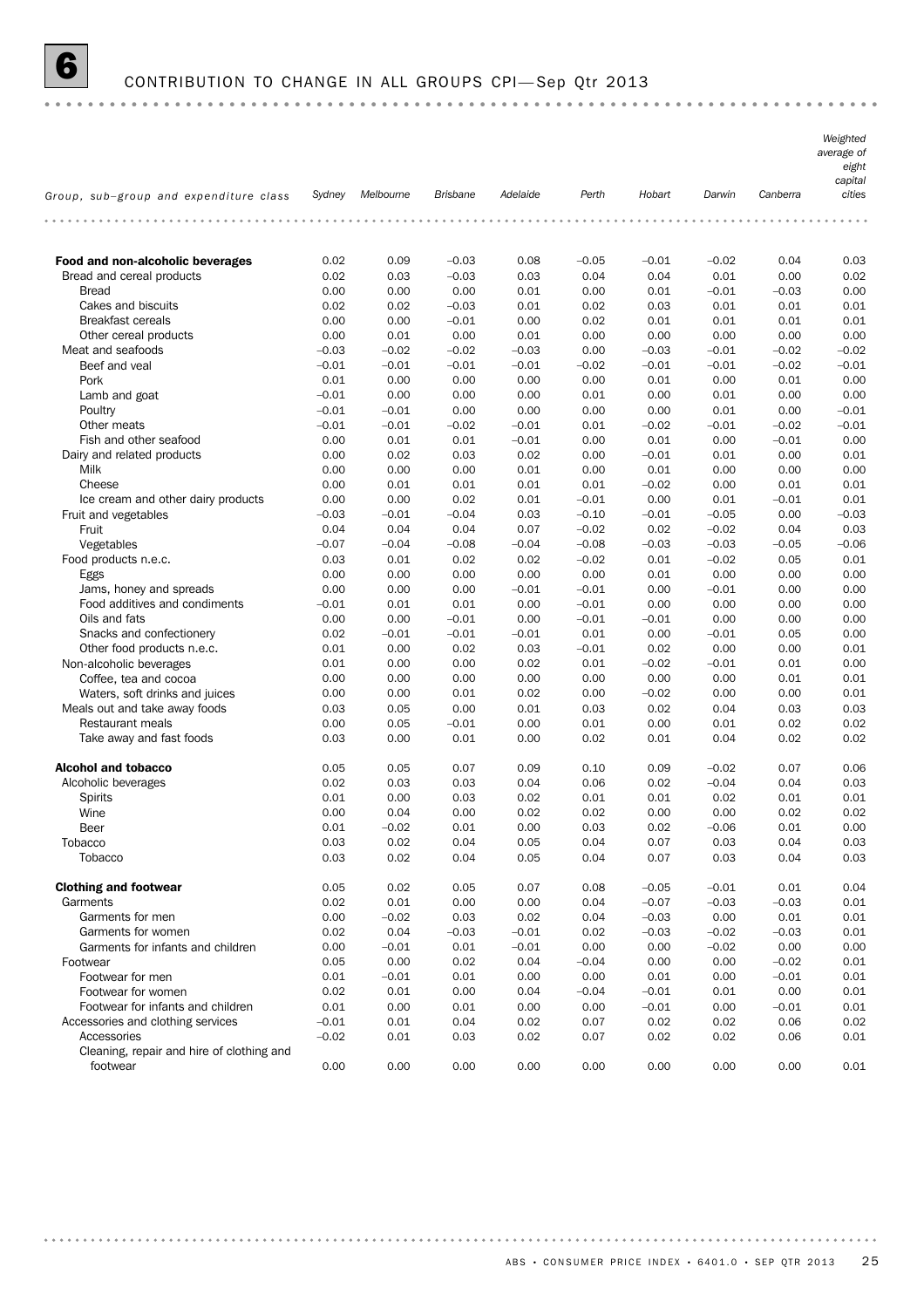# 6 CONTRIBUTION TO CHANGE IN ALL GROUPS CPI— Sep Qtr 2013 *continued*

|                                                                           |         |           |                 |          |         |         |         |          | Weighted<br>average of<br>eight<br>capital |
|---------------------------------------------------------------------------|---------|-----------|-----------------|----------|---------|---------|---------|----------|--------------------------------------------|
| Group, sub-group and expenditure class                                    | Sydney  | Melbourne | <b>Brisbane</b> | Adelaide | Perth   | Hobart  | Darwin  | Canberra | cities                                     |
|                                                                           |         |           |                 |          |         |         |         |          |                                            |
| <b>Housing</b>                                                            | 0.46    | 0.54      | 0.58            | 0.32     | 0.46    | 0.17    | 0.30    | 0.17     | 0.47                                       |
| Rents                                                                     | 0.05    | 0.04      | 0.04            | 0.02     | 0.07    | 0.00    | 0.18    | $-0.01$  | 0.05                                       |
| Rents                                                                     | 0.05    | 0.04      | 0.04            | 0.02     | 0.07    | 0.00    | 0.18    | $-0.01$  | 0.05                                       |
| New dwelling purchase by owner-occupiers                                  | 0.14    | $-0.04$   | $-0.04$         | 0.02     | 0.14    | 0.01    | 0.07    | $-0.02$  | 0.04                                       |
| New dwelling purchase by                                                  |         |           |                 |          |         |         |         |          |                                            |
| owner-occupiers                                                           | 0.14    | $-0.04$   | $-0.04$         | 0.02     | 0.14    | 0.01    | 0.07    | $-0.02$  | 0.04                                       |
| Other housing                                                             | 0.09    | 0.25      | 0.06            | 0.11     | 0.10    | 0.06    | 0.05    | 0.12     | 0.13                                       |
| Maintenance and repair of the dwelling                                    | 0.03    | 0.02      | $-0.01$         | 0.05     | 0.01    | $-0.01$ | 0.00    | 0.01     | 0.02                                       |
| Property rates and charges                                                | 0.06    | 0.23      | 0.06            | 0.06     | 0.08    | 0.07    | 0.04    | 0.12     | 0.11                                       |
| <b>Utilities</b>                                                          | 0.17    | 0.30      | 0.54            | 0.17     | 0.17    | 0.10    | 0.01    | 0.08     | 0.25                                       |
| Water and sewerage                                                        | 0.02    | 0.26      | 0.08            | 0.01     | 0.05    | 0.03    | 0.00    | $-0.04$  | 0.10                                       |
| Electricity                                                               | 0.10    | 0.00      | 0.45            | 0.06     | 0.09    | 0.07    | 0.01    | 0.07     | 0.12                                       |
| Gas and other household fuels                                             | 0.05    | 0.04      | 0.02            | 0.10     | 0.03    | $-0.01$ | 0.00    | 0.06     | 0.04                                       |
| Furnishings, household equipment and                                      |         |           |                 |          |         |         |         |          |                                            |
| services                                                                  | 0.12    | 0.08      | 0.06            | 0.15     | 0.10    | 0.05    | 0.04    | 0.01     | 0.09                                       |
| Furniture and furnishings                                                 | 0.02    | $-0.06$   | 0.04            | 0.05     | 0.02    | $-0.01$ | $-0.02$ | $-0.01$  | 0.00                                       |
| Furniture                                                                 | 0.02    | $-0.07$   | 0.04            | 0.05     | 0.01    | $-0.01$ | $-0.02$ | $-0.01$  | 0.00                                       |
| Carpets and other floor coverings                                         | 0.00    | 0.01      | $-0.01$         | 0.00     | 0.00    | 0.01    | 0.00    | 0.00     | 0.00                                       |
| <b>Household textiles</b>                                                 | 0.02    | 0.04      | 0.00            | 0.04     | $-0.02$ | $-0.01$ | 0.01    | 0.02     | 0.02                                       |
| Household textiles                                                        | 0.02    | 0.04      | 0.00            | 0.04     | $-0.02$ | $-0.01$ | 0.01    | 0.02     | 0.02                                       |
| Household appliances, utensils and tools                                  | 0.02    | 0.03      | $-0.03$         | 0.03     | 0.00    | $-0.01$ | $-0.02$ | 0.00     | 0.01                                       |
| Major household appliances                                                | 0.01    | 0.00      | $-0.03$         | 0.00     | 0.00    | $-0.01$ | $-0.03$ | 0.01     | 0.00                                       |
| Small electric household appliances<br>Glassware, tableware and household | 0.00    | 0.00      | $-0.01$         | 0.00     | 0.01    | 0.01    | 0.00    | 0.00     | 0.00                                       |
| utensils<br>Tools and equipment for house and                             | 0.01    | 0.02      | 0.00            | 0.04     | 0.00    | $-0.01$ | 0.00    | 0.01     | 0.01                                       |
| garden                                                                    | 0.00    | 0.00      | 0.00            | 0.01     | 0.00    | 0.00    | $-0.01$ | $-0.01$  | 0.00                                       |
| Non-durable household products                                            | 0.01    | 0.02      | 0.01            | 0.00     | 0.05    | 0.05    | 0.02    | $-0.04$  | 0.02                                       |
| Cleaning and maintenance products                                         | $-0.01$ | 0.00      | 0.00            | 0.00     | 0.00    | 0.00    | 0.00    | 0.00     | 0.00                                       |
| Personal care products                                                    | 0.00    | 0.00      | $-0.01$         | $-0.01$  | 0.03    | 0.01    | 0.01    | $-0.03$  | 0.01                                       |
| Other non-durable household products                                      | 0.02    | 0.02      | 0.02            | 0.00     | 0.03    | 0.04    | 0.01    | $-0.02$  | 0.02                                       |
| Domestic and household services                                           | 0.04    | 0.03      | 0.04            | 0.03     | 0.05    | 0.02    | 0.08    | 0.04     | 0.03                                       |
| Child care                                                                | 0.02    | 0.03      | 0.04            | 0.02     | 0.03    | 0.02    | 0.06    | 0.02     | 0.03                                       |
| Hairdressing and personal grooming                                        |         |           |                 |          |         |         |         |          |                                            |
| services                                                                  | 0.00    | 0.01      | 0.00            | 0.00     | 0.01    | 0.00    | 0.01    | 0.01     | 0.00                                       |
| Other household services                                                  | 0.01    | 0.01      | $-0.01$         | 0.00     | 0.00    | 0.00    | 0.01    | 0.01     | 0.01                                       |
| <b>Health</b>                                                             | 0.00    | $-0.01$   | $-0.02$         | 0.03     | 0.01    | $-0.01$ | 0.06    | $-0.02$  | 0.00                                       |
| Medical products, appliances and                                          |         |           |                 |          |         |         |         |          |                                            |
| equipment                                                                 | $-0.02$ | $-0.01$   | $-0.03$         | $-0.01$  | 0.01    | $-0.04$ | 0.00    | $-0.03$  | $-0.01$                                    |
| Pharmaceutical products                                                   | $-0.02$ | $-0.01$   | $-0.03$         | $-0.01$  | 0.00    | $-0.03$ | 0.00    | $-0.02$  | $-0.01$                                    |
| Therapeutic appliances and equipment                                      | 0.00    | 0.00      | $-0.01$         | 0.00     | 0.00    | 0.00    | 0.00    | 0.00     | 0.00                                       |
| Medical, dental and hospital services                                     | 0.01    | 0.01      | 0.00            | 0.04     | 0.01    | 0.03    | 0.08    | 0.00     | 0.01                                       |
| Medical and hospital services                                             | 0.01    | 0.01      | 0.01            | 0.03     | 0.01    | 0.02    | 0.07    | 0.00     | 0.01                                       |
| Dental services                                                           | 0.00    | 0.00      | 0.00            | 0.00     | 0.01    | 0.00    | 0.01    | 0.00     | 0.00                                       |
| <b>Transport</b>                                                          | 0.19    | 0.36      | 0.28            | 0.41     | 0.27    | 0.33    | 0.11    | 0.22     | 0.28                                       |
| Private motoring                                                          | 0.19    | 0.35      | 0.28            | 0.41     | 0.26    | 0.33    | 0.11    | 0.21     | 0.27                                       |
| Motor vehicles                                                            | $-0.10$ | 0.00      | 0.05            | 0.03     | $-0.01$ | 0.01    | $-0.06$ | 0.04     | $-0.02$                                    |
| Spare parts and accessories for motor                                     |         |           |                 |          |         |         |         |          |                                            |
| vehicles                                                                  | 0.00    | 0.00      | $-0.01$         | 0.02     | $-0.02$ | 0.00    | 0.01    | 0.00     | 0.00                                       |
| Automotive fuel                                                           | 0.26    | 0.31      | 0.24            | 0.30     | 0.24    | 0.22    | 0.12    | 0.15     | 0.26                                       |
| Maintenance and repair of motor                                           |         |           |                 |          |         |         |         |          |                                            |
| vehicles                                                                  | 0.01    | 0.02      | 0.00            | 0.02     | $-0.02$ | 0.00    | 0.00    | $-0.02$  | 0.01                                       |
| Other services in respect of motor                                        |         |           |                 |          |         |         |         |          |                                            |
| vehicles                                                                  | 0.01    | 0.03      | 0.01            | 0.05     | 0.06    | 0.08    | 0.05    | 0.04     | 0.03                                       |
| Urban transport fares                                                     | 0.00    | 0.00      | 0.00            | 0.01     | 0.02    | 0.00    | 0.00    | 0.00     | 0.00                                       |
| Urban transport fares                                                     | 0.00    | 0.00      | 0.00            | 0.01     | 0.02    | 0.00    | 0.00    | 0.00     | 0.00                                       |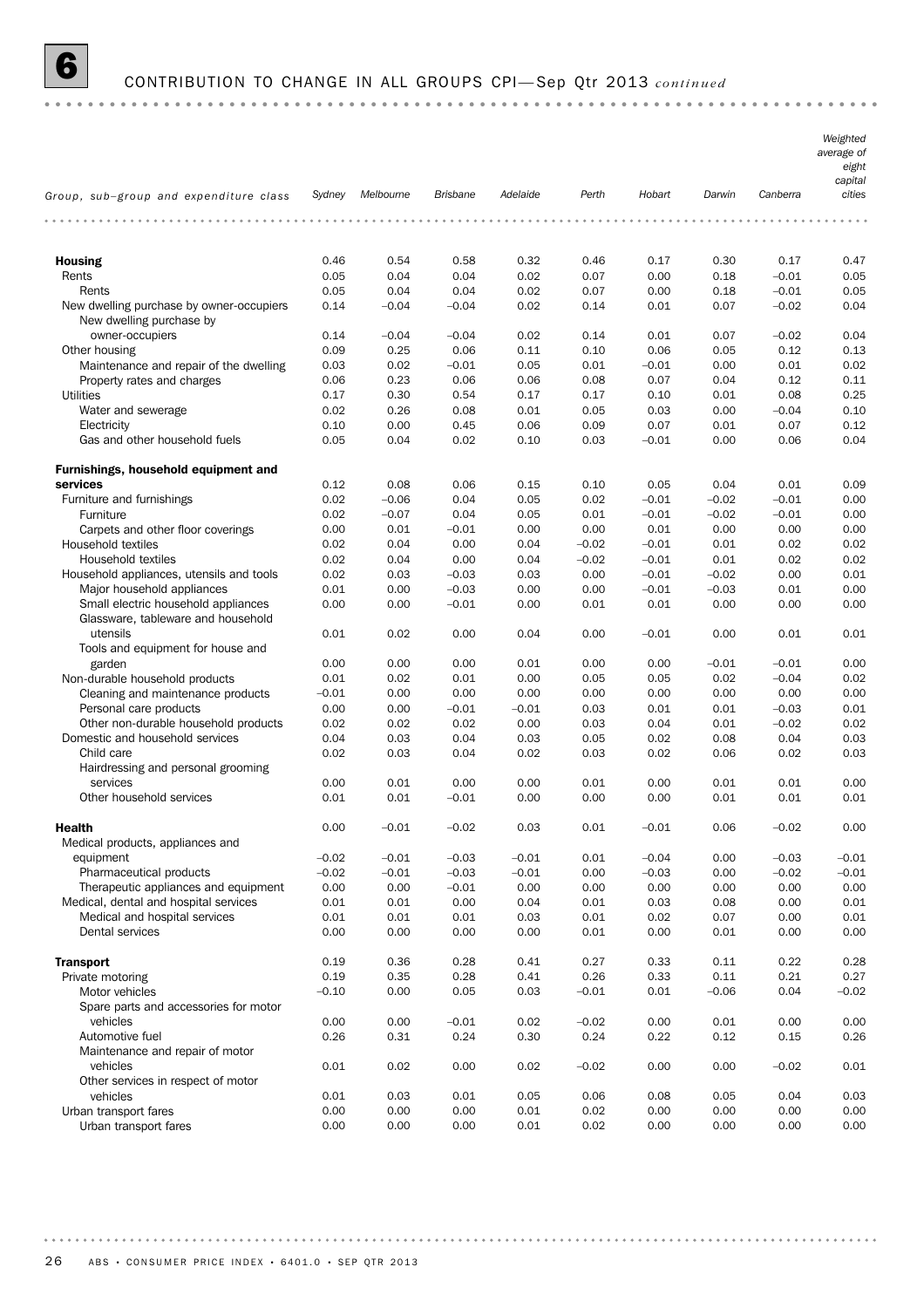

# 6 CONTRIBUTION TO CHANGE IN ALL GROUPS CPI— Sep Qtr 2013 *continued*

|                                           |         |                  |                 |          |         |         |         |          | Weighted<br>average of<br>eight<br>capital |
|-------------------------------------------|---------|------------------|-----------------|----------|---------|---------|---------|----------|--------------------------------------------|
| Group, sub-group and expenditure class    |         | Sydney Melbourne | <b>Brisbane</b> | Adelaide | Perth   | Hobart  | Darwin  | Canberra | cities                                     |
| .                                         |         | .                |                 | .        | .       | .       |         |          |                                            |
| <b>Communication</b>                      | 0.00    | 0.01             | 0.00            | 0.00     | 0.00    | 0.00    | 0.00    | 0.00     | 0.00                                       |
| Communication                             | 0.00    | 0.01             | 0.00            | 0.00     | 0.00    | 0.00    | 0.00    | 0.00     | 0.00                                       |
| Postal services                           | 0.00    | 0.00             | 0.00            | 0.00     | 0.00    | 0.00    | 0.00    | 0.00     | 0.00                                       |
| Telecommunication equipment and           |         |                  |                 |          |         |         |         |          |                                            |
| services                                  | 0.01    | 0.01             | 0.00            | 0.00     | 0.01    | 0.00    | 0.01    | 0.01     | 0.00                                       |
| <b>Recreation and culture</b>             | 0.26    | 0.25             | 0.22            | 0.19     | 0.18    | 0.37    | 0.38    | 0.24     | 0.24                                       |
| Audio, visual and computing equipment and |         |                  |                 |          |         |         |         |          |                                            |
| services                                  | $-0.01$ | $-0.02$          | 0.00            | 0.00     | $-0.01$ | $-0.04$ | $-0.01$ | 0.02     | $-0.01$                                    |
| Audio, visual and computing equipment     | $-0.01$ | $-0.01$          | $-0.01$         | 0.00     | $-0.02$ | $-0.03$ | $-0.03$ | 0.00     | $-0.01$                                    |
| Audio, visual and computing media and     |         |                  |                 |          |         |         |         |          |                                            |
| services                                  | 0.00    | $-0.01$          | 0.02            | 0.01     | 0.01    | $-0.01$ | 0.02    | 0.02     | 0.00                                       |
| Newspapers, books and stationery          | 0.02    | $-0.01$          | 0.01            | $-0.01$  | $-0.01$ | 0.01    | 0.02    | $-0.01$  | 0.00                                       |
| <b>Books</b>                              | 0.00    | $-0.01$          | 0.01            | $-0.02$  | $-0.01$ | 0.00    | 0.00    | $-0.02$  | 0.00                                       |
| Newspapers, magazines and stationery      | 0.02    | 0.00             | 0.02            | 0.02     | 0.00    | 0.00    | 0.02    | 0.01     | 0.01                                       |
| Holiday travel and accommodation          | 0.23    | 0.24             | 0.23            | 0.19     | 0.17    | 0.37    | 0.41    | 0.23     | 0.23                                       |
| Domestic holiday travel and               |         |                  |                 |          |         |         |         |          |                                            |
| accommodation                             | 0.09    | 0.09             | 0.09            | 0.08     | 0.07    | 0.18    | 0.30    | 0.08     | 0.09                                       |
| International holiday travel and          |         |                  |                 |          |         |         |         |          |                                            |
| accommodation                             | 0.14    | 0.15             | 0.13            | 0.11     | 0.11    | 0.20    | 0.11    | 0.14     | 0.14                                       |
| Other recreation, sport and culture       | 0.02    | 0.03             | $-0.02$         | 0.02     | 0.03    | 0.03    | $-0.03$ | 0.01     | 0.01                                       |
| Equipment for sports, camping and         |         |                  |                 |          |         |         |         |          |                                            |
| open-air recreation                       | 0.01    | 0.00             | $-0.01$         | 0.00     | 0.00    | $-0.01$ | 0.01    | $-0.01$  | 0.00                                       |
| Games, toys and hobbies                   | $-0.02$ | 0.00             | $-0.02$         | $-0.01$  | 0.00    | $-0.01$ | $-0.04$ | $-0.01$  | $-0.01$                                    |
| Pets and related products                 | 0.01    | 0.00             | 0.00            | 0.01     | 0.01    | 0.00    | 0.00    | 0.01     | 0.00                                       |
|                                           | 0.00    | 0.01             | 0.01            | 0.02     | 0.00    | 0.01    | 0.00    | 0.00     | 0.01                                       |
| Veterinary and other services for pets    |         |                  |                 |          |         |         |         |          |                                            |
| Sports participation                      | 0.03    | 0.01             | 0.02            | 0.01     | 0.01    | 0.01    | 0.00    | 0.01     | 0.02                                       |
| Other recreational, sporting and cultural | 0.00    |                  |                 |          | 0.01    | 0.01    | 0.01    | 0.01     | 0.00                                       |
| services                                  |         | 0.01             | 0.00            | $-0.01$  |         |         |         |          |                                            |
| <b>Education</b>                          | 0.00    | 0.01             | 0.00            | 0.00     | 0.00    | 0.01    | 0.00    | 0.00     | 0.00                                       |
| Education                                 | 0.00    | 0.01             | 0.00            | 0.00     | 0.00    | 0.01    | 0.00    | 0.00     | 0.00                                       |
| Preschool and primary education           | 0.00    | 0.00             | 0.01            | 0.00     | 0.00    | 0.00    | 0.00    | 0.00     | 0.00                                       |
| Secondary education                       | 0.00    | 0.00             | 0.00            | 0.00     | 0.00    | 0.00    | 0.00    | 0.00     | 0.00                                       |
| Tertiary education                        | 0.00    | 0.00             | 0.00            | 0.00     | 0.00    | 0.00    | 0.00    | 0.00     | 0.00                                       |
|                                           |         |                  |                 |          |         |         |         |          |                                            |
| <b>Insurance and financial services</b>   | 0.03    | 0.02             | 0.04            | $-0.01$  | 0.04    | 0.02    | 0.03    | $-0.06$  | 0.02                                       |
| Insurance                                 | $-0.01$ | $-0.03$          | 0.02            | $-0.06$  | 0.02    | 0.01    | 0.01    | $-0.01$  | $-0.01$                                    |
| Insurance                                 | $-0.01$ | $-0.03$          | 0.02            | $-0.06$  | 0.02    | 0.01    | 0.01    | $-0.01$  | $-0.01$                                    |
| <b>Financial services</b>                 | 0.05    | 0.05             | 0.02            | 0.05     | 0.01    | 0.01    | 0.02    | $-0.05$  | 0.04                                       |
| Deposit and loan facilities (direct       |         |                  |                 |          |         |         |         |          |                                            |
| charges)                                  | 0.00    | 0.00             | $-0.01$         | 0.00     | 0.00    | 0.00    | 0.00    | 0.00     | 0.00                                       |
| Other financial services                  | 0.05    | 0.05             | 0.03            | 0.05     | 0.02    | 0.01    | 0.01    | $-0.05$  | 0.04                                       |
| All groups CPI                            | 1.2     | 1.4              | 1.3             | 1.4      | 1.2     | 0.9     | 0.9     | 0.6      | 1.2                                        |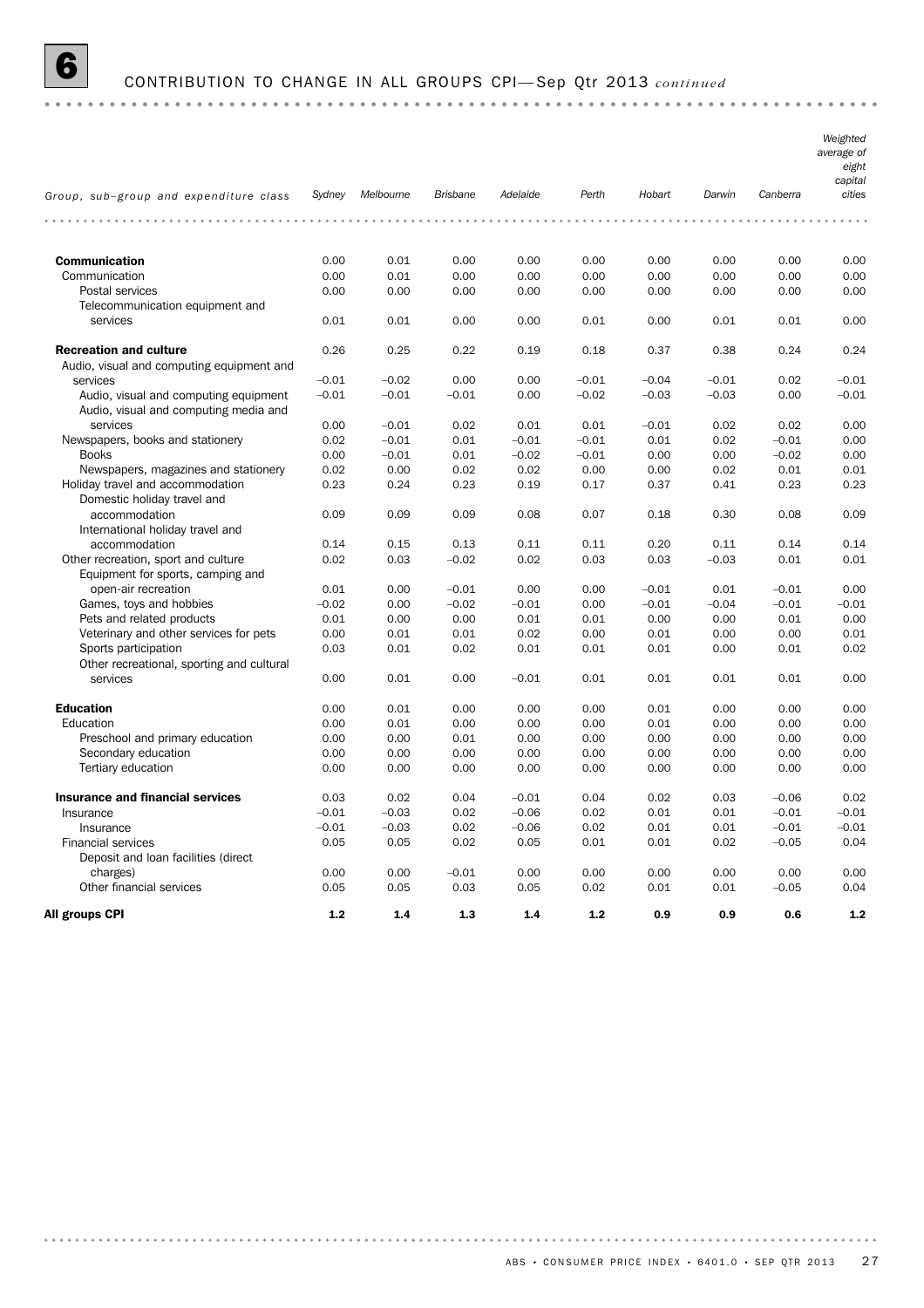### GROUP, SUB-GROUP AND EXPENDITURE CLASS, Weighted average of eight capital cities

### **CONTRIBUTION** TO TOTAL CPI CHANGE (ALL GROUPS IN POINTS INDEX NUMBERS(a) PERCENTAGE CHANGE INDEX POINTS CONTRIBUTION *Sep Qtr Jun Qtr Sep Qtr Sep Qtr 2012 to Jun Qtr 2013 to Sep Qtr Jun Qtr Jun Qtr 2013 to Sep Qtr 2013 Group, sub–group and expenditure class 2013 2013 2012 Sep Qtr 2013 Sep Qtr 2013 2013 2013* **Food and non-alcoholic beverages** 100.9 100.1 100.3 0.2 -0.6 16.35 16.38 0.03 0.03 Bread and cereal products 99.8 100.9 101.9 1.0 2.1 1.70 1.72 0.02<br>Bread and cereal products 99.8 101.4 102.3 102.0 −0.3 0.6 0.58 0.58 0.00 Bread 101.4 102.3 102.0 –0.3 0.6 0.58 0.58 0.00 Cakes and biscuits **6.2.9 10.9 a.g. 5.4.4 cases and biscuits** 6.01 **99.1 99.9 101.8** 1.9 **1.9** 2.7 **0.73** 0.74 **0.01** Breakfast cereals **19.8 99.8 102.0** 2.2 4.3 0.18 0.19 0.01 Other cereal products **99.7** 101.3 102.1 0.8 2.4 0.21 0.21 0.00 Meat and seafoods **99.7** 100.1 99.1 –1.0 –0.6 2.24 2.22 –0.02 Beef and veal 101.2 100.2 97.6 – 2.6 – 3.6 0.39 0.38 – 0.01 Pork 99.2 100.7 100.8 0.1 1.6 0.36 0.36 0.00 Lamb and goat 6 1 1 2 3 36.9 86.9 86.6 6 36.9 and goat 6.000 96.9 86.9 86.6 6 40.3 410.6 10.81 10.00 Poultry 99.5 105.3 104.0 –1.2 4.5 0.49 0.48 –0.01 Other meats 100.2 99.6 97.4 – 2.2 – 2.8 0.38 0.37 – 0.01 Fish and other seafood 99.8 102.0 102.9 0.9 3.1 0.41 0.41 0.00 Dairy and related products 100.6 97.0 98.2 1.2 – 2.4 1.10 1.11 0.01 Milk 99.5 96.7 97.2 0.5 –2.3 0.41 0.41 0.00 Cheese 101.6 96.3 98.8 2.6 –2.8 0.32 0.33 0.01 Ice cream and other dairy products 100.9 97.9 99.0 1.1 –1.9 0.37 0.38 0.01 Fruit and vegetables 101.4 93.8 92.7 -1.2 -8.6 2.33 2.30 -0.03 Fruit 89.0 81.3 83.9 3.2 –5.7 0.99 1.02 0.03 Vegetables 113.2 105.9 101.1 –4.5 –10.7 1.34 1.28 –0.06 Food products n.e.c. 100.9 100.5 101.1 0.6 0.2 2.17 2.18 0.01 Eggs 101.4 104.2 104.6 0.4 3.2 0.11 0.11 0.00 Jams, honey and spreads **99.1 100.2 100.2** 0.0 1.1 0.14 0.14 0.14 0.00 Food additives and condiments 101.1 100.5 101.3 0.8 0.2 0.31 0.31 0.00 Oils and fats 98.6 100.0 100.0 0.0 1.4 0.17 0.17 0.00 Snacks and confectionery **101.8 101.5 101.8 0.3** 0.0 0.97 0.97 0.97 0.00 Other food products n.e.c. 100.4 98.0 99.3 1.3 – 1.1 0.46 0.47 0.01 0.01 Non-alcoholic beverages 101.6 102.6 103.0 0.4 1.4 1.18 1.18 0.00 Coffee, tea and cocoa 103.6 102.7 103.1 0.4 – 0.5 0.29 0.30 0.01 0.01 Waters, soft drinks and juices 100.9 102.5 103.0 0.5 2.1 0.88 0.89 0.01 Meals out and take away foods 101.6 102.7 103.2 0.5 1.6 5.63 5.66 0.03 Restaurant meals **101.0 101.0 101.9 102.4** 0.5 1.4 2.88 2.90 0.02 Take away and fast foods 102.1 103.5 104.1 0.6 2.0 2.74 2.76 0.02 **Alcohol and tobacco** 102.6 105.8 106.7 0.9 4.0 7.58 7.64 0.06 Alcoholic beverages 102.0 102.0 102.9 103.5 0.6 1.5 4.94 0.03 Spirits 102.4 102.4 103.7 105.1 1.4 2.6 0.95 0.96 0.01 Wine 101.1 102.6 103.6 10.02 1.0 2.5 1.69 0.02 Beer 102.6 102.6 102.7 102.7 0.0 0.1 2.29 2.29 0.00 Tobacco 103.6 111.7 113.1 1.3 9.2 2.67 2.70 0.03 Tobacco 103.6 111.7 113.1 1.3 9.2 2.67 2.70 0.03 **Clothing and footwear** 100.2 99.7 100.8 1.1 0.6 3.96 4.00 0.04 0.04 Garments 100.8 99.6 100.1 0.5 –0.7 2.48 2.49 0.01 Garments for men 101.9 104.9 104.3 105.0 0.7 0.7 3.0 0.76 0.77 0.01 Garments for women 100.1 97.2 97.9 0.2 0.2 0.2 0.01 Garments for infants and children 101.2 99.5 98.9 –0.6 –2.3 0.30 0.30 0.30 0.00 Footwear 100.5 98.1 100.7 2.7 0.2 0.61 0.62 0.01 Footwear for men 100.7 97.6 101.3 3.8 0.6 0.13 0.14 0.01 Footwear for women 100.2 98.4 100.5 2.1 0.3 0.35 0.36 0.01 Footwear for infants and children 101.1 97.8 100.9 3.2 –0.2 0.12 0.13 0.01 Accessories and clothing services **98.3** 101.2 103.0 1.8 4.8 0.87 0.89 0.02 Accessories 97.7 100.8 102.7 1.9 5.1 0.75 0.76 0.01 Cleaning, repair and hire of clothing and footwear 101.9 103.7 104.5 0.8 2.6 0.12 0.13 0.01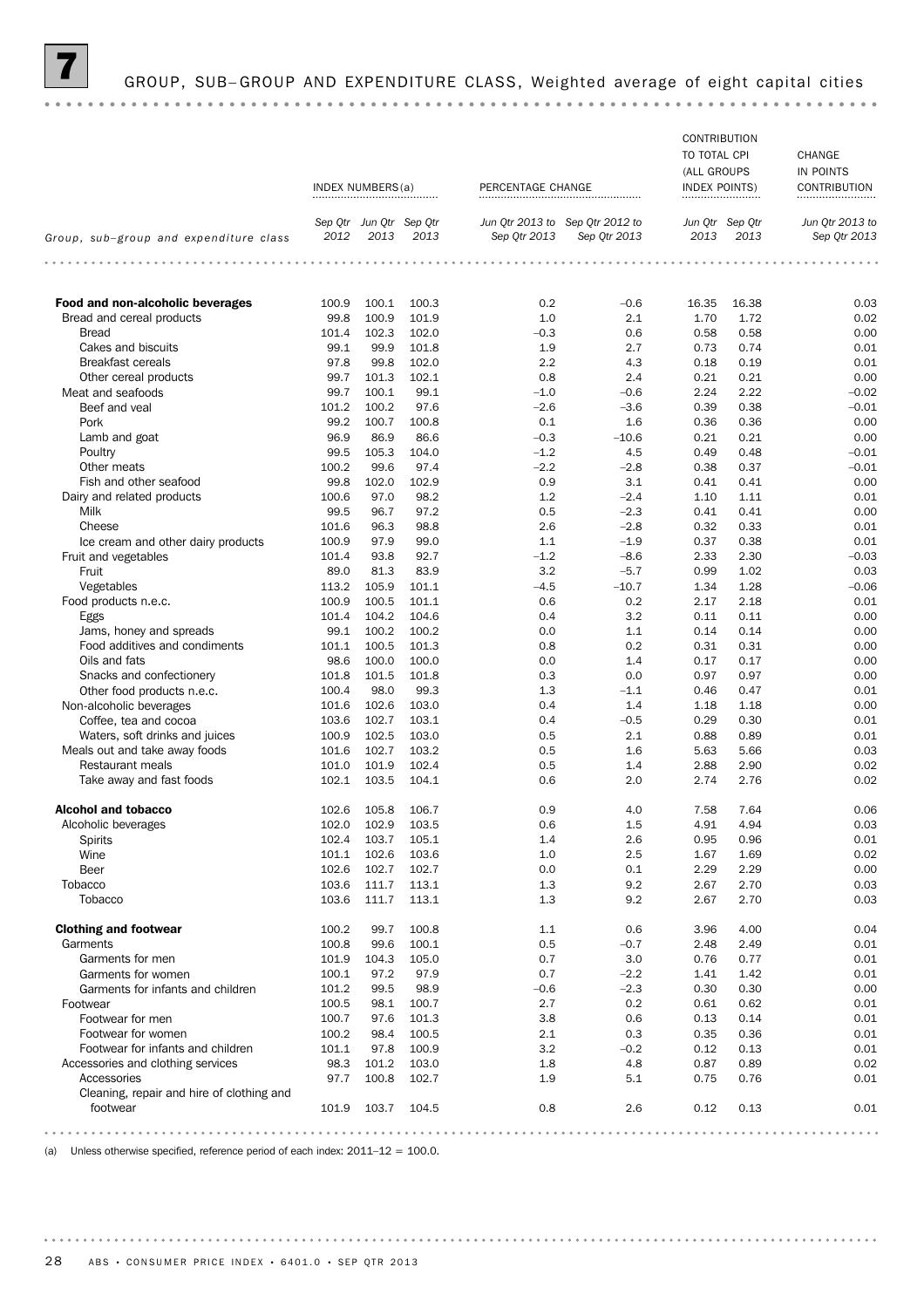

|                                                                           |                |                      |                                 |                   |                                                 | <b>CONTRIBUTION</b><br>TO TOTAL CPI<br>(ALL GROUPS |                         | CHANGE<br>IN POINTS             |
|---------------------------------------------------------------------------|----------------|----------------------|---------------------------------|-------------------|-------------------------------------------------|----------------------------------------------------|-------------------------|---------------------------------|
|                                                                           |                | INDEX NUMBERS(a)<br> |                                 | PERCENTAGE CHANGE |                                                 | <b>INDEX POINTS)</b><br>                           |                         | CONTRIBUTION<br>                |
| Group, sub-group and expenditure class                                    | 2012           | 2013                 | Sep Qtr Jun Qtr Sep Qtr<br>2013 | Sep Qtr 2013      | Jun Qtr 2013 to Sep Qtr 2012 to<br>Sep Qtr 2013 | 2013                                               | Jun Qtr Sep Qtr<br>2013 | Jun Qtr 2013 to<br>Sep Qtr 2013 |
| .                                                                         | .              |                      |                                 | .<br>$- - - - -$  |                                                 | .                                                  |                         | .                               |
| <b>Housing</b>                                                            | 103.9          | 106.0                | 108.1                           | 2.0               | 4.0                                             | 24.07                                              | 24.54                   | 0.47                            |
| Rents                                                                     | 102.4          | 105.1                | 105.7                           | 0.6               | 3.2                                             | 7.19                                               | 7.24                    | 0.05                            |
| Rents                                                                     | 102.4          | 105.1                | 105.7                           | 0.6               | 3.2                                             | 7.19                                               | 7.24                    | 0.05                            |
| New dwelling purchase by owner-occupiers<br>New dwelling purchase by      | 101.0          | 103.7                | 104.2                           | 0.5               | 3.2                                             | 8.93                                               | 8.97                    | 0.04                            |
| owner-occupiers                                                           | 101.0          | 103.7                | 104.2                           | 0.5               | 3.2                                             | 8.93                                               | 8.97                    | 0.04                            |
| Other housing                                                             | 103.0<br>101.2 | 104.0<br>102.8       | 107.8<br>103.7                  | 3.7               | 4.7                                             | 3.50<br>2.10                                       | 3.63                    | 0.13<br>0.02                    |
| Maintenance and repair of the dwelling                                    | 105.8          | 105.8                | 114.2                           | 0.9<br>7.9        | 2.5<br>7.9                                      | 1.40                                               | 2.12<br>1.51            | 0.11                            |
| Property rates and charges<br><b>Utilities</b>                            | 113.4          | 114.5                | 121.0                           | 5.7               | 6.7                                             | 4.45                                               | 4.70                    | 0.25                            |
| Water and sewerage                                                        | 103.5          | 102.9                | 113.1                           | 9.9               | 9.3                                             | 1.00                                               | 1.10                    | 0.10                            |
| Electricity                                                               | 116.5          | 118.4                | 123.6                           | 4.4               | 6.1                                             | 2.56                                               | 2.68                    | 0.12                            |
| Gas and other household fuels                                             | 117.1          | 118.2                | 123.9                           | 4.8               | 5.8                                             | 0.89                                               | 0.93                    | 0.04                            |
| Furnishings, household equipment and                                      |                |                      |                                 |                   |                                                 |                                                    |                         |                                 |
| services                                                                  | 101.6          | 100.7                | 101.7                           | 1.0               | 0.1                                             | 9.11                                               | 9.20                    | 0.09                            |
| Furniture and furnishings                                                 | 101.9          | 98.5                 | 98.5                            | 0.0               | $-3.3$                                          | 1.84                                               | 1.84                    | 0.00                            |
| Furniture                                                                 | 102.3          | 98.4                 | 98.3                            | $-0.1$            | $-3.9$                                          | 1.56                                               | 1.56                    | 0.00                            |
| Carpets and other floor coverings                                         | 99.4           | 99.4                 | 99.9                            | 0.5               | 0.5                                             | 0.28                                               | 0.28                    | 0.00                            |
| Household textiles                                                        | 100.3          | 94.5                 | 98.1                            | 3.8               | $-2.2$                                          | 0.57                                               | 0.59                    | 0.02                            |
| Household textiles                                                        | 100.3          | 94.5                 | 98.1                            | 3.8               | $-2.2$                                          | 0.57                                               | 0.59                    | 0.02                            |
| Household appliances, utensils and tools                                  | 99.6           | 95.6                 | 96.4                            | 0.8               | $-3.2$                                          | 1.33                                               | 1.34                    | 0.01                            |
| Major household appliances                                                | 99.1           | 94.6                 | 93.9                            | $-0.7$            | $-5.2$                                          | 0.45                                               | 0.45                    | 0.00                            |
| Small electric household appliances<br>Glassware, tableware and household | 99.0           | 93.5                 | 94.7                            | 1.3               | $-4.3$                                          | 0.22                                               | 0.22                    | 0.00                            |
| utensils<br>Tools and equipment for house and                             | 100.0          | 95.2                 | 98.3                            | 3.3               | $-1.7$                                          | 0.41                                               | 0.42                    | 0.01                            |
| garden                                                                    | 100.2          | 99.8                 | 99.7                            | $-0.1$            | $-0.5$                                          | 0.26                                               | 0.26                    | 0.00                            |
| Non-durable household products                                            | 101.0<br>101.7 | 100.6<br>101.0       | 101.3<br>100.4                  | 0.7               | 0.3                                             | 2.85<br>0.29                                       | 2.87<br>0.29            | 0.02                            |
| Cleaning and maintenance products<br>Personal care products               | 101.7          | 99.8                 | 100.1                           | $-0.6$<br>0.3     | $-1.3$<br>$-1.6$                                | 1.09                                               | 1.10                    | 0.00<br>0.01                    |
| Other non-durable household products                                      | 100.2          | 101.1                | 102.3                           | 1.2               | 2.1                                             | 1.46                                               | 1.48                    | 0.02                            |
| Domestic and household services                                           | 103.8          | 107.1                | 108.8                           | 1.6               | 4.8                                             | 2.52                                               | 2.55                    | 0.03                            |
| Child care                                                                | 105.5          | 111.0                | 114.8                           | 3.4               | 8.8                                             | 0.81                                               | 0.84                    | 0.03                            |
| Hairdressing and personal grooming                                        |                |                      |                                 |                   |                                                 |                                                    |                         |                                 |
| services<br>Other household services                                      | 102.2<br>104.1 | 103.5<br>107.9       | 103.9<br>108.8                  | 0.4<br>0.8        | $1.7\,$<br>4.5                                  | 0.94<br>0.77                                       | 0.94                    | 0.00<br>0.01                    |
|                                                                           |                |                      |                                 |                   |                                                 |                                                    | 0.78                    |                                 |
| <b>Health</b>                                                             | 105.5          | 109.8                | 109.8                           | 0.0               | 4.1                                             | 5.80                                               | 5.80                    | 0.00                            |
| Medical products, appliances and equipment                                | 100.9          | 102.8                | 101.7                           | $-1.1$            | 0.8                                             | 1.31                                               | 1.30                    | $-0.01$                         |
| Pharmaceutical products                                                   | 101.1          | 103.2                | 102.1                           | $-1.1$            | 1.0                                             | 1.16                                               | 1.15                    | $-0.01$                         |
| Therapeutic appliances and equipment                                      | 99.7           | 100.0                | 98.9                            | $-1.1$            | $-0.8$                                          | 0.15                                               | 0.15                    | 0.00                            |
| Medical, dental and hospital services                                     | 107.0          | 112.0                | 112.3                           | 0.3               | 5.0                                             | 4.49                                               | 4.50                    | 0.01                            |
| Medical and hospital services                                             | 107.7          | 113.3                | 113.7                           | 0.4               | 5.6                                             | 3.90                                               | 3.91                    | 0.01                            |
| Dental services                                                           | 102.4          | 104.0                | 104.2                           | 0.2               | 1.8                                             | 0.59                                               | 0.59                    | 0.00                            |
| <b>Transport</b>                                                          | 100.5          | 100.8                | 103.2                           | 2.4               | 2.7                                             | 11.66                                              | 11.94                   | 0.28                            |
| Private motoring                                                          | 100.3          | 100.4                | 103.0                           | 2.6               | 2.7                                             | 10.86                                              | 11.13                   | 0.27                            |
| Motor vehicles<br>Spare parts and accessories for motor                   | 99.3           | 96.9                 | 96.1                            | $-0.8$            | $-3.2$                                          | 3.06                                               | 3.04                    | $-0.02$                         |
| vehicles                                                                  | 100.5          | 100.4                | 100.3                           | $-0.1$            | $-0.2$                                          | 0.99                                               | 0.99                    | 0.00                            |
| Automotive fuel                                                           | 97.9           | 98.5                 | 106.0                           | 7.6               | 8.3                                             | 3.49                                               | 3.75                    | 0.26                            |
| Maintenance and repair of motor vehicles                                  | 103.1          | 105.3                | 105.6                           | 0.3               | 2.4                                             | 1.82                                               | 1.83                    | 0.01                            |
| Other services in respect of motor vehicles                               | 104.9          | 107.4                | 109.3                           | 1.8               | 4.2                                             | 1.49                                               | 1.52                    | 0.03                            |
| Urban transport fares<br>Urban transport fares                            | 103.4<br>103.4 | 106.8<br>106.8       | 107.2<br>107.2                  | 0.4<br>0.4        | 3.7<br>3.7                                      | 0.81<br>0.81                                       | 0.81<br>0.81            | 0.00<br>0.00                    |
|                                                                           |                |                      |                                 |                   |                                                 |                                                    |                         |                                 |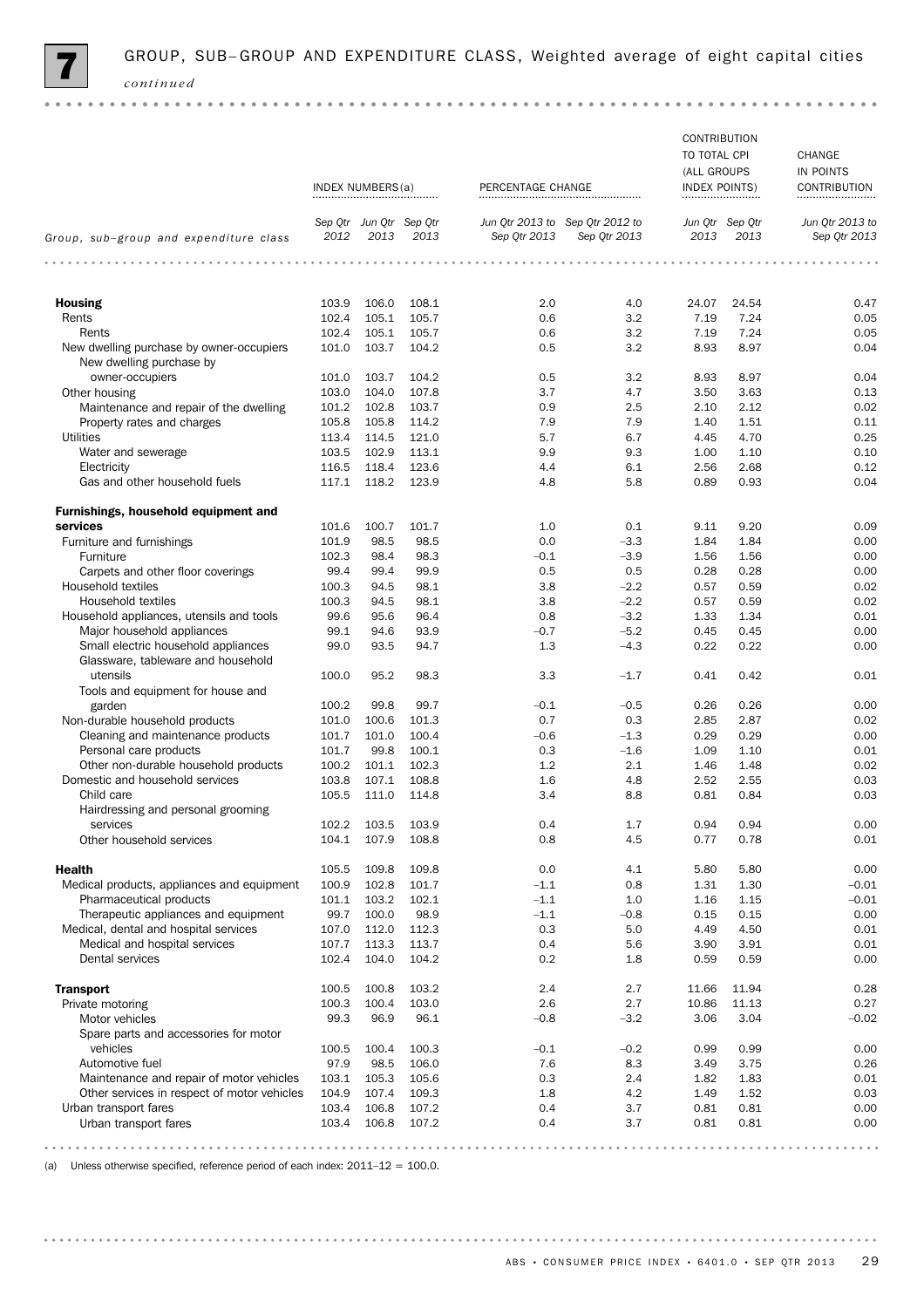

|                                                                                | INDEX NUMBERS(a) |                                 |         | PERCENTAGE CHANGE |                                                 | CONTRIBUTION<br>TO TOTAL CPI<br>(ALL GROUPS<br><b>INDEX POINTS)</b><br> |                         | CHANGE<br>IN POINTS<br>CONTRIBUTION<br> |  |
|--------------------------------------------------------------------------------|------------------|---------------------------------|---------|-------------------|-------------------------------------------------|-------------------------------------------------------------------------|-------------------------|-----------------------------------------|--|
| Group, sub-group and expenditure class                                         | 2012             | Sep Otr Jun Otr Sep Otr<br>2013 | 2013    | Sep Qtr 2013      | Jun Qtr 2013 to Sep Qtr 2012 to<br>Sep Qtr 2013 | 2013                                                                    | Jun Qtr Sep Qtr<br>2013 | Jun Qtr 2013 to<br>Sep Qtr 2013         |  |
| .<br>$- - - - -$                                                               | .                |                                 | $- - -$ | .<br>$- - - -$    |                                                 | .                                                                       |                         | .                                       |  |
| <b>Communication</b>                                                           | 100.6            | 102.3                           | 102.4   | 0.1               | 1.8                                             | 3.12                                                                    | 3.12                    | 0.00                                    |  |
| Communication                                                                  | 100.6            | 102.3                           | 102.4   | 0.1               | 1.8                                             | 3.12                                                                    | 3.12                    | 0.00                                    |  |
| Postal services                                                                | 101.4            | 104.4                           | 104.4   | 0.0               | 3.0                                             | 0.13                                                                    | 0.13                    | 0.00                                    |  |
| Telecommunication equipment and                                                |                  |                                 |         |                   |                                                 |                                                                         |                         |                                         |  |
| services                                                                       | 100.6            | 102.2                           | 102.3   | 0.1               | 1.7                                             | 2.99                                                                    | 2.99                    | 0.00                                    |  |
| <b>Recreation and culture</b><br>Audio, visual and computing equipment and     | 99.2             | 98.2                            | 100.1   | 1.9               | 0.9                                             | 12.27                                                                   | 12.51                   | 0.24                                    |  |
| services                                                                       | 94.6             | 89.1                            | 88.7    | $-0.4$            | $-6.2$                                          | 2.11                                                                    | 2.10                    | $-0.01$                                 |  |
| Audio, visual and computing equipment<br>Audio, visual and computing media and | 92.1             | 82.4                            | 81.7    | $-0.8$            | $-11.3$                                         | 1.15                                                                    | 1.14                    | $-0.01$                                 |  |
| services                                                                       | 98.3             | 98.8                            | 98.8    | 0.0               | 0.5                                             | 0.96                                                                    | 0.96                    | 0.00                                    |  |
| Newspapers, books and stationery                                               | 100.9            | 102.7                           | 102.9   | 0.2               | 2.0                                             | 1.10                                                                    | 1.10                    | 0.00                                    |  |
| <b>Books</b>                                                                   | 98.3             | 98.0                            | 96.5    | $-1.5$            | $-1.8$                                          | 0.38                                                                    | 0.38                    | 0.00                                    |  |
| Newspapers, magazines and stationery                                           | 102.4            | 105.4                           | 106.6   | 1.1               | 4.1                                             | 0.71                                                                    | 0.72                    | 0.01                                    |  |
| Holiday travel and accommodation<br>Domestic holiday travel and                | 99.6             | 98.4                            | 103.0   | 4.7               | 3.4                                             | 4.79                                                                    | 5.02                    | 0.23                                    |  |
| accommodation<br>International holiday travel and                              | 96.4             | 99.5                            | 103.0   | 3.5               | 6.8                                             | 2.56                                                                    | 2.65                    | 0.09                                    |  |
| accommodation                                                                  | 103.2            | 97.2                            | 103.1   | 6.1               | $-0.1$                                          | 2.23                                                                    | 2.37                    | 0.14                                    |  |
| Other recreation, sport and culture                                            | 100.8            | 102.1                           | 102.5   | 0.4               | 1.7                                             | 4.28                                                                    | 4.29                    | 0.01                                    |  |
| Equipment for sports, camping and                                              |                  |                                 |         |                   |                                                 |                                                                         |                         |                                         |  |
| open-air recreation                                                            | 99.9             | 97.4                            | 97.6    | 0.2               | $-2.3$                                          | 0.58                                                                    | 0.58                    | 0.00                                    |  |
| Games, toys and hobbies                                                        | 96.3             | 95.3                            | 93.6    | $-1.8$            | $-2.8$                                          | 0.71                                                                    | 0.70                    | $-0.01$                                 |  |
| Pets and related products                                                      | 100.0            | 101.1                           | 102.2   | 1.1               | 2.2                                             | 0.39                                                                    | 0.39                    | 0.00                                    |  |
| Veterinary and other services for pets                                         | 101.7            | 103.7                           | 104.5   | 0.8               | 2.8                                             | 0.42                                                                    | 0.43                    | 0.01                                    |  |
| Sports participation                                                           | 103.0            | 105.4                           | 107.2   | 1.7               | 4.1                                             | 1.01                                                                    | 1.03                    | 0.02                                    |  |
| Other recreational, sporting and cultural                                      |                  |                                 |         |                   |                                                 |                                                                         |                         |                                         |  |
| services                                                                       | 102.2            | 106.0                           | 106.5   | 0.5               | 4.2                                             | 1.17                                                                    | 1.17                    | 0.00                                    |  |
| <b>Education</b>                                                               | 103.0            | 108.8                           | 108.8   | 0.0               | 5.6                                             | 3.54                                                                    | 3.54                    | 0.00                                    |  |
| Education                                                                      | 103.0            | 108.8                           | 108.8   | 0.0               | 5.6                                             | 3.54                                                                    | 3.54                    | 0.00                                    |  |
| Preschool and primary education                                                | 103.0            | 106.9                           | 107.2   | 0.3               | 4.1                                             | 0.57                                                                    | 0.57                    | 0.00                                    |  |
| Secondary education                                                            | 103.7            | 109.3                           | 109.3   | 0.0               | 5.4                                             | 1.42                                                                    | 1.42                    | 0.00                                    |  |
| Tertiary education                                                             | 102.3            | 109.0                           | 109.0   | 0.0               | 6.5                                             | 1.55                                                                    | 1.55                    | 0.00                                    |  |
| <b>Insurance and financial services</b>                                        | 101.2            | 103.7                           | 104.1   | 0.4               | 2.9                                             | 5.33                                                                    | 5.35                    | 0.02                                    |  |
| Insurance                                                                      | 104.7            | 109.7                           | 108.9   | $-0.7$            | 4.0                                             | 1.60                                                                    | 1.59                    | $-0.01$                                 |  |
| Insurance                                                                      | 104.7            | 109.7                           | 108.9   | $-0.7$            | 4.0                                             | 1.60                                                                    | 1.59                    | $-0.01$                                 |  |
| <b>Financial services</b>                                                      | 99.8             | 101.3                           | 102.2   | 0.9               | 2.4                                             | 3.72                                                                    | 3.76                    | 0.04                                    |  |
| Deposit and loan facilities (direct charges)                                   | 99.9             | 100.4                           | 100.2   | $-0.2$            | 0.3                                             | 0.75                                                                    | 0.75                    | 0.00                                    |  |
| Other financial services                                                       | 99.8             | 101.5                           | 102.8   | 1.3               | 3.0                                             | 2.97                                                                    | 3.01                    | 0.04                                    |  |
| All groups CPI                                                                 | 101.8            | 102.8                           | 104.0   | $1.2$             | 2.2                                             | 102.8                                                                   | 104.0                   | $1.2$                                   |  |
|                                                                                |                  |                                 |         |                   |                                                 |                                                                         |                         |                                         |  |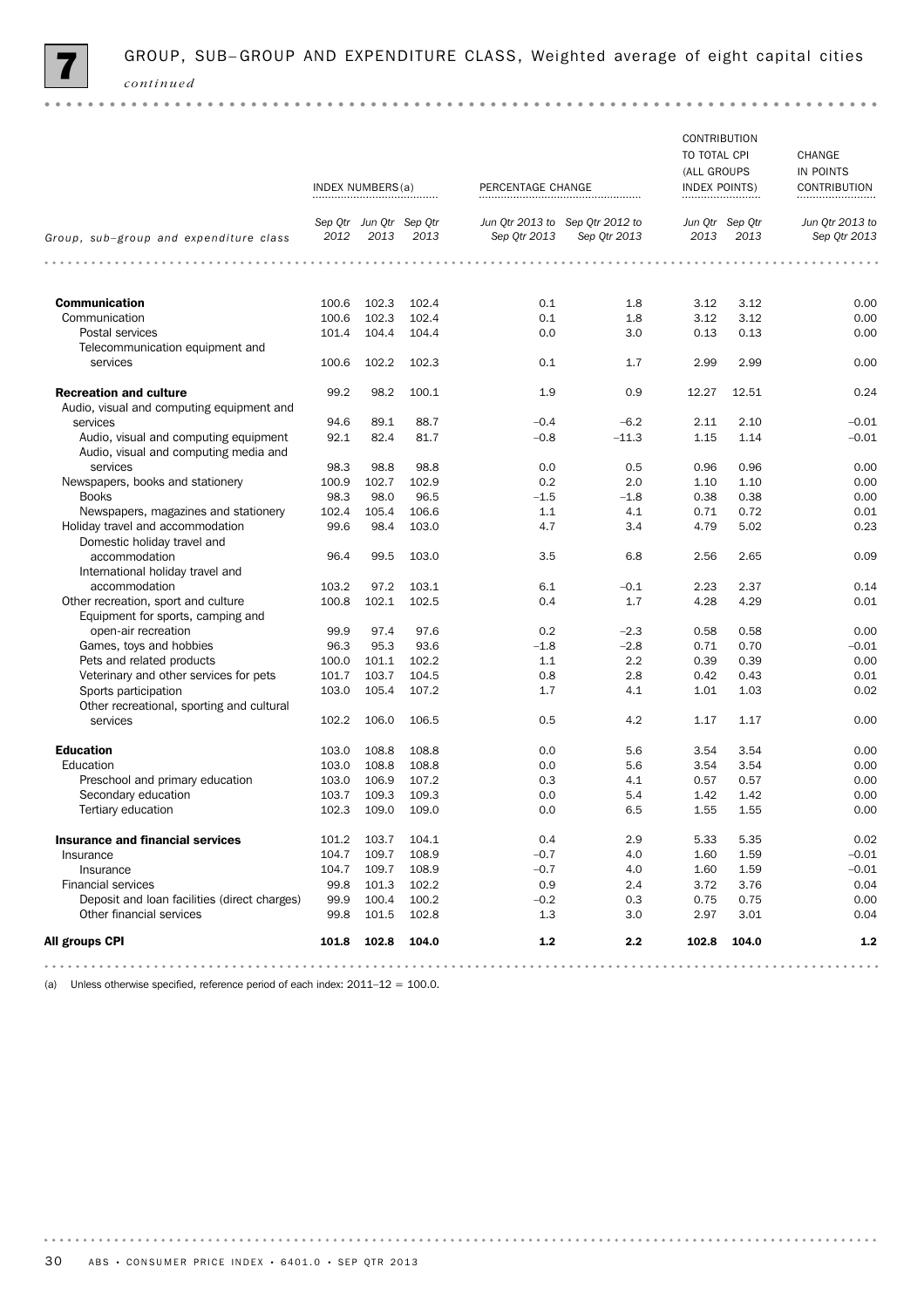# **8** ANALYTICAL SERIES, Weighted average of eight capital cities(a)

| Sep Qtr Jun Qtr Sep Qtr<br>2013<br>104.0<br>103.9<br>103.8<br>104.0<br>100.1<br>106.5<br>102.5<br>106.1 | Jun Qtr 2013 to Sep Qtr 2012 to<br>Sep Otr 2013<br>1.2<br>1.0<br>0.7<br>0.6<br>1.2<br>1.1<br>1.2<br>1.2 | Sep Qtr 2013<br>2.2<br>2.3<br>2.3<br>2.3<br>$-0.1$<br>3.6<br>1.2<br>3.6 | <br>Jun Qtr<br>2013<br>102.8<br>$\cdot$ $\cdot$<br>$\ddotsc$<br>38.50<br>64.28<br>58.44<br>44.34 | Sep Qtr<br>2013<br>104.0<br>$\cdot$ .<br>$\sim$<br>39.00<br>65.03<br>59.13<br>44.90 | Jun Qtr 2013 to<br>Sep Otr 2013<br>1.2<br>$\sim$ $\sim$<br>0.50<br>0.75<br>0.69<br>0.56 |
|---------------------------------------------------------------------------------------------------------|---------------------------------------------------------------------------------------------------------|-------------------------------------------------------------------------|--------------------------------------------------------------------------------------------------|-------------------------------------------------------------------------------------|-----------------------------------------------------------------------------------------|
|                                                                                                         |                                                                                                         |                                                                         |                                                                                                  |                                                                                     |                                                                                         |
|                                                                                                         |                                                                                                         |                                                                         |                                                                                                  |                                                                                     |                                                                                         |
|                                                                                                         |                                                                                                         |                                                                         |                                                                                                  |                                                                                     |                                                                                         |
|                                                                                                         |                                                                                                         |                                                                         |                                                                                                  |                                                                                     |                                                                                         |
|                                                                                                         |                                                                                                         |                                                                         |                                                                                                  |                                                                                     |                                                                                         |
|                                                                                                         |                                                                                                         |                                                                         |                                                                                                  |                                                                                     |                                                                                         |
|                                                                                                         |                                                                                                         |                                                                         |                                                                                                  |                                                                                     |                                                                                         |
|                                                                                                         |                                                                                                         |                                                                         |                                                                                                  |                                                                                     |                                                                                         |
|                                                                                                         |                                                                                                         |                                                                         |                                                                                                  |                                                                                     |                                                                                         |
|                                                                                                         |                                                                                                         |                                                                         |                                                                                                  |                                                                                     |                                                                                         |
|                                                                                                         |                                                                                                         |                                                                         |                                                                                                  |                                                                                     |                                                                                         |
|                                                                                                         |                                                                                                         |                                                                         |                                                                                                  |                                                                                     |                                                                                         |
|                                                                                                         |                                                                                                         |                                                                         |                                                                                                  |                                                                                     |                                                                                         |
| 103.9                                                                                                   | 1.1                                                                                                     | 2.3                                                                     |                                                                                                  |                                                                                     |                                                                                         |
|                                                                                                         |                                                                                                         |                                                                         |                                                                                                  |                                                                                     |                                                                                         |
| 101.2                                                                                                   | 0.4                                                                                                     | 0.6                                                                     | 47.01                                                                                            | 47.22                                                                               | 0.21                                                                                    |
| 104.3                                                                                                   | 1.2                                                                                                     | 2.9                                                                     | 31.53                                                                                            | 31.90                                                                               | 0.37                                                                                    |
| 102.5                                                                                                   | 0.8                                                                                                     | 1.6                                                                     | 78.54                                                                                            | 79.12                                                                               | 0.58                                                                                    |
|                                                                                                         |                                                                                                         |                                                                         |                                                                                                  |                                                                                     |                                                                                         |
| 104.8                                                                                                   | 1.5                                                                                                     | 2.8                                                                     | 86.43                                                                                            | 87.65                                                                               | 1.22                                                                                    |
| 103.8                                                                                                   | 1.3                                                                                                     | 2.1                                                                     | 95.20                                                                                            | 96.39                                                                               | 1.19                                                                                    |
| 104.2                                                                                                   | 1.3                                                                                                     | 2.4                                                                     | 98.82                                                                                            | 100.03                                                                              | 1.21                                                                                    |
| 102.8                                                                                                   | 1.0                                                                                                     | 1.6                                                                     | 78.71                                                                                            | 79.49                                                                               | 0.78                                                                                    |
|                                                                                                         |                                                                                                         |                                                                         |                                                                                                  |                                                                                     |                                                                                         |
| 104.3                                                                                                   | 1.3                                                                                                     | 2.5                                                                     | 93.67                                                                                            | 94.83                                                                               | 1.16                                                                                    |
| 103.7                                                                                                   | 1.3                                                                                                     | 2.1                                                                     | 96.98                                                                                            | 98.23                                                                               | 1.25                                                                                    |
| 104.1                                                                                                   | 1.1                                                                                                     | 2.1                                                                     | 91.12                                                                                            | 92.09                                                                               | 0.97                                                                                    |
| 104.1                                                                                                   | $1.3\,$                                                                                                 | 2.3                                                                     | 99.66                                                                                            | 100.91                                                                              | 1.25                                                                                    |
|                                                                                                         | 1.2                                                                                                     | 2.3                                                                     | 90.51                                                                                            | 91.52                                                                               | 1.01                                                                                    |
|                                                                                                         | 1.3                                                                                                     | 2.2                                                                     | 99.24                                                                                            | 100.48                                                                              | 1.24                                                                                    |
|                                                                                                         | 1.3                                                                                                     | 2.2                                                                     | 97.45                                                                                            | 98.68                                                                               | 1.23                                                                                    |
|                                                                                                         | 1.0                                                                                                     | $1.5\,$                                                                 | 73.39                                                                                            | 74.14                                                                               | 0.75                                                                                    |
|                                                                                                         | 1.3                                                                                                     | 2.1                                                                     | 98.88                                                                                            | 100.12                                                                              | 1.24                                                                                    |
|                                                                                                         | 1.0                                                                                                     | 2.3                                                                     | 82.37                                                                                            | 83.19                                                                               | 0.82                                                                                    |
|                                                                                                         |                                                                                                         | 2.4                                                                     | 96.96                                                                                            | 97.97                                                                               | 1.01                                                                                    |
|                                                                                                         | 104.6<br>103.9<br>104.0<br>102.7<br>103.7<br>103.9                                                      | 104.3<br>1.1                                                            |                                                                                                  |                                                                                     | .<br>$- - - - - - - -$<br>.                                                             |

r revised

(a) Refer to paragraphs 11 and 12 of the Explanatory Notes for a description of these series.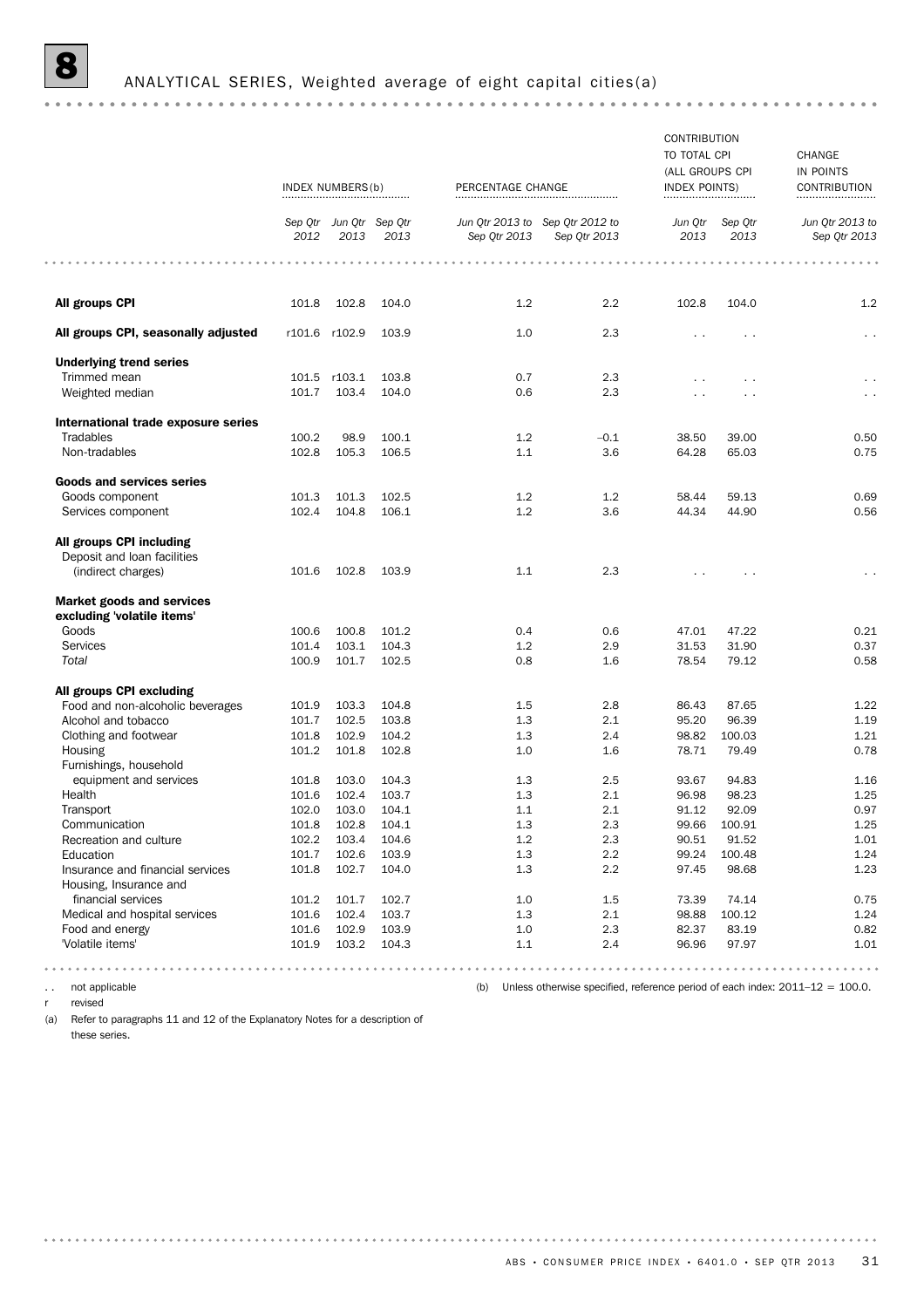$0.000$ 

INTERNATIONAL COMPARISONS, All groups CPI excluding Housing and Insurance and financial services—Index numbers(a)

|             |           | New     | Hong  |           |       | Korea,<br>Republic |           |        |        | United<br>States of |         | United  |
|-------------|-----------|---------|-------|-----------|-------|--------------------|-----------|--------|--------|---------------------|---------|---------|
| Period      | Australia | Zealand | Kong  | Indonesia | Japan | of                 | Singapore | Taiwan | Canada | America             | Germany | Kingdom |
|             |           |         |       |           |       |                    |           |        |        |                     |         |         |
| 2009-10     | 95.9      | 94.3    | 92.7  | 89.6      | 99.9  | 93.5               | 92.5      | 97.3   | 94.9   | 94.2                | 96.7    | 90.0    |
| 2010-11     | 98.3      | 98.1    | 96.3  | 95.7      | 99.9  | 97.1               | 96.2      | 98.4   | 97.4   | 96.8                | 98.1    | 95.0    |
| $2011 - 12$ | 100.0     | 100.0   | 100.0 | 100.0     | 100.0 | 100.0              | 100.0     | 100.0  | 100.0  | 100.1               | 100.0   | 100.0   |
| $2012 - 13$ | 101.4     | 100.2   | 103.0 | 104.7     | 99.6  | 100.8              | 102.7     | 102.0  | 100.9  | 101.5               | 101.9   | 103.3   |
| 2009        |           |         |       |           |       |                    |           |        |        |                     |         |         |
| September   | 95.1      | 94.2    | 91.0  | 88.4      | 100.5 | 92.7               | 91.1      | 97.4   | 94.4   | 93.3                | 96.4    | 88.1    |
| December    | 95.5      | 94.1    | 92.3  | 88.8      | 99.9  | 92.8               | 92.1      | 97.5   | 94.5   | 93.8                | 96.6    | 89.2    |
| 2010        |           |         |       |           |       |                    |           |        |        |                     |         |         |
| March       | 96.1      | 94.4    | 93.5  | 89.8      | 99.5  | 93.7               | 92.7      | 96.9   | 95.0   | 94.4                | 96.7    | 90.4    |
| June        | 96.7      | 94.5    | 93.9  | 91.3      | 99.8  | 94.6               | 93.9      | 97.2   | 95.5   | 95.1                | 97.1    | 92.3    |
| September   | 97.0      | 95.6    | 94.2  | 94.0      | 99.6  | 95.5               | 94.8      | 97.6   | 95.9   | 95.1                | 97.4    | 92.5    |
| December    | 97.5      | 97.9    | 95.3  | 95.7      | 100.1 | 96.3               | 95.5      | 98.7   | 96.6   | 95.5                | 97.7    | 93.8    |
| 2011        |           |         |       |           |       |                    |           |        |        |                     |         |         |
| March       | 98.9      | 98.9    | 97.2  | 96.3      | 99.6  | 98.0               | 97.0      | 98.3   | 97.6   | 97.1                | 98.4    | 95.9    |
| June        | 99.9      | 99.8    | 98.4  | 96.6      | 100.2 | 98.6               | 97.5      | 99.1   | 99.3   | 99.4                | 99.0    | 97.9    |
| September   | 100.1     | 100.1   | 98.4  | 98.7      | 99.9  | 100.0              | 98.7      | 99.1   | 99.4   | 99.7                | 99.5    | 98.5    |
| December    | 99.9      | 99.6    | 99.5  | 99.5      | 99.7  | 99.6               | 99.5      | 100.3  | 99.5   | 99.3                | 99.6    | 99.7    |
| 2012        |           |         |       |           |       |                    |           |        |        |                     |         |         |
| March       | 99.7      | 100.1   | 100.6 | 100.4     | 100.0 | 100.2              | 100.4     | 99.7   | 100.1  | 100.2               | 100.2   | 100.3   |
| June        | 100.3     | 100.2   | 101.4 | 101.3     | 100.2 | 100.2              | 101.3     | 100.9  | 101.0  | 101.1               | 100.8   | 101.4   |
| September   | 101.2     | 100.3   | 101.6 | 103.3     | 99.5  | 100.4              | 102.0     | 102.4  | 100.6  | 101.2               | 101.2   | 101.6   |
| December    | 101.4     | 99.9    | 102.4 | 104.1     | 99.5  | 100.7              | 102.7     | 102.2  | 100.5  | 101.0               | 101.6   | 103.1   |
| 2013        |           |         |       |           |       |                    |           |        |        |                     |         |         |
| March       | 101.4     | 100.3   | 103.6 | 106.8     | 99.4  | 101.3              | 103.9     | 101.7  | 101.0  | 101.6               | 102.1   | 103.8   |
| June        | 101.7     | 100.1   | 104.4 | nya       | 100.0 | 100.9              | 102.3     | 101.7  | 101.5  | 102.2               | 102.5   | 104.8   |
| September   | 102.7     | nya     | nya   | nya       | nya   | 101.3              | nya       | 102.3  | nya    | nya                 | 103.3   | nya     |
|             |           |         |       |           |       |                    |           |        |        |                     |         |         |
|             |           |         |       |           |       |                    |           |        |        |                     |         |         |

nya not yet available **available** (a) Unless otherwise specified, reference period of each index: 2011–12 = 100.0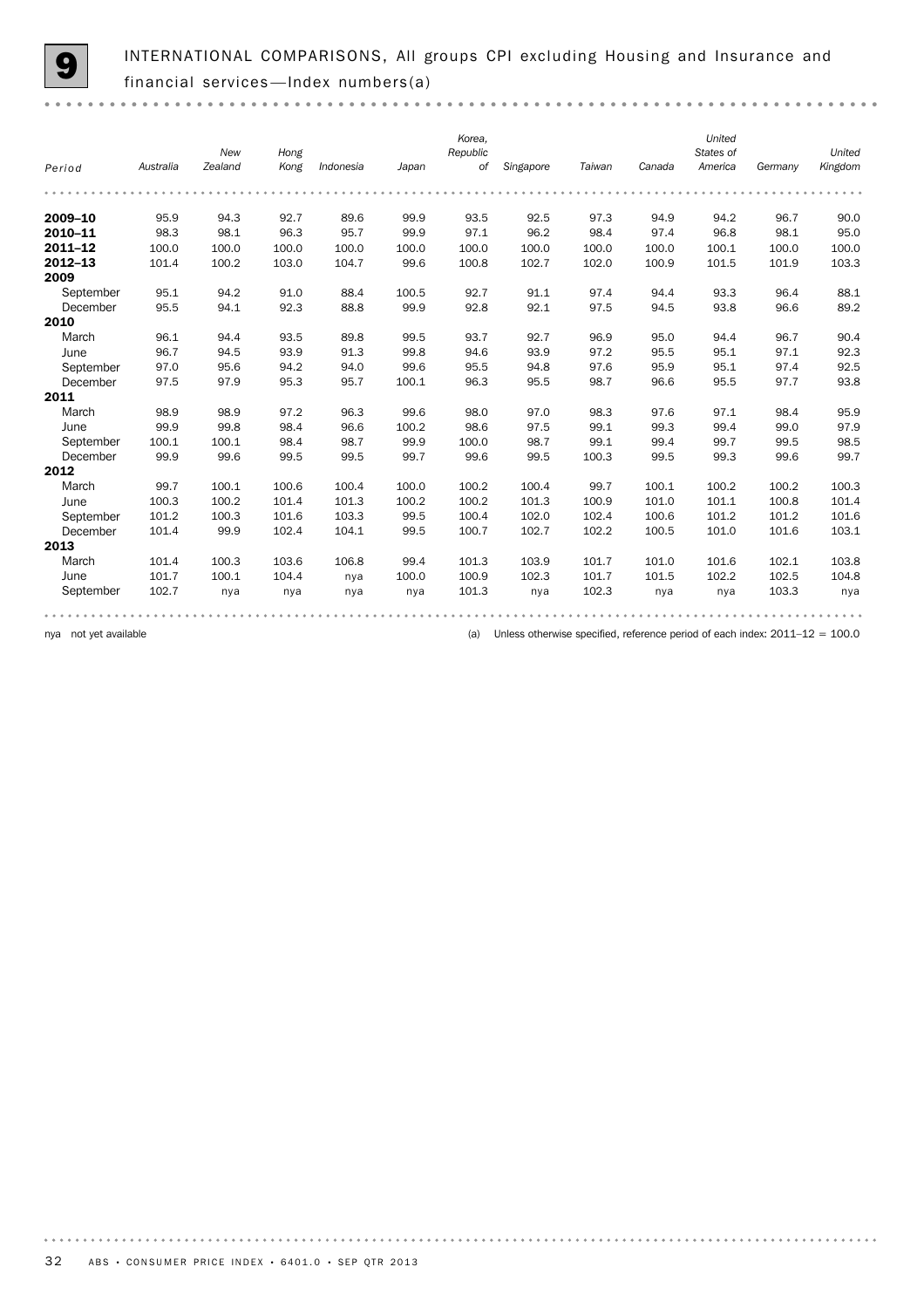

INTERNATIONAL COMPARISONS, All groups CPI excluding Housing and Insurance and 10 financial services —Percentage changes

|                       |            |               |            |            |                  | Korea,     |                                                                 |                  |            | United     |            |            |
|-----------------------|------------|---------------|------------|------------|------------------|------------|-----------------------------------------------------------------|------------------|------------|------------|------------|------------|
|                       |            | New           | Hong       |            |                  | Republic   |                                                                 |                  |            | States of  |            | United     |
| Period                | Australia  | Zealand       | Kong       | Indonesia  | Japan            | of         | Singapore                                                       | Taiwan           | Canada     | America    | Germany    | Kingdom    |
|                       |            |               |            |            |                  |            |                                                                 |                  |            |            |            |            |
|                       |            |               |            |            |                  |            | PERCENTAGE CHANGE (from previous year)                          |                  |            |            |            |            |
| 2009-10               | 1.9        | 1.8           | 1.4        | 3.7        | $-1.9$           | 2.5        | 1.2                                                             | 0.0              | 1.3        | 1.4        | 0.7        | 4.0        |
| 2010-11               | 2.5        | 4.0           | 3.9        | 6.8        | 0.0              | 3.9        | 4.0                                                             | 1.1              | 2.6        | 2.8        | 1.4        | 5.6        |
| 2011-12               | 1.7        | 1.9           | 3.8        | 4.5        | 0.1              | 3.0        | 4.0                                                             | 1.6              | 2.7        | 3.4        | 1.9        | 5.3        |
| 2012-13               | 1.4        | 0.2           | 3.0        | 4.7        | $-0.4$           | 0.8        | 2.7                                                             | 2.0              | 0.9        | 1.4        | 1.9        | 3.3        |
|                       |            |               |            |            |                  |            |                                                                 |                  |            |            |            |            |
|                       |            |               |            |            |                  |            | PERCENTAGE CHANGE (from corresponding quarter of previous year) |                  |            |            |            |            |
|                       |            |               |            |            |                  |            |                                                                 |                  |            |            |            |            |
| 2009                  |            |               |            |            |                  |            |                                                                 |                  |            |            |            |            |
| September             | 1.2        | 1.4           | $-1.9$     | 2.8        | $-2.6$           | 2.2        | $-0.9$                                                          | 1.5              | $-0.5$     | $-2.8$     | $-0.1$     | 1.8        |
| December<br>2010      | 2.2        | 2.2           | 1.1        | 2.7        | $-2.3$           | 2.5        | $-0.4$                                                          | 0.1              | 1.6        | 2.0        | 0.8        | 3.5        |
| March                 | 2.1        | 2.2           | 3.0        | 3.7        | $-1.3$           | 2.6        | 1.8                                                             | $-0.6$           | 2.6        | 3.6        | 1.2        | 5.2        |
| June                  | 2.1        | 1.7           | 3.6        | 5.5        | $-1.0$           | 2.5        | 4.2                                                             | 0.3              | 1.4        | 3.0        | 1.1        | 5.7        |
| September             | 2.0        | 1.5           | 3.5        | 6.3        | $-0.9$           | 3.0        | 4.1                                                             | 0.4              | 1.6        | 1.9        | 1.0        | 5.0        |
| December              | 2.1        | 4.0           | 3.3        | 7.8        | 0.2              | 3.8        | 3.7                                                             | 1.1              | 2.2        | 1.8        | 1.1        | 5.2        |
| 2011                  |            |               |            |            |                  |            |                                                                 |                  |            |            |            |            |
| March                 | 2.9        | 4.8           | 4.0        | 7.2        | 0.1              | 4.6        | 4.6                                                             | $-0.4$           | 2.7        | 2.9        | 1.8        | 6.1        |
| June                  | 3.3        | 5.6           | 4.8        | 5.8        | 0.4              | 4.2        | 3.8                                                             | 0.8              | 4.0        | 4.5        | 2.0        | 6.1        |
| September             | 3.2        | 4.7           | 4.5        | 5.0        | 0.3              | 4.7        | 4.1                                                             | 0.0              | 3.6        | 4.8        | 2.2        | 6.5        |
| December              | 2.5        | 1.7           | 4.4        | 4.0        | $-0.4$           | 3.4        | 4.2                                                             | 1.2              | 3.0        | 4.0        | 1.9        | 6.3        |
| 2012                  |            |               |            |            |                  |            |                                                                 |                  |            |            |            |            |
| March                 | 0.8        | 1.2           | 3.5        | 4.3        | 0.4              | 2.2        | 3.5                                                             | $-0.6$           | 2.6        | 3.2        | 1.8        | 4.6        |
| June                  | 0.4        | 0.4<br>0.2    | 3.0        | 4.9        | 0.0              | 1.6        | 3.9<br>3.3                                                      | 1.2              | 1.7        | 1.7        | 1.8        | 3.6        |
| September<br>December | 1.1<br>1.5 | 0.3           | 3.3<br>2.9 | 4.7<br>4.6 | $-0.4$<br>$-0.2$ | 0.4<br>1.1 | 3.2                                                             | 3.3<br>1.9       | 1.2<br>1.0 | 1.5<br>1.7 | 1.7<br>2.0 | 3.1<br>3.4 |
| 2013                  |            |               |            |            |                  |            |                                                                 |                  |            |            |            |            |
| March                 | 1.7        | 0.2           | 3.0        | 6.4        | $-0.6$           | 1.1        | 3.5                                                             | 2.0              | 0.9        | 1.4        | 1.9        | 3.5        |
| June                  | 1.4        | $-0.1$        | 3.0        | nya        | $-0.2$           | 0.7        | 1.0                                                             | 0.8              | 0.5        | 1.1        | 1.7        | 3.4        |
| September             | 1.5        | nya           | nya        | nya        | nya              | 0.9        | nya                                                             | $-0.1$           | nya        | nya        | 2.1        | nya        |
|                       |            |               |            |            |                  |            |                                                                 |                  |            |            |            |            |
|                       |            |               |            |            |                  |            | PERCENTAGE CHANGE (from previous quarter)                       |                  |            |            |            |            |
|                       |            |               |            |            |                  |            |                                                                 |                  |            |            |            |            |
| 2009                  |            |               |            |            |                  |            |                                                                 |                  |            |            |            |            |
| September<br>December | 0.4<br>0.4 | 1.4<br>$-0.1$ | 0.4<br>1.4 | 2.2<br>0.5 | $-0.3$<br>$-0.6$ | 0.4<br>0.1 | 1.1<br>1.1                                                      | $-1.4$<br>$-1.4$ | 0.2<br>0.1 | 1.1<br>0.5 | 0.4<br>0.2 | 0.9<br>1.2 |
| 2010                  |            |               |            |            |                  |            |                                                                 |                  |            |            |            |            |
| March                 | 0.6        | 0.3           | 1.3        | 1.1        | $-0.4$           | 1.0        | 0.7                                                             | 1.6              | 0.5        | 0.6        | 0.1        | 1.3        |
| June                  | 0.6        | 0.1           | 0.4        | 1.7        | 0.3              | 1.0        | 1.3                                                             | 1.3              | 0.5        | 0.7        | 0.4        | 2.1        |
| September             | 0.3        | 1.2           | 0.3        | 3.0        | $-0.2$           | 1.0        | 1.0                                                             | 0.2              | 0.4        | 0.0        | 0.3        | 0.2        |
| December              | 0.5        | 2.4           | 1.2        | 1.8        | 0.5              | 0.8        | 0.7                                                             | 1.2              | 0.7        | 0.4        | 0.3        | 1.4        |
| 2011                  |            |               |            |            |                  |            |                                                                 |                  |            |            |            |            |
| March                 | 1.4        | 1.0           | 2.0        | 0.6        | $-0.5$           | 1.8        | 1.6                                                             | 1.4              | 1.0        | 1.7        | 0.7        | 2.2        |
| June                  | 1.0        | 0.9           | 1.2        | 0.3        | 0.6              | 0.6        | 0.5                                                             | 2.0              | 1.7        | 2.4        | 0.6        | $2.1\,$    |
| September             | 0.2        | 0.3           | 0.0        | 2.2        | $-0.3$           | 1.4        | 1.2                                                             | 1.5              | 0.1        | 0.3        | 0.5        | 0.6        |
| December<br>2012      | $-0.2$     | $-0.5$        | 1.1        | 0.8        | $-0.2$           | $-0.4$     | 0.8                                                             | 1.6              | 0.1        | $-0.4$     | 0.1        | $1.2\,$    |
| March                 | $-0.2$     | 0.5           | 1.1        | 0.9        | 0.3              | 0.6        | 0.9                                                             | 1.4              | 0.6        | 0.9        | 0.6        | 0.6        |
| June                  | 0.6        | 0.1           | 0.8        | 0.9        | 0.2              | 0.0        | 0.9                                                             | 1.8              | 0.9        | 0.9        | 0.6        | $1.1\,$    |
| September             | 0.9        | 0.1           | 0.2        | 2.0        | $-0.7$           | 0.2        | 0.7                                                             | 1.5              | $-0.4$     | 0.1        | 0.4        | 0.2        |
| December              | 0.2        | $-0.4$        | 0.8        | 0.8        | 0.0              | 0.3        | 0.7                                                             | $-0.2$           | $-0.1$     | $-0.2$     | 0.4        | $1.5\,$    |
| 2013                  |            |               |            |            |                  |            |                                                                 |                  |            |            |            |            |
| March                 | 0.0        | 0.4           | 1.2        | 2.6        | $-0.1$           | 0.6        | 1.2                                                             | $-0.5$           | 0.5        | 0.6        | 0.5        | 0.7        |
| June                  | 0.3        | $-0.2$        | 0.8        | nya        | 0.6              | $-0.4$     | $-1.5$                                                          | 0.0              | 0.5        | 0.6        | 0.4        | 1.0        |
| September             | 1.0        | nya           | nya        | nya        | nya              | 0.4        | nya                                                             | 0.6              | nya        | nya        | 0.8        | nya        |
|                       |            |               |            |            |                  |            |                                                                 |                  |            |            |            |            |

nya not yet available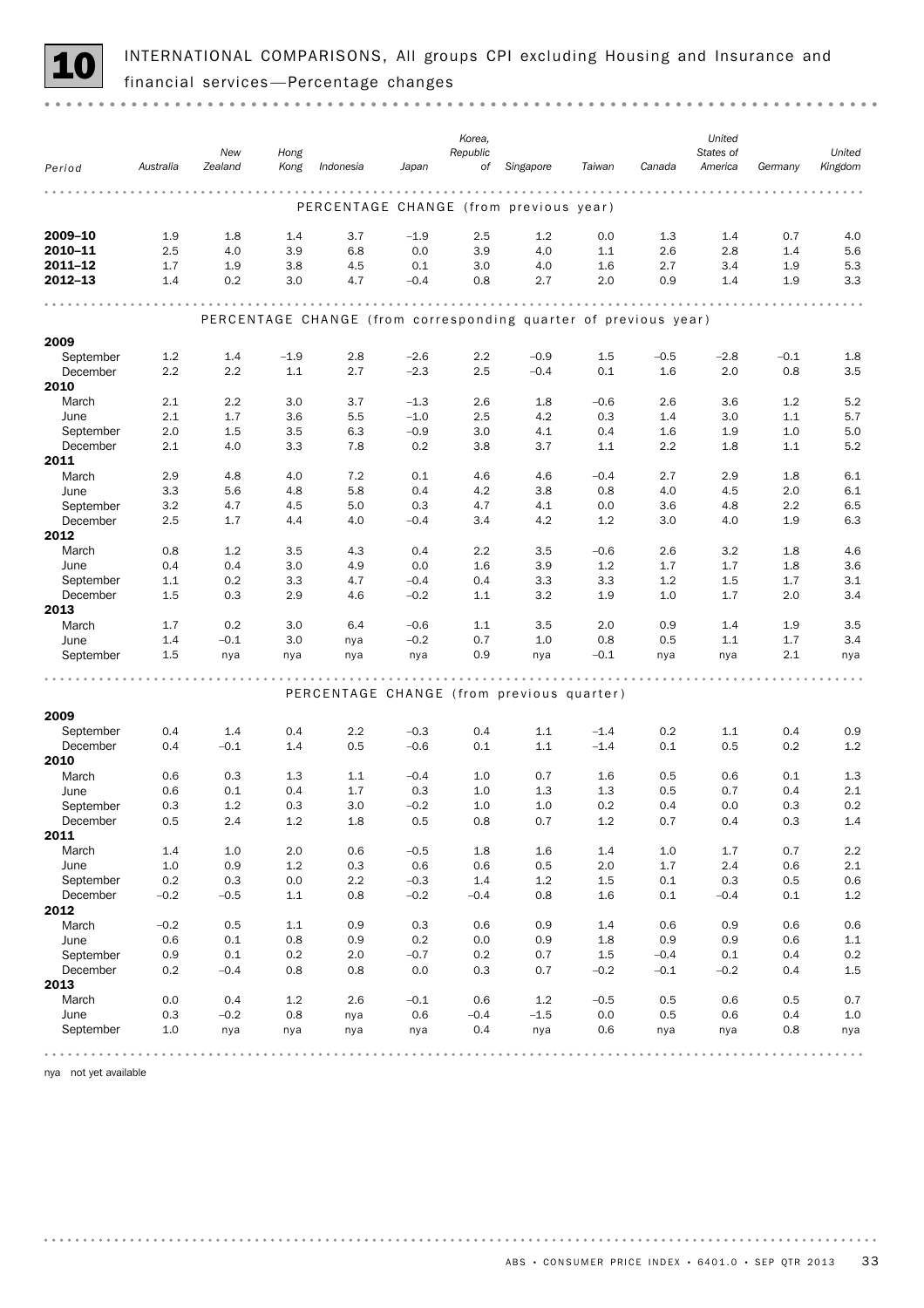# EXPLANATORY NOTES

| BRIEF DESCRIPTION OF THE<br><b>CPI</b> | The Consumer Price Index (CPI) measures quarterly changes in the price of a 'basket'<br>1<br>of goods and services which account for a high proportion of expenditure by the CPI<br>population group (i.e. metropolitan households). This 'basket' covers a wide range of<br>goods and services, arranged in the following eleven groups:<br>• Food and non-alcoholic beverages<br>Alcohol and tobacco<br>Clothing and footwear<br>$\blacksquare$ Housing<br>Furnishings, household equipment and services<br>Health<br>Transport<br>Communication<br>Recreation and culture<br>Education<br>Insurance and financial services.                                                                                                                                                                                                                                                                                                     |
|----------------------------------------|------------------------------------------------------------------------------------------------------------------------------------------------------------------------------------------------------------------------------------------------------------------------------------------------------------------------------------------------------------------------------------------------------------------------------------------------------------------------------------------------------------------------------------------------------------------------------------------------------------------------------------------------------------------------------------------------------------------------------------------------------------------------------------------------------------------------------------------------------------------------------------------------------------------------------------|
|                                        | Capital city indexes used by the CPI are based on the 2006 Australian Standard<br>2<br>Geographical Classification (ASGC) statistical divisions. The capital city indexes measure<br>price movements over time in each city individually. They do not measure differences in<br>retail price levels between cities.                                                                                                                                                                                                                                                                                                                                                                                                                                                                                                                                                                                                                |
|                                        | <b>3</b> Further information about the CPI is contained in <i>Consumer Price Index: Concepts</i> ,<br>Sources and Methods, 2011 (cat. no. 6461.0). An updated version reflecting the changes<br>made during the 16th series review was released on 19 December 2011.                                                                                                                                                                                                                                                                                                                                                                                                                                                                                                                                                                                                                                                               |
| PRICES                                 | The frequency of price collection by item varies as necessary to obtain reliable price<br>4<br>measures. Prices of some items are volatile (i.e. their prices may vary many times each<br>quarter) and for these items frequent price observations are necessary to obtain a<br>reliable measure of the average price for the quarter. Each month prices are collected at<br>regular intervals for goods such as milk, bread, fresh meat and seafood, fresh fruit and<br>vegetables, alcohol, tobacco, women's outerwear, project homes, motor vehicles, petrol<br>and holiday travel and accommodation. For most other items, price volatility is not a<br>problem and prices are collected once a quarter. There are a few items where prices are<br>changed at infrequent intervals, for example education fees where prices are set once a<br>year. In these cases, the frequency of price collection is modified accordingly. |
|                                        | In order to facilitate a more even spread of field collection workload, the number of<br>5<br>items for which prices are collected quarterly is distributed roughly equally across each<br>month of each quarter. In all cases, however, individual items are priced in the same<br>month of each quarter. For example, items for which prices are collected in the first<br>month of the September quarter, July, are also priced in the first month of subsequent<br>quarters, namely October, January and April.                                                                                                                                                                                                                                                                                                                                                                                                                |
| WEIGHTING PATTERN                      | There are 87 expenditure classes (that is, groupings of like items) in the 16th series<br>6<br>CPI and each expenditure class has its own weight, or measure of relative importance. In<br>calculating the index, price changes for the various expenditure classes are combined<br>using these weights.                                                                                                                                                                                                                                                                                                                                                                                                                                                                                                                                                                                                                           |
|                                        | Changes in the weighting pattern have been made at approximately six yearly<br>7<br>intervals to take account of changes in household spending patterns. The CPI now<br>comprises sixteen series of price indexes which have been linked to form a continuous<br>series. The current and historical weighting patterns for the CPI for the weighted average<br>of the eight capital cities are published in Consumer Price Index: Historical Weighting<br>Patterns (1948 to 2011) (cat. no. 6431.0). The 16th series weighting pattern for the<br>weighted average of eight capital cities and for each of the eight capital cities, as well as<br>each city's percentage contribution to the weighted average, are also published in the                                                                                                                                                                                          |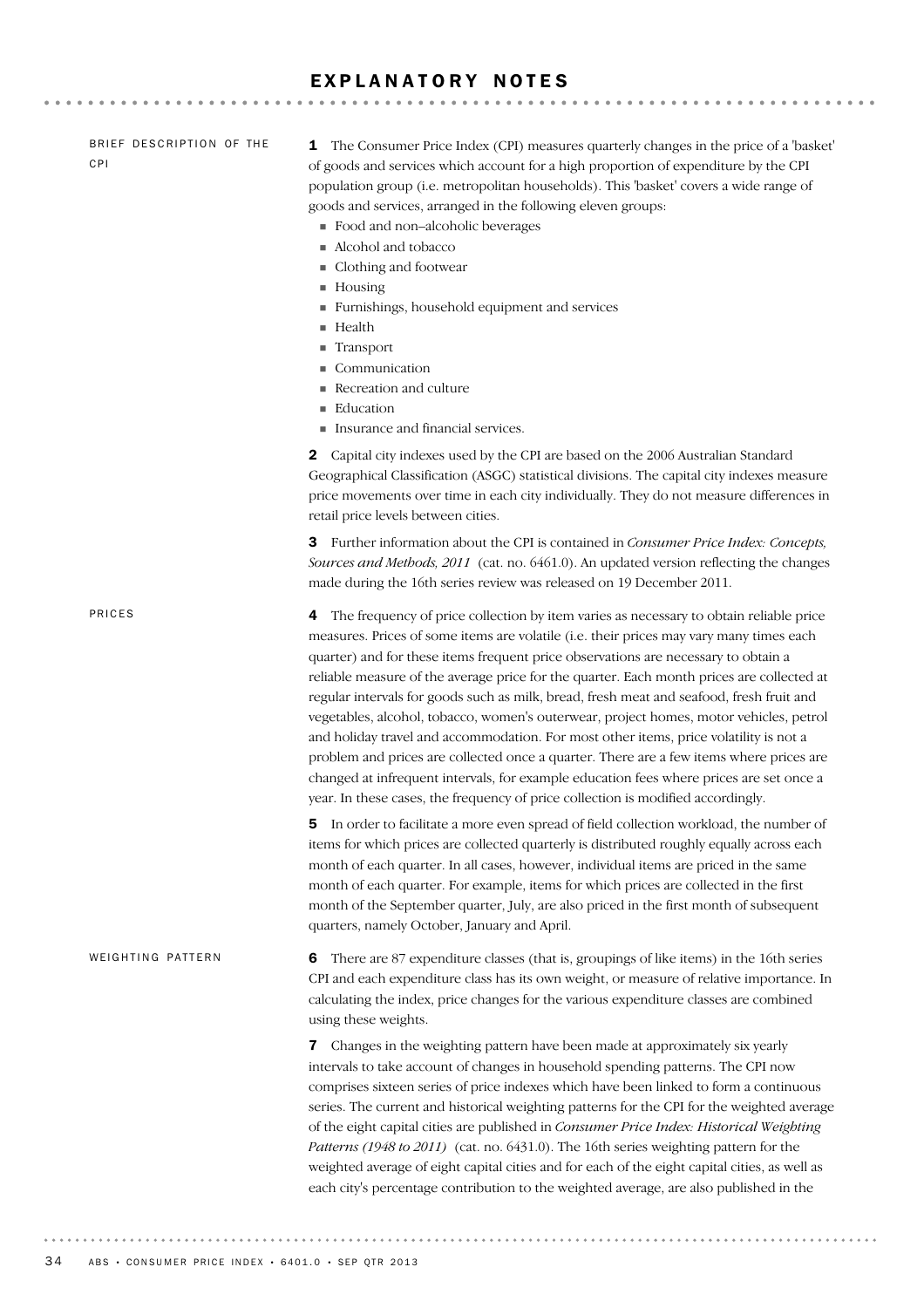| WEIGHTING PATTERN continued | Consumer Price Index: 16th Series Weighting Pattern (cat. no. 6471.0). Both<br>publications are available on the ABS website <http: www.abs.gov.au="">.</http:>                                                                                                                                                                                                                                                                                                                                                                                                                                                                                                                                                                                                                                                                                                                                                                                                                                                                                                                                                                                                                                                                                                                                                                                                                                                                                                                                                                                                                                                                                                                                                                                                                                                                                                                                                                                                                                                                                                              |
|-----------------------------|------------------------------------------------------------------------------------------------------------------------------------------------------------------------------------------------------------------------------------------------------------------------------------------------------------------------------------------------------------------------------------------------------------------------------------------------------------------------------------------------------------------------------------------------------------------------------------------------------------------------------------------------------------------------------------------------------------------------------------------------------------------------------------------------------------------------------------------------------------------------------------------------------------------------------------------------------------------------------------------------------------------------------------------------------------------------------------------------------------------------------------------------------------------------------------------------------------------------------------------------------------------------------------------------------------------------------------------------------------------------------------------------------------------------------------------------------------------------------------------------------------------------------------------------------------------------------------------------------------------------------------------------------------------------------------------------------------------------------------------------------------------------------------------------------------------------------------------------------------------------------------------------------------------------------------------------------------------------------------------------------------------------------------------------------------------------------|
| ANALYSIS OF CPI CHANGES     | Movements in indexes from one period to another can be expressed either as<br>8<br>changes in index points or as percentage changes. The following example illustrates the<br>method of calculating changes in index points and percentage changes between any two<br>periods:<br>All groups CPI: Weighted average of eight capital cities. Index numbers:<br>June Quarter 2012<br>100.4 (see Table 1)<br>less June Quarter 2011 99.2 (see Table 1)<br>Change in index points 1.2<br>Percentage change<br>$1.2/99.2 \times 100 = 1.2\%$ (see Table 2)                                                                                                                                                                                                                                                                                                                                                                                                                                                                                                                                                                                                                                                                                                                                                                                                                                                                                                                                                                                                                                                                                                                                                                                                                                                                                                                                                                                                                                                                                                                        |
|                             | Percentage changes are calculated to illustrate three different kinds of movements in<br>9<br>index numbers:<br>movements between consecutive financial years (where the index numbers for<br>financial years are simple averages of the quarterly index numbers)<br>movements between corresponding quarters of consecutive years<br>movements between consecutive quarters.                                                                                                                                                                                                                                                                                                                                                                                                                                                                                                                                                                                                                                                                                                                                                                                                                                                                                                                                                                                                                                                                                                                                                                                                                                                                                                                                                                                                                                                                                                                                                                                                                                                                                                |
|                             | <b>10</b> Table 7 provides a detailed analysis, for the weighted average of eight capital cities,<br>of movements in the CPI since the previous quarter, including information on<br>movements for groups, sub-groups and expenditure classes. It also shows the<br>contribution which each makes to the total CPI. For instance, the dairy and related<br>products sub-group contributed 1.13 index points to the total All groups index number<br>of 100.4 for the June Quarter 2012. The final column shows contributions to the change<br>in All Groups index points by each group, sub-group and expenditure class.                                                                                                                                                                                                                                                                                                                                                                                                                                                                                                                                                                                                                                                                                                                                                                                                                                                                                                                                                                                                                                                                                                                                                                                                                                                                                                                                                                                                                                                     |
| ANALYTICAL SERIES           | 11 Various series are presented in Table 8 in this publication to assist users analyse the<br>CPI. Some of the analytical series are compiled by taking subsets of the CPI basket, and<br>most are self explanatory, such as 'All groups CPI excluding Food and non-alcoholic<br>beverages'. (A complete list of CPI groups, sub-groups and expenditure classes is<br>contained in Tables 6 and 7). Other series and their composition are described below:<br>All groups CPI, seasonally adjusted: Comprises all components included in the All<br>groups CPI, seasonally adjusted where seasonality has been identified at the<br>weighted average of eight capital cities level. Seasonal adjustment factors are<br>calculated using the history of price changes up to the current quarter CPI and are<br>revised each quarter.<br>• Underlying trend series, 'Trimmed mean' and 'Weighted median': These are two<br>analytical measures of trend inflation calculated from the June quarter 2002 using<br>standard ABS seasonal adjustment techniques. For more information see the<br>Information Paper: Seasonal Adjustment of Consumer Price Indexes, 2011<br>(cat. no. 6401.0.55.003). The Trimmed mean and Weighted median are calculated<br>using the distribution of expenditure classes each quarter derived as follows:<br>• Where CPI expenditure classes are identified as having a seasonal pattern,<br>quarterly price changes are estimated on a seasonally adjusted basis. In the 16th<br>series, 62 out of the 87 expenditure classes are classified as seasonal. A<br>description of which series are seasonal is published in Appendix 1 of the<br>September quarter 2011 issue of Consumer Price Index, Australia<br>(cat. no 6401.0).<br>The CPI expenditure classes are ranked from lowest to highest according to the<br>seasonally adjusted percentage change from the previous quarter.<br>The seasonally adjusted relative weight of each expenditure class is calculated<br>based on its previous quarter contribution to the All groups CPI. |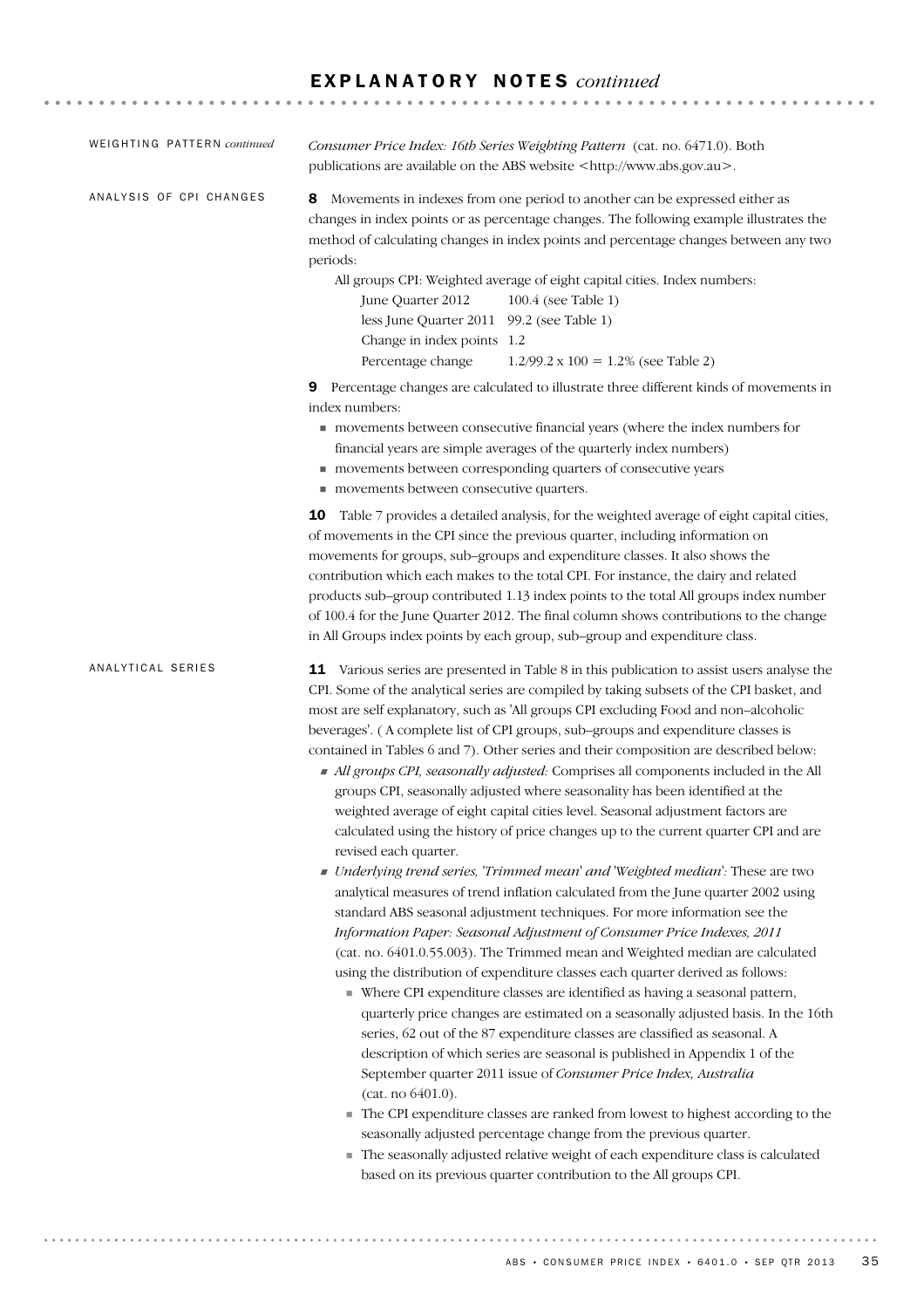AN A L Y T I C A L SE R I E S *continued*

! The 'Trimmed mean' is calculated by using a weighted average of percentage change from the previous quarter (seasonally adjusted) from the middle 70 per cent of the distribution.

**AAAAAAAAAA** 

- ! The 'Weighted median' is calculated using the percentage change from the previous quarter (seasonally adjusted) expenditure class at the 50th percentile of the distribution.
- ! *International trade exposure series, Tradables componen*t: Comprises all items whose prices are largely determined on the world market. For more information, see paragraph 12 below.
- ! *International trade exposure series, Non–tradables component*: Comprises all items not included in the Tradables component.
- ! *All groups CPI, goods component*: Comprises the Food and non–alcoholic beverages group (except Restaurant meals); Alcohol and tobacco group; Clothing and footwear group (except Cleaning, repair and hire of clothing and footwear); Furnishings, household equipment and services group (except Domestic and household services sub–group); Utilities, Audio, visual and computing equipment and services, and Newspapers, books and stationery sub–groups; and New dwelling purchase by owner–occupiers, Pharmaceutical products, Motor vehicles, Automotive fuel, Spare parts and accessories for motor vehicles, Equipment for sports, camping and open–air recreation, Games, toys and hobbies and Pets and related products expenditure classes.
- ! *All groups CPI, services component*: Comprises all items not included in the 'All groups CPI, goods component'. A description of which series are goods or services is published in Appendix 1 of the September quarter 2011 issue of *Consumer Price Index, Australia* (cat. no 6401.0).
- ! *All groups CPI including Deposit and loan facilities (indirect charges)*: One of the outcomes of the 16th series CPI Review was to remove the indirectly measured component of the Deposit and loan facilities index from the headline CPI but to include it in a new analytical series. This index includes the 16th series All groups CPI plus the indirectly measured component of the Deposit and loan facilities index.
- ! *Market goods and services excluding 'volatile items*': in addition to the items excluded from the series 'All groups CPI excluding 'volatile items'', also excludes: Utilities, Property rates and charges, Child care, Health, Other services in respect of motor vehicles, Urban transport fares, Postal services, and Education.
- ! *All groups CPI excluding Insurance and financial services*: Reflecting the changing composition of the CPI, from the September quarter 1989 to the June quarter 1998, comprises the All groups CPI excluding house insurance, house contents insurance, vehicle insurance and mortgage interest charges and consumer credit charges; from the September quarter 1998 to the June quarter 2000 comprises the All groups CPI excluding house insurance, house contents insurance and vehicle insurance; from the September quarter 2000 to the June quarter 2005 comprises the All groups CPI excluding insurance services; from the September quarter 2005 to the June quarter 2011 comprises the All groups CPI excluding Financial and insurance services; from the September quarter 2011 comprises the All groups CPI excluding Insurance and financial services.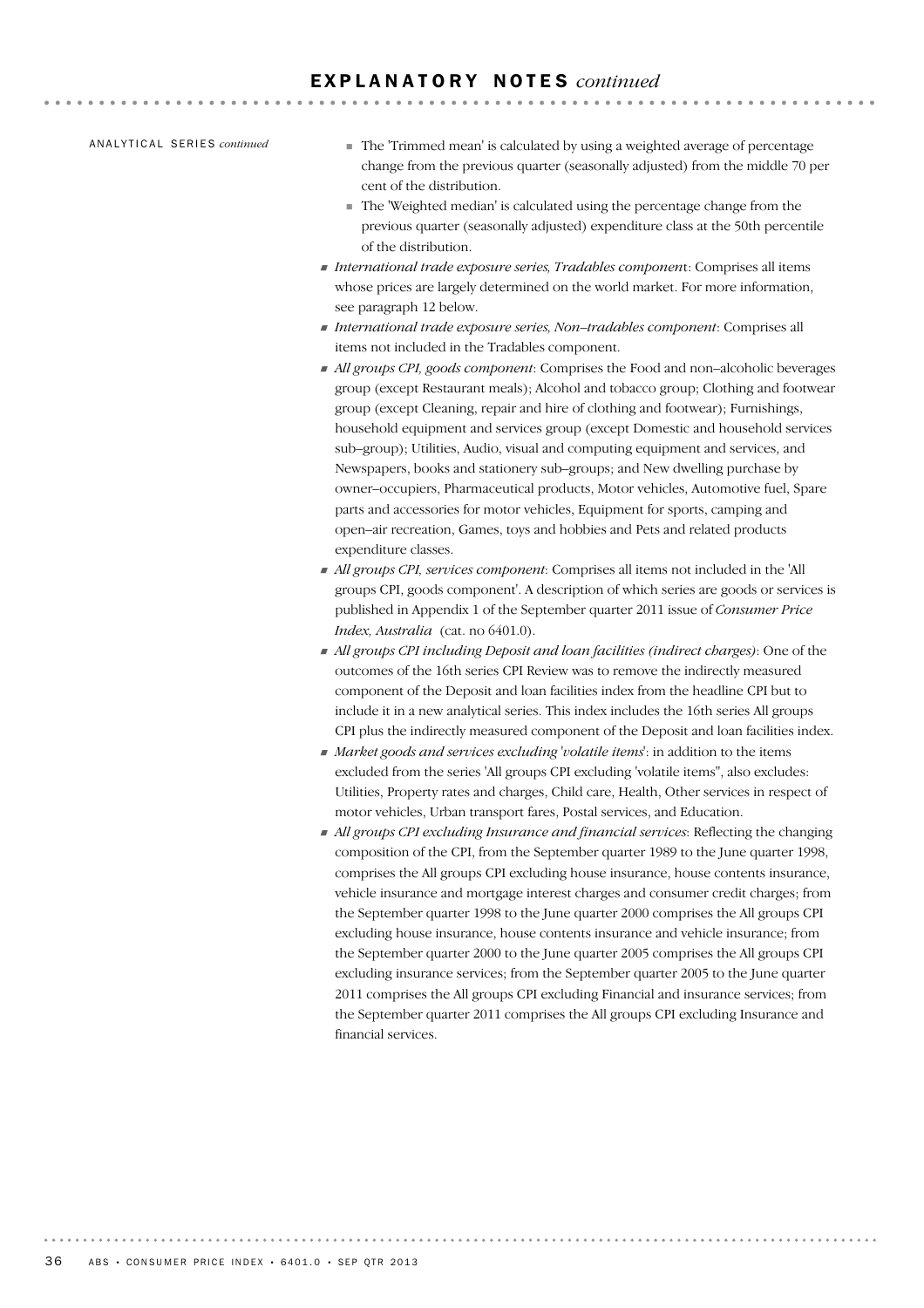14 Seasonally adjusted estimates are derived by estimating and removing systematic calendar related effects from the original series. In most economic data these calendar related effects are a combination of the classical seasonal influences (e.g. the effect of the weather, social traditions or administrative practices such as government charges increasing on 1 July each year) plus other kinds of calendar related variations, such as Easter or the proximity of significant days in the year (e.g. Christmas). In the seasonal adjustment process, both seasonal and other calendar related factors evolve over time to reflect changes in activity patterns. The seasonally adjusted estimates reflect the sampling and non–sampling errors to which the original estimates are subject. **15** The CPI uses a concurrent seasonal adjustment methodology to derive the adjustment factors. This method uses the original time series available at each reference period to estimate seasonal factors for the current and previous quarters. Concurrent seasonal adjustment is technically superior to the more traditional method of reanalysing seasonal patterns once each year because it uses all available data to fine tune the estimates of the seasonal component each quarter. With concurrent analysis, the seasonally adjusted series are subject to revision each quarter as the estimates of the seasonal factors are improved. In most instances, the only significant revisions will be to the combined adjustment factors for the previous quarter and for the same quarter in SEASONALLY ADJUSTED INDEXES **13** The published index numbers have been rounded to one decimal place, and the percentage changes (also rounded to one decimal place) are calculated from the rounded index numbers. In some cases, this can result in the percentage change for the total level of a group of indexes being outside the range of the percentage changes for the component level indexes. Seasonally adjusted estimates are calculated from rounded index numbers. The underlying trend estimates, Trimmed mean and Weighted median, are calculated from unrounded component series. The percentage changes for the seasonal and underlying series (rounded to one decimal place) are calculated from the rounded index numbers. ROUNDING ! *All groups CPI excluding Housing and Insurance and financial services*: Reflecting the changing composition of the CPI, from the September quarter 1989 to the June quarter 1998, comprises the All groups CPI excluding Housing, house contents insurance, vehicle insurance and consumer credit charges; from the September quarter 1998 to the June quarter 2000 comprises the All groups CPI excluding Housing, house insurance, house contents insurance and vehicle insurance; from the September quarter 2000 to the June quarter 2005 comprises the All groups CPI excluding Housing and insurance services; from the September quarter 2005 to the June quarter 2011 comprises the All groups CPI excluding Housing and Financial and insurance services; from the September quarter 2011 comprises the All groups CPI excluding Housing and Insurance and financial services. ! *All groups CPI excluding food and energy*: Comprises the All groups CPI excluding the Food and non–alcoholic beverages group (except Restaurant meals); Electricity, Gas and other household fuels; and Automotive fuel. ! *All groups CPI excluding 'volatile items*': Comprises the All groups CPI excluding Fruit and vegetables and Automotive fuel. 12 The International trade exposure series was reviewed and updated for the 16th series. There were five changes of classification. 'Cakes and biscuits' and 'Jams, honey and spreads' were reclassified from non–tradable to tradable. 'Waters, soft drinks and juices', 'Newspapers, magazines and stationery' and 'Pets and related products' were reclassified from tradable to non–tradable. A description of which series are tradable or non–tradable is published in Appendix 1 of the September quarter 2011 issue of *Consumer Price Index, Australia* (cat. no 6401.0). These changes are included from the September quarter 2011. The historical tradable and non–tradable series will not be revised. AN A L Y T I C A L SE R I E S *continued*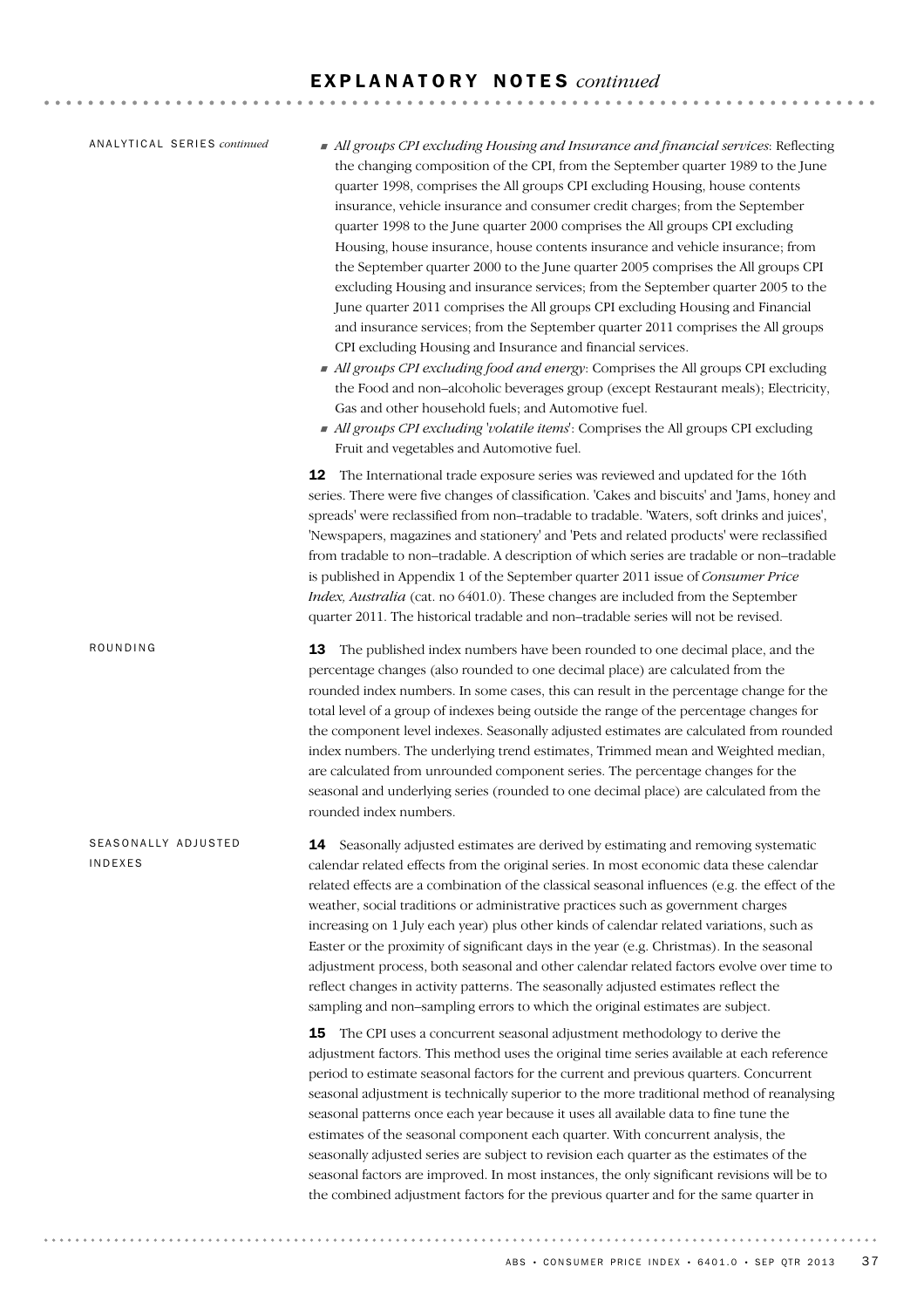SEASONALLY ADJUSTED INDEXES *continued*

the preceding year as the reference quarter (i.e. if the latest quarter is September quarter 2011 then the most significant revisions will be to June quarter 2011 and September quarter 2010). The seasonal patterns are also reanalysed on an annual basis or when there are known changes to regular events. This can lead to additional revisions.

16 Autoregressive integrated moving average (ARIMA) modelling can improve the revision properties of the seasonally adjusted and trend estimates. ARIMA modelling relies on the characteristics of the series being analysed to project future period data. The projected values are temporary, intermediate values, that are only used internally to improve the estimation of the seasonal factors. The projected data do not affect the original estimates and are discarded at the end of the seasonal adjustment process. From the December quarter 2012, the Consumer Price Index uses ARIMA modelling where appropriate for individual time series. The ARIMA model is assessed as part of the annual reanalysis. For more information on ARIMA modelling see Feature article: Use of ARIMA modelling to reduce revisions in the October 2004 issue of *Australian Economic Indicators* (cat. no. 1350.0).

**17** The ABS applies seasonal adjustment to the expenditure class components of the CPI which are found to be seasonal, and then aggregates the seasonally adjusted and non–seasonally adjusted components to calculate the All groups CPI, seasonally adjusted, Trimmed mean and Weighted median estimates. The seasonally adjusted expenditure class components are available in Table 15 – CPI expenditure class, seasonally adjusted index numbers, weighted average of eight capital cities. The seasonal factors used to derive these seasonally adjusted indexes are available in Table 16 – CPI expenditure class, combined seasonal adjustment factors, weighted average of eight capital cities. For more information about seasonal adjustment of the CPI please refer to *Information Paper: Seasonal Adjustment of Consumer Price Indexes, 2011* (cat. no. 6401.0.55.003).

18 In analysing price movements in Australia, an important consideration is Australia's performance relative to other countries. However, a simple comparison of All groups (or headline) CPIs is often inappropriate because of the different measurement approaches used by countries for certain products, particularly housing and financial and insurance services. To provide a better basis for international comparisons, the 17th International Conference of Labour Statisticians adopted a resolution which called for countries to 'if possible, compile and provide for dissemination to the international community an index that excludes housing and financial services' in addition to the all–items index.

19 Table 9 presents indexes for selected countries on a basis consistent with the above resolution and comparable to the Australian series 'All groups excluding Housing and Insurance and financial services' (see paragraph 11). However, other than Australia and New Zealand, the countries represented in this table are yet to develop indexes on this basis, so the indexes presented here are consistent with the series previously published for All groups excluding Housing. To facilitate comparisons, all indexes in this table have been converted, where necessary, to a quarterly basis and re–referenced to an index reference period of  $2011-12 = 100.0$ . Index numbers and percentage changes are always published to one decimal place, and the percentage changes are calculated from the rounded index numbers. Index numbers for periods longer than a single quarter (e.g. for financial years) are calculated as the simple arithmetic average of the rounded quarterly index numbers.

20 In producing Table 9, the ABS is grateful for the assistance of the relevant national statistical agencies which have either directly supplied indexes for all items excluding housing and insurance and financial services or data to enable their derivation.

INTERNATIONAL COMPARISONS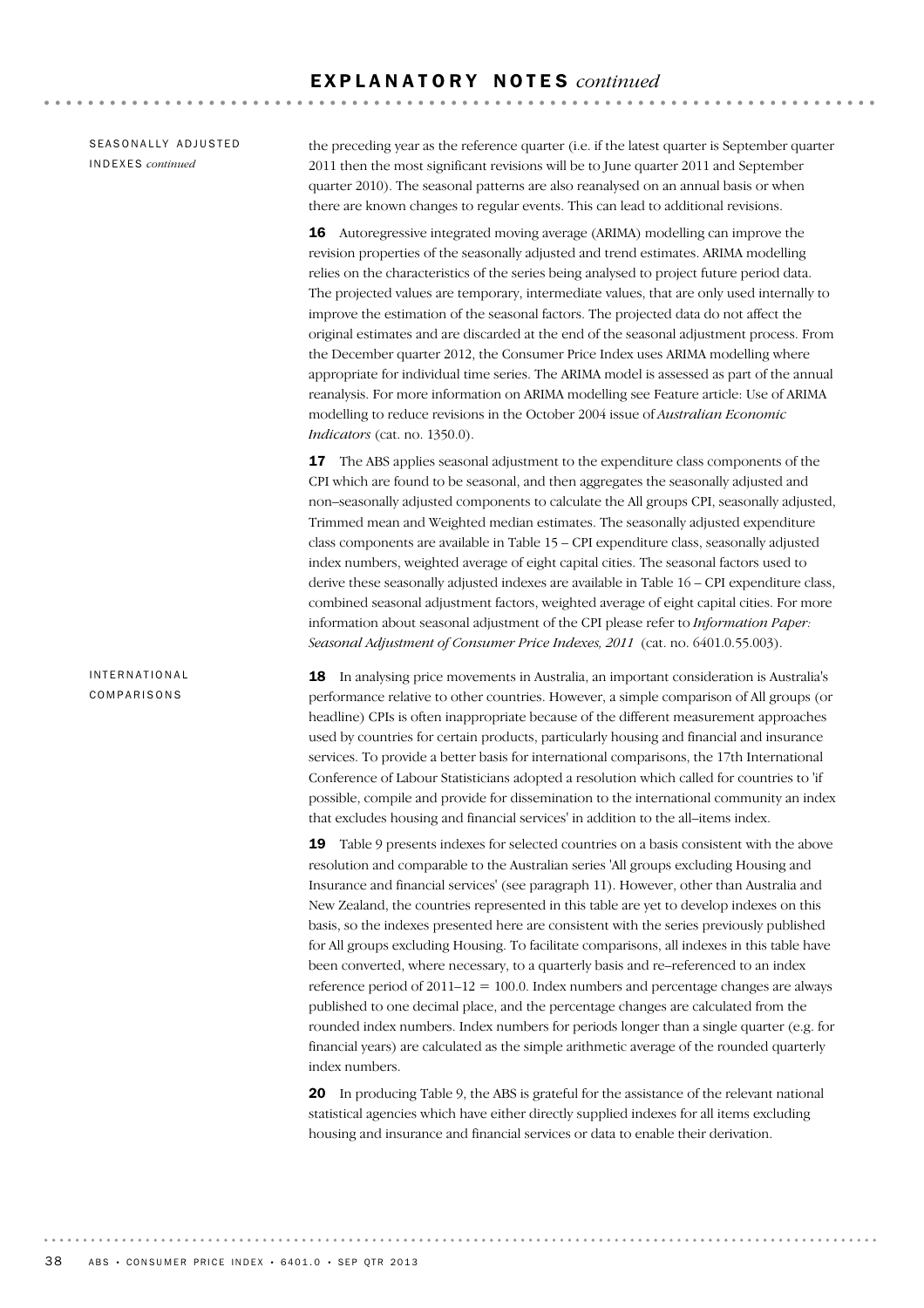|                      | 21 CPI original indexes are revised only in exceptional circumstances, such as to<br>correct a significant error. As is the case with all price indexes, the index reference period<br>(i.e. the period in which the index is set equal to 100.0) will be changed periodically. The<br>index number levels for all periods will be changed by this process and it may also result<br>in differences, due to rounding, between the percentage changes published on the old<br>base and those on the new base. Seasonally adjusted indexes (including the Trimmed<br>mean and Weighted median) for some quarters will be revised as extra quarters are<br>included in the series analysed for seasonal influences (see paragraphs 14 to 17).                                                                                                                                                                                                                                                                                                                                                                                                                                                                                                                                                                                                                                                                                                                                                                                                                                                                                                                                                                                                                                                               |
|----------------------|----------------------------------------------------------------------------------------------------------------------------------------------------------------------------------------------------------------------------------------------------------------------------------------------------------------------------------------------------------------------------------------------------------------------------------------------------------------------------------------------------------------------------------------------------------------------------------------------------------------------------------------------------------------------------------------------------------------------------------------------------------------------------------------------------------------------------------------------------------------------------------------------------------------------------------------------------------------------------------------------------------------------------------------------------------------------------------------------------------------------------------------------------------------------------------------------------------------------------------------------------------------------------------------------------------------------------------------------------------------------------------------------------------------------------------------------------------------------------------------------------------------------------------------------------------------------------------------------------------------------------------------------------------------------------------------------------------------------------------------------------------------------------------------------------------|
| RELATED PUBLICATIONS | 22 Current publications and other products released by the ABS are listed on the ABS<br>website <http: www.abs.gov.au="">. The ABS also issues a daily Release Advice on the<br/>website which details products to be released in the week ahead.</http:>                                                                                                                                                                                                                                                                                                                                                                                                                                                                                                                                                                                                                                                                                                                                                                                                                                                                                                                                                                                                                                                                                                                                                                                                                                                                                                                                                                                                                                                                                                                                                |
|                      | 23 Users may also wish to refer to the following publications and other data products<br>that are available free of charge from the ABS website:<br>A Guide to the Consumer Price Index, 16th Series (cat. no. 6440.0)<br>Consumer Price Index: Concepts, Sources and Methods, 2011 (cat. no. 6461.0)<br>Information Paper: Introduction of the 16th Series Australian Consumer Price<br>Index, 2011 (cat. no. 6470.0)<br>Information Paper: Outcome of the 16th Series Australian Consumer Price Index<br>Review, Australia (cat. no. 6469.0)<br>Consumer Price Index Commodity Classification, Australia, 16th Series, 2011<br>(cat. no. 6401.0.55.004)<br>Consumer Price Index: 16th Series Weighting Pattern (cat. no. 6471.0)<br>Consumer Price Index: Historical Weighting Patterns (1948-2011) (cat. no. 6431.0)<br>Analytical Living Cost Indexes and Pensioner and Beneficiary Living Cost Index:<br>16th Series Weighting Patterns (cat. no. 6472.0)<br>Consumer Price Index: Concordance with Household Expenditure Classification,<br>Australia (cat. no. 6446.0.55.001)<br>Information Paper: Seasonal Adjustment of Consumer Price Indexes, 2011<br>(cat. no. 6401.0.55.003)<br>Information Paper: Experimental Price Indexes for Financial Services<br>(cat. no. 6413.0)<br>Information Paper: The Introduction of Hedonic Price Indexes for Personal<br>Computers (cat. no. 6458.0)<br>Analytical Living Cost Indexes for Selected Australian Household Types<br>(cat. no. 6463.0)<br>Selected Living Cost Indexes, Australia (cat. no. 6467.0)<br>House Price Indexes: Eight Capital Cities (cat. no. 6416.0)<br>Producer Price Indexes, Australia (cat. no. 6427.0)<br>International Trade Price Indexes, Australia (cat. no. 6457.0)<br>Wage Price Index, Australia (cat. no. 6345.0) |
| DATA AVAILABLE       | 24 As well as the statistics included in this publication, there is more detailed data for<br>each capital city available on the ABS website. Inquiries should be made to the National<br>Information and Referral Service on 1300 135 070.                                                                                                                                                                                                                                                                                                                                                                                                                                                                                                                                                                                                                                                                                                                                                                                                                                                                                                                                                                                                                                                                                                                                                                                                                                                                                                                                                                                                                                                                                                                                                              |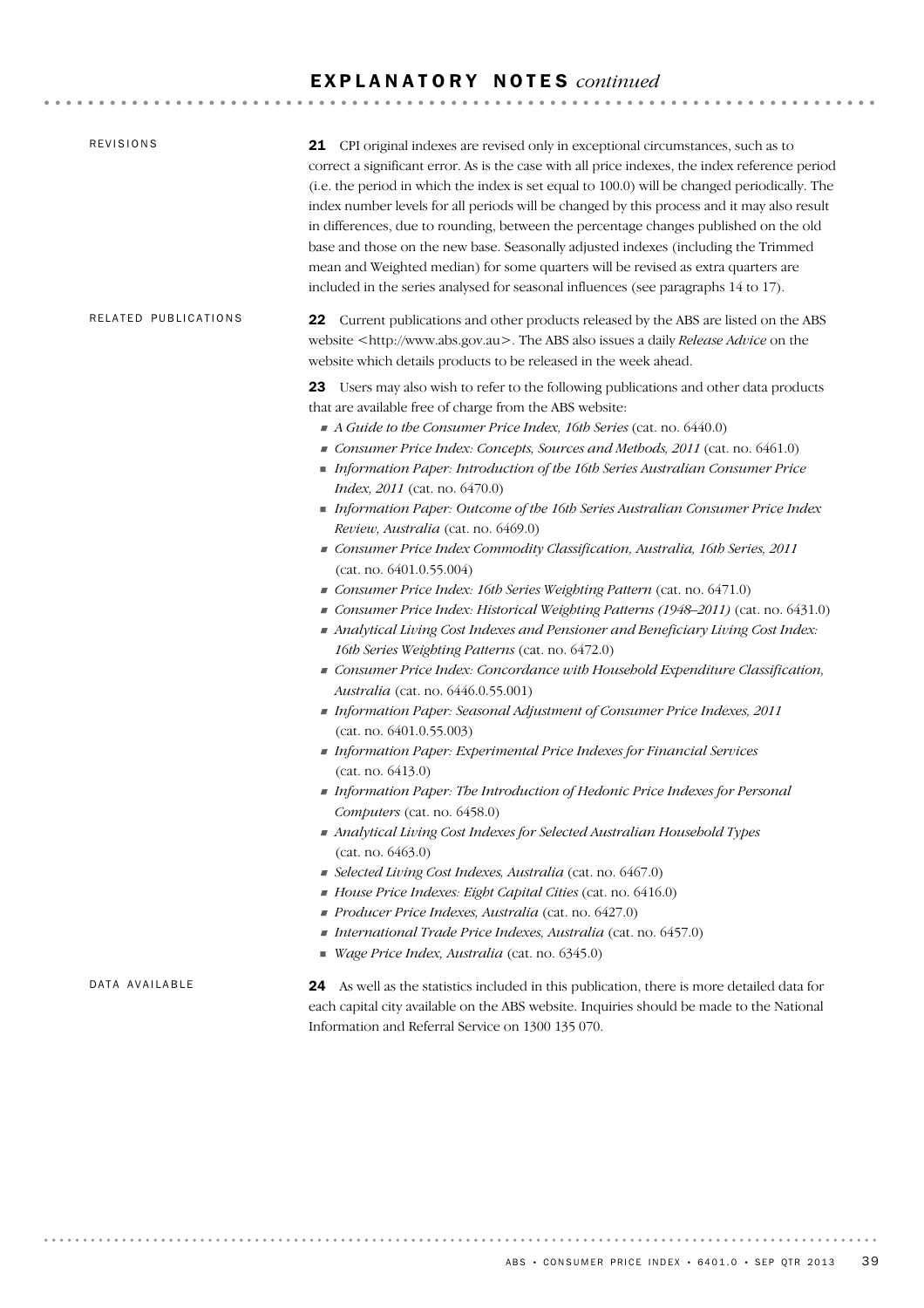SEASONALITY OF CPI EXPENDITURE CLASSES

1 The Annual Seasonal Re-analysis (ASR) reviews the seasonal adjustment of CPI series in more detail than is possible in the quarterly processing cycle.

2 Following the 2013 ASR, 57 of the 87 expenditure classes are considered seasonal (see Table 1 of this appendix) and will be seasonally adjusted for the Analytical series; 'All Groups CPI, seasonally adjusted' and 'Underlying trend series - Trimmed mean and Weighted median'. Seasonally adjusted index numbers can be found in 'TABLE 15. CPI: Expenditure Class Index Numbers, Seasonally adjusted, Weighted Average of Eight Capital Cities' and combined seasonal adjustment factors can be found in 'TABLE 16. CPI: Expenditure Class, Combined seasonal adjustment factors, Weighted Average of Eight Capital Cities'. These tables can be downloaded from the 'Downloads' tab of this issue on the ABS website *<http://www.abs.gov.au>*.

3 As a result of the ASR 2013, the following series is no longer seasonally adjusted: ! Cleaning and maintenance products.

4 Changes to the seasonally adjusted series do not affect the original CPI index series.

5 Please refer to the Explanatory notes of this issue or the Information Paper: Seasonal Adjustment of Consumer Price Indexes, 2011 (cat. no. 6401.0.55.003) for more details on the seasonal adjustment of the CPI.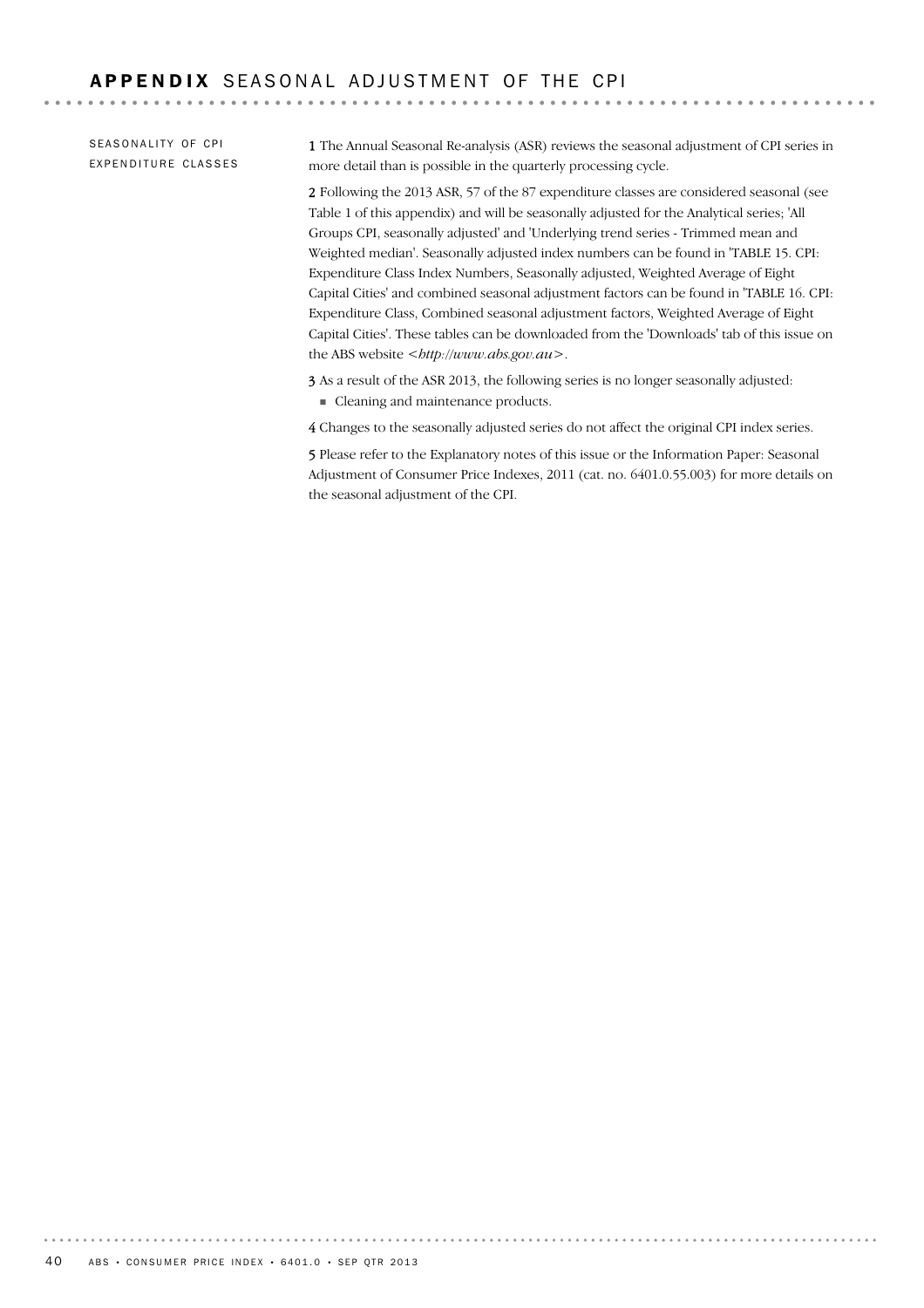. . . . . . . . .

# TABLE 1 – SEASONAL ADJUSTMENT OF CPI EXPENDITURE CLASSES

| CPI<br>expenditure<br>classes                      | Seasonally<br>adjusted<br>prior to<br>2013 Annual<br>Seasonal<br>Reanalysis<br>(ASR) | Seasonally<br>adjusted<br>following<br>2013 ASR |
|----------------------------------------------------|--------------------------------------------------------------------------------------|-------------------------------------------------|
| <b>Bread</b>                                       | n                                                                                    | n                                               |
| Cakes and biscuits                                 | У                                                                                    | у                                               |
| <b>Breakfast cereals</b>                           | У                                                                                    | у                                               |
| Other cereal products                              | У                                                                                    | у                                               |
| Beef and veal                                      | у                                                                                    | у                                               |
| Pork                                               | У                                                                                    | у                                               |
| Lamb and goat                                      | У                                                                                    | у                                               |
| Poultry                                            | n                                                                                    | n                                               |
| Other meats                                        | у                                                                                    | y                                               |
| Fish and other seafood                             |                                                                                      |                                                 |
|                                                    | У                                                                                    | у<br>n                                          |
| Milk                                               | n                                                                                    |                                                 |
| Cheese                                             | n                                                                                    | n                                               |
| Ice cream and other dairy products                 | у                                                                                    | у                                               |
| Fruit                                              | У                                                                                    | у                                               |
| Vegetables                                         | У                                                                                    | у                                               |
| Eggs                                               | n                                                                                    | n                                               |
| Jams, honey and spreads                            | n                                                                                    | n                                               |
| Food additives and condiments                      | У                                                                                    | y                                               |
| Oils and fats                                      | n                                                                                    | n                                               |
| Snacks and confectionery                           | у                                                                                    | у                                               |
| Other food products n.e.c.                         | У                                                                                    | у                                               |
| Coffee, tea and cocoa                              | n                                                                                    | n                                               |
| Waters, soft drinks and juices                     | у                                                                                    | у                                               |
| Restaurant meals                                   | n                                                                                    | n                                               |
| Take away and fast foods                           | У                                                                                    | у                                               |
| Spirits                                            | n                                                                                    | n                                               |
| Wine                                               | n                                                                                    | n                                               |
| Beer                                               | n                                                                                    | n                                               |
| Tobacco                                            | у                                                                                    | у                                               |
| Garments for men                                   | У                                                                                    | y                                               |
| Garments for women                                 | у                                                                                    | у                                               |
| Garments for infants and children                  | у                                                                                    | у                                               |
| Footwear for men                                   | n                                                                                    | n                                               |
| Footwear for women                                 |                                                                                      | у                                               |
|                                                    | у                                                                                    |                                                 |
| Footwear for infants and children                  | У                                                                                    | у                                               |
| Accessories                                        | У                                                                                    | у                                               |
| Cleaning, repair and hire of clothing and footwear | n                                                                                    | n                                               |
| Rents                                              | У                                                                                    | у                                               |
| New dwelling purchase by owner-occupiers           | n                                                                                    | n                                               |
| Maintenance and repair of the dwelling             | У                                                                                    | у                                               |
| Property rates and charges                         | У                                                                                    | у                                               |
| Water and sewerage                                 | У                                                                                    | у                                               |
| Electricity                                        | У                                                                                    | у                                               |
| Gas and other household fuels                      | У                                                                                    | у                                               |
| Furniture                                          | у                                                                                    | У                                               |
| Carpets and other floor coverings                  | У                                                                                    | у                                               |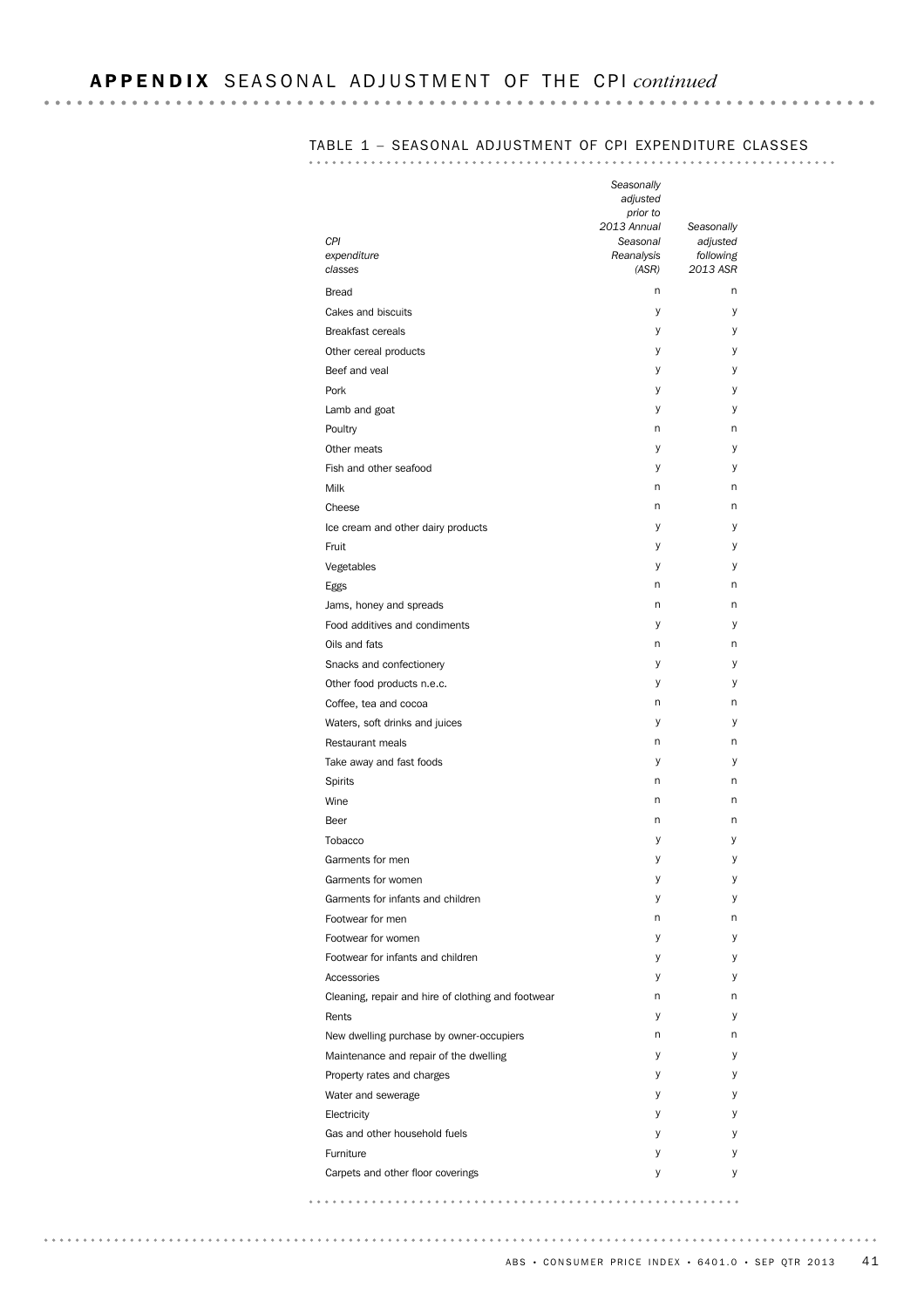### SEASONALITY OF CPI EXPENDITURE CLASSES *continued*

### TABLE 1 – SEASONAL ADJUSTMENT OF CPI EXPENDITURE CLASSES *continued*

| CPI<br>expenditure<br>classes                         | Seasonally<br>adjusted<br>prior to<br>2013 Annual<br>Seasonal<br>Reanalysis<br>(ASR) | Seasonally<br>adjusted<br>following<br>2013 ASR |
|-------------------------------------------------------|--------------------------------------------------------------------------------------|-------------------------------------------------|
| Household textiles                                    | У                                                                                    | у                                               |
| Major household appliances                            | n                                                                                    | n                                               |
| Small electric household appliances                   | у                                                                                    | у                                               |
| Glassware, tableware and household utensils           | у                                                                                    | у                                               |
| Tools and equipment for house and garden              | у                                                                                    | у                                               |
| Cleaning and maintenance products                     | у                                                                                    | n                                               |
| Personal care products                                | у                                                                                    | у                                               |
| Other non-durable household products                  | У                                                                                    | у                                               |
| Child care                                            | У                                                                                    | у                                               |
| Hairdressing and personal grooming services           | n                                                                                    | n                                               |
| Other household services                              | n                                                                                    | n                                               |
| Pharmaceutical products                               | у                                                                                    | у                                               |
| Therapeutic appliances and equipment                  | n                                                                                    | n                                               |
| Medical and hospital services                         | у                                                                                    | у                                               |
| Dental services                                       | у                                                                                    | у                                               |
| Motor vehicles                                        | n                                                                                    | n                                               |
| Spare parts and accessories for motor vehicles        | n                                                                                    | n                                               |
| Automotive fuel                                       | у                                                                                    | y(a)                                            |
| Maintenance and repair of motor vehicles              | n                                                                                    | n                                               |
| Other services in respect of motor vehicles           | у                                                                                    | у                                               |
| Urban transport fares                                 | у                                                                                    | у                                               |
| Postal services                                       | n                                                                                    | n                                               |
| Telecommunication equipment and services              | n                                                                                    | n                                               |
| Audio, visual and computing equipment                 | n                                                                                    | n                                               |
| Audio, visual and computing media and services        | n                                                                                    | n                                               |
| <b>Books</b>                                          | у                                                                                    | y(a)                                            |
| Newspapers, magazines and stationery                  | У                                                                                    | у                                               |
| Domestic holiday travel and accommodation             | у                                                                                    | у                                               |
| International holiday travel and accommodation        | у                                                                                    | у                                               |
| Equipment for sports, camping and open-air recreation | n                                                                                    | n                                               |
| Games, toys and hobbies                               | у                                                                                    | у                                               |
| Pets and related products                             | у                                                                                    | у                                               |
| Veterinary and other services for pets                | у                                                                                    | у                                               |
| Sports participation                                  | у                                                                                    | у                                               |
| Other recreational, sporting and cultural services    | у                                                                                    | у                                               |
| Preschool and primary education                       | у                                                                                    | у                                               |
| Secondary education                                   | у                                                                                    | у                                               |
| Tertiary education                                    | у                                                                                    | у                                               |
| Insurance                                             | у                                                                                    | у                                               |
| Deposit and loan facilities (direct charges)          | n                                                                                    | n                                               |
| Other financial services                              | n                                                                                    | n                                               |

(a) In using this seasonally adjusted series, care should be exercised because of the difficulties associated with reliably estimating the seasonal pattern.